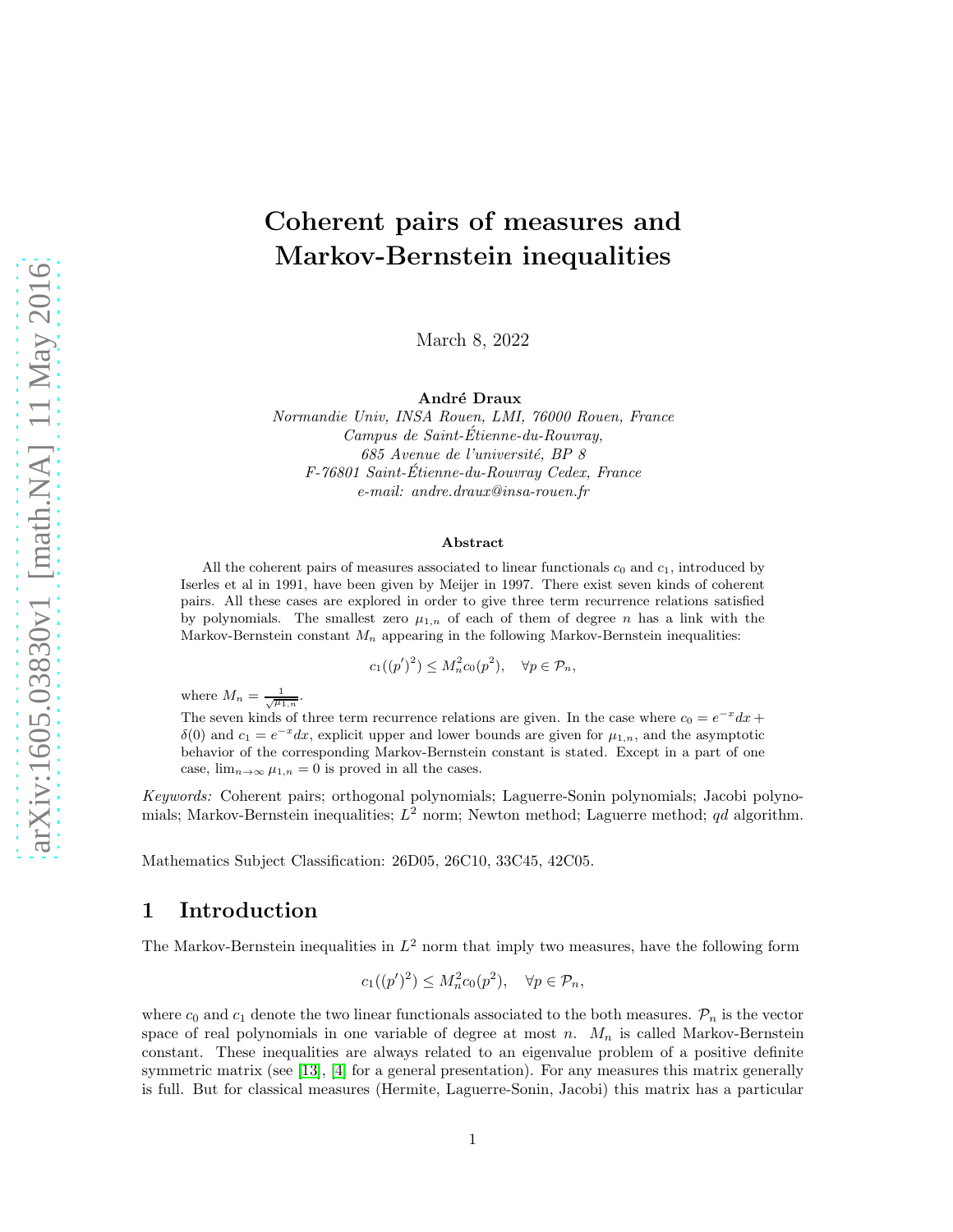form. It is diagonal for all these measures (see [\[3\]](#page-30-2)) if  $c_0 = c_1 = \int_{-\infty}^{+\infty} e^{-x^2} dx$  in the Hermite case, if  $c_0 = c^{\alpha} = \int_0^{+\infty} x^{\alpha} e^{-x} dx$  with  $\alpha > -1$  and  $c_1 = c^{\alpha+1}$  in the Laguerre-Sonin case, if  $c_0 = c^{(\alpha,\beta)} = \int_{-1}^{+1} (1-x)^{\alpha} (1+x)^{\beta} dx$  with  $\alpha > -1$  and  $\beta > -1$ , and  $c_1 = c^{(\alpha+1,\beta+1)}$  in the Jacobi case. It is tridiagonal (see [\[13\]](#page-30-0), [\[4\]](#page-30-1)) if  $c_0 = c_1 = c^{\alpha}$  in the Laguerre-Sonin case. If  $c_0 = c_1 = c^{(\alpha,\alpha)}$ that is the Gegenbauer case, two tridiagonal matrices are obtained (see [\[13\]](#page-30-0), [\[4\]](#page-30-1)). It is a fivediagonal matrix if  $c_0 = c_1 = c^{(\alpha,\beta)}$  in the Jacobi case (see [\[4\]](#page-30-1), [\[7\]](#page-30-3)). In the discrete case, if  $c_0$  and  $c_1$  are identical and correspond to the Meixner measure, the matrix is also tridiagonal (see [\[5\]](#page-30-4), [\[1\]](#page-30-5)). When the matrix is tridiagonal, its characteristic polynomial satisfy a three term recurrence relation. To find the Markov-Bernstein constant is equivalent to find the smallest zero  $\mu_{1,n}$  of the polynomial of degree *n* satisfying this three term recurrence relation, and  $M_n = 1/\sqrt{\mu_{1,n}}$ . The characteristic polynomial in the Jacobi case  $c_0 = c_1 = c^{(\alpha,\beta)}$  provides a six-term recurrence relation (see [\[7\]](#page-30-3)). Thus, to obtain a tridiagonal matrix is exceptional. There exists another case for which a tridiagonal matrix is obtained: it is the one of coherent pairs  $(c_0, c_1)$ .

The notion of coherent pairs of measures was introduced for first time by Iserles et al [\[8\]](#page-30-6) in 1991. These measures are defined as follows

**Definition 1.1** Let  $c_0$  and  $c_1$  be two quasi definite linear functionals. Let  $\{P_n\}_{n>0}$  (resp.  $\{T_n\}_{n>0}$ ) be the sequence of monic orthogonal polynomials with respect to  $c_0$  (resp.  $c_1$ ).  $(c_0, c_1)$  is called coherent pair if and only if there exists a sequence  $\{\sigma_n\}_{n>1}$ ,  $\sigma_n \in \mathbb{R}$ ,  $\sigma_n \neq 0$ , such that

<span id="page-1-0"></span>
$$
T_n(x) = \frac{P'_{n+1}(x)}{n+1} - \sigma_n \frac{P'_n(x)}{n}, \quad \forall n \ge 1.
$$
 (1)

All the kinds of coherent pairs  $(c_0, c_1)$  were described by Meijer [\[9\]](#page-30-7) in 1997. They correspond to the relations (3.12) to (3.18) of his paper. One of both functionals is classical (Laguerre-Sonin or Jacobi). The seven cases contained in [\[9\]](#page-30-7) are given below.

- 1. Laguerre case:  $\Omega = ]0, +\infty[$ 
	- (a)  $c_0$  corresponds to the measure  $(x \xi)x^{\alpha 1}e^{-x}dx$  with  $\alpha > 0$  and  $\xi < 0$ .  $c_1$  corresponds to the Laguerre-Sonin measure  $x^{\alpha}e^{-x}dx$ .
	- (b) c<sub>0</sub> corresponds to the measure  $e^{-x}dx + M\delta(0)$  with  $M \geq 0$ .  $\delta$  is the Dirac measure.  $c_1$  corresponds to the Laguerre measure  $e^{-x}dx$ .
	- (c)  $c_0$  corresponds to the Laguerre-Sonin measure  $x^{\alpha}e^{-x}dx$  with  $\alpha > -1$ .  $c_1$  corresponds to the measure  $\frac{x^{\alpha+1}}{x-\xi}$  $\frac{x^{\alpha+1}}{x-\xi}e^{-x}dx + M\delta(\xi)$  with  $\xi \leq 0$  and  $M \geq 0$ .
- 2. Jacobi case:  $\Omega = ]-1,+1[$ 
	- (a)  $c_0$  corresponds to the measure  $|x-\xi|(1-x)^{\alpha-1}(1+x)^{\beta-1}dx$  with  $\alpha > 0$ ,  $\beta > 0$  and  $|\xi| > 1.$ 
		- $c_1$  corresponds to the Jacobi measure  $(1-x)^{\alpha}(1+x)^{\beta}dx$ .
	- (b) c<sub>0</sub> corresponds to the measure  $(1+x)^{\beta-1}dx + M\delta(1)$  with  $\beta > 0$  and  $M \ge 0$ .  $c_1$  corresponds to the Jacobi measure  $(1+x)^{\beta} dx$ .
	- (c)  $c_0$  corresponds to the measure  $(1-x)^{\alpha-1}dx + M\delta(-1)$  with  $\alpha > 0$  and  $M \ge 0$ .  $c_1$  corresponds to the Jacobi measure  $(1-x)^{\alpha} dx$ .
	- (d) c<sub>0</sub> corresponds to the Jacobi measure  $(1-x)^{\alpha}(1+x)^{\beta}dx$  with  $\alpha > -1$  and  $\beta > -1$ .  $c_1$  corresponds to the measure  $\frac{1}{|x-\xi|}(1-x)^{\alpha+1}(1+x)^{\beta+1}dx + M\delta(\xi)$  with  $|\xi| \geq 1$  and  $M \geq 0$ .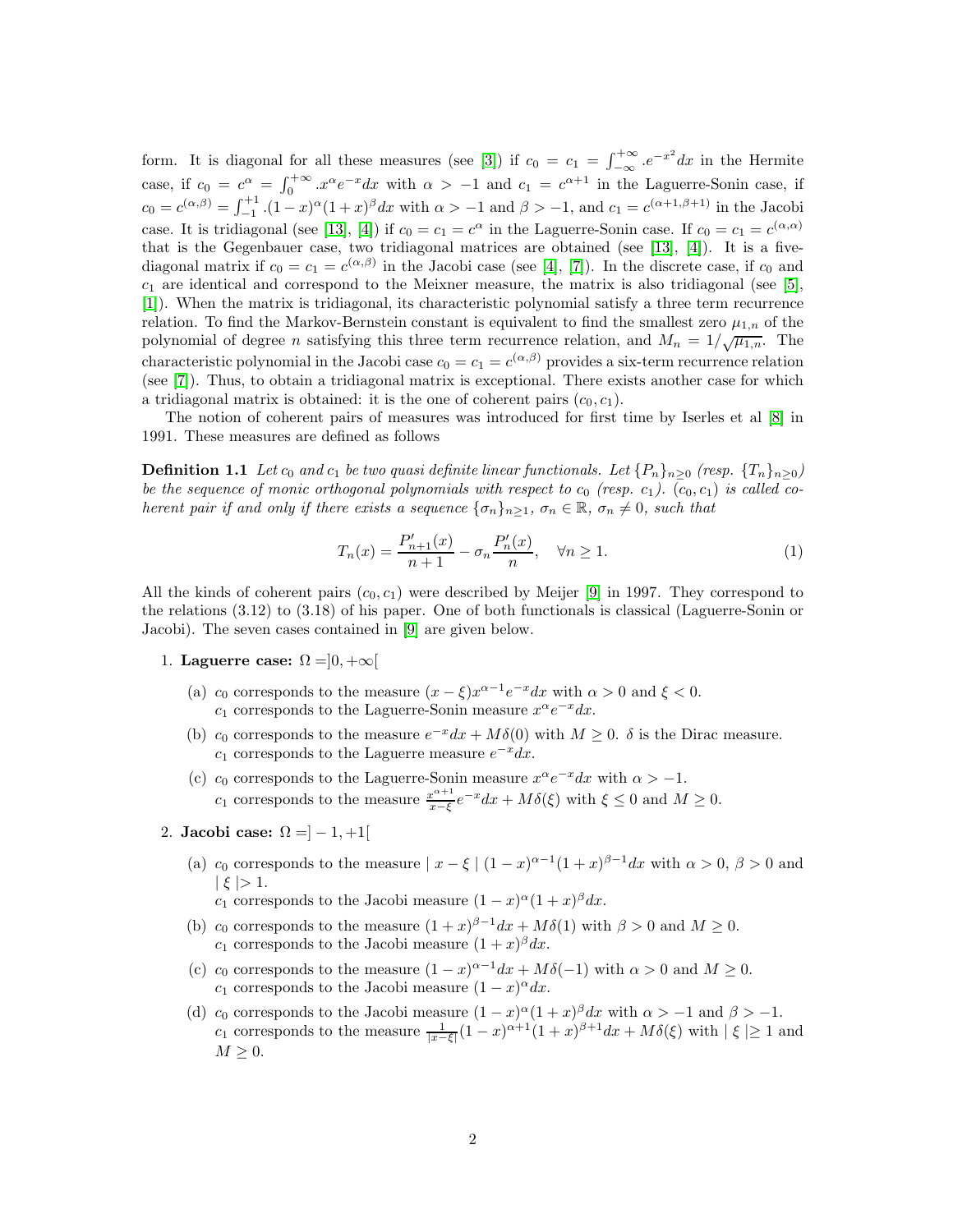In every previous cases one measure depends on one parameter  $\xi$  or  $M$ , or both  $\xi$  and  $M$ . Our aim is to fix these parameters, and therefore to fix the different measures. From these measures we want to give, in an explicit form only depending on the fixed parameters, the two sequences of polynomials  $\{P_n\}_{n\geq 0}$  and  $\{T_n\}_{n\geq 0}$  as well as their  $L^2$  norms, and the sequence  $\{\sigma_n\}_{n\geq 1}$ . After that part we want to obtain, also in an explicit form only depending on the fixed parameters, the three term recurrence relation linked with the study of the positivity of the bilinear functional  $a_{\lambda}(p,q) = c_0(pq) + \lambda c_1(p'q')$  for  $p,q \in \mathcal{P}$ , where  $\mathcal P$  is the vector space of real polynomials in one variable.

We begin to give the general expression of such a three term recurrence relation. Let us denote the square norm of  $P_n$  (resp.  $T_n$ ) by  $k_n^{(0)}$  (resp.  $k_n^{(1)}$ ).

$$
k_n^{(0)} = c_0(P_n^2)
$$
 and  $k_n^{(1)} = c_1(T_n^2)$ ,  $\forall n \ge 0$ .

Like in several papers (see [\[3\]](#page-30-2), [\[4\]](#page-30-1), [\[6\]](#page-30-8)) a particular basis of monic polynomials  $\{R_i\}_{i\geq 0}^n$  of  $\mathcal{P}_n$  is defined from the following relations:

$$
R'_0(x) = 0,
$$
  
\n
$$
R'_1(x) = P'_1(x) = 1,
$$
  
\n
$$
R'_i(x) = iT_{i-1}(x) = P'_i(x) - \sigma_{i-1} \frac{i}{i-1} P'_{i-1}(x), \quad i = 2, ..., n.
$$

From these relations the polynomials  $R_i$  are chosen as follows:

 $\sim$   $\sim$ 

$$
R_0(x) = 1,
$$
  
\n
$$
R_1(x) = P_1(x),
$$
  
\n
$$
R_i(x) = P_i(x) - \sigma_{i-1} \frac{i}{i-1} P_{i-1}(x), \quad i = 2, ..., n.
$$

Let p be a polynomial belonging to  $\mathcal{P}_n$ , written in this particular basis:  $p(x) = \sum_{i=0}^n y_i R_i(x)$ .  $y_i \in \mathbb{R}, i = 0, \ldots, n$ . Let y be the vector of  $\mathbb{R}^{n+1}$  of components  $y_i, i = 0, \ldots, n$ . Then

$$
a_{\lambda}(p, p) = y^T K_{n,0}^{(0)} y + \lambda y^T K_{n,0}^{(1)} y
$$

where  $K_{n,0}^{(0)}$  is the  $(n+1) \times (n+1)$  positive definite symmetric tridiagonal matrix

$$
K_{n,0}^{(0)} = (c_0(R_j R_i))_{i,j=0}^n
$$

and  $K_{n,0}^{(1)}$  is the  $(n+1) \times (n+1)$  positive semidefinite diagonal matrix

$$
K_{n,0}^{(1)} = (c_1(R'_jR'_i))_{i,j=0}^n = (ijc_1(T_{j-1}T_{i-1}))_{i,j=0}^n.
$$

By convention  $T_{-1} = 0$ .

Hence the content of both matrices  $K_{n,0}^{(0)}$  and  $K_{n,0}^{(1)}$ .

<span id="page-2-0"></span>
$$
K_{n,0}^{(1)}(i,i) = i^2 c_1(T_{i-1}^2) = i^2 k_{i-1}^{(1)}, \quad i = 0, \dots, n.
$$
  
\n
$$
K_{n,0}^{(0)}(i,i) = k_i^{(0)}, \quad i = 0, 1,
$$
  
\n
$$
= k_i^{(0)} + \sigma_{i-1}^2(\frac{i}{i-1})^2 k_{i-1}^{(0)}, \quad i = 2, \dots, n.
$$
  
\n
$$
K_{n,0}^{(0)}(i+1,i) = K_{n,0}^{(0)}(i,i+1) = 0 \quad \text{if } i = 0,
$$
  
\n
$$
= -\sigma_i(\frac{i+1}{i})k_i^{(0)}, \quad i = 1, \dots, n-1.
$$

We have the following obvious property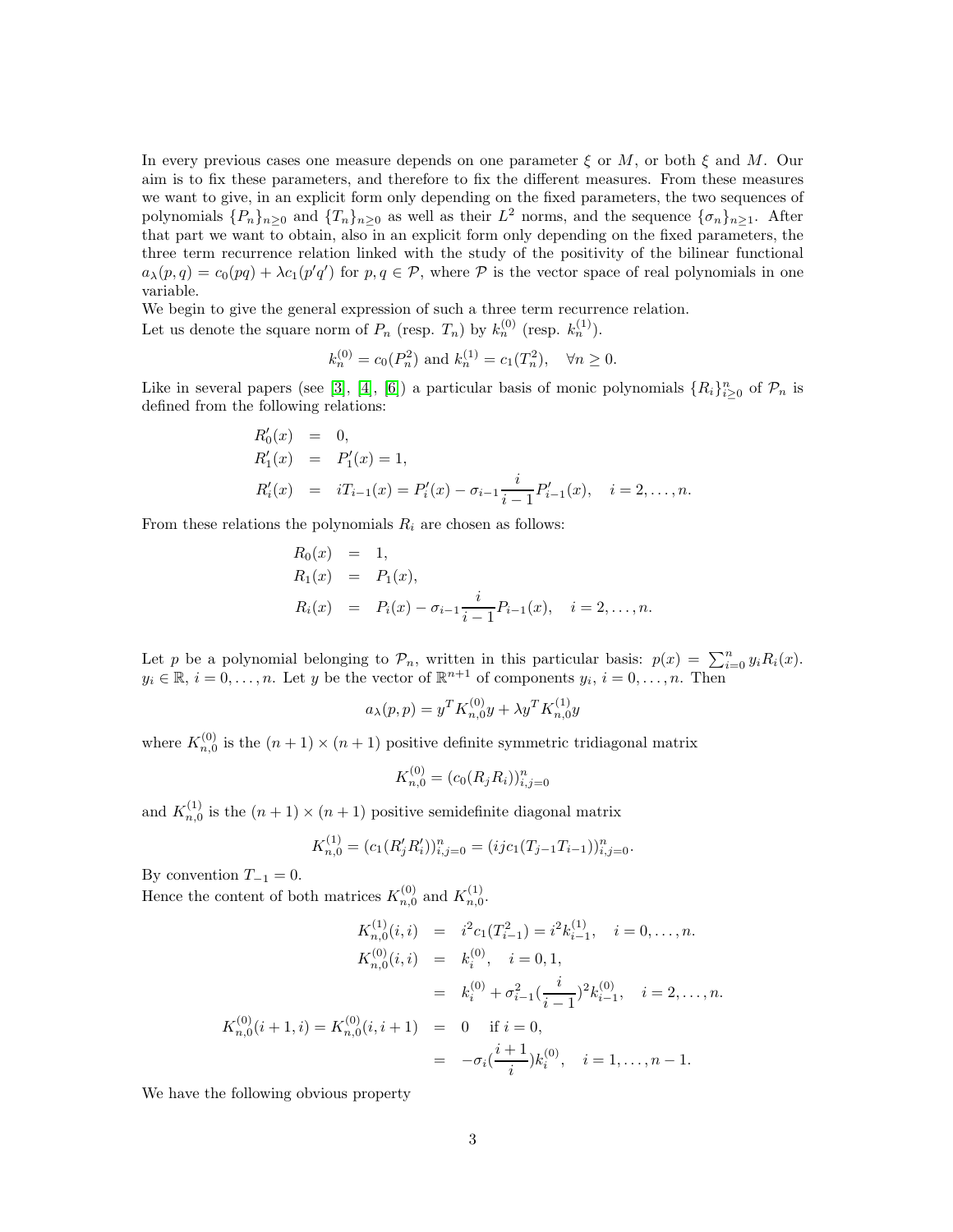**Property 1.2**  $a_{\lambda}(p, p) > 0 \ \forall p \in \mathcal{P}_n$  if and only if  $K_{n,0}^{(0)} + \lambda K_{n,0}^{(1)}$  is a positive definite symmetric matrix.

The first row and the first column of  $K_{n,0}^{(0)} + \lambda K_{n,0}^{(1)}$  only contain one entry in row 0 and column 0, equal to  $k_0^{(0)} > 0$ . We may reduce the size of  $K_{n,0}^{(0)} + \lambda K_{n,0}^{(1)}$  and only keep

<span id="page-3-0"></span>
$$
K_{n,1}^{(0)} = (c_0(R_j R_i))_{i,j=1}^n,
$$
  
\n
$$
K_{n,1}^{(1)} = (c_1(R'_j R'_i))_{i,j=1}^n.
$$

Then, Property [1.2](#page-2-0) is equivalent to Property [1.3.](#page-3-0)

**Property 1.3**  $a_{\lambda}(p, p) > 0 \ \forall p \in \mathcal{P}_n$  if and only if  $K_{n,1}^{(0)} + \lambda K_{n,1}^{(1)}$  is a positive definite symmetric matrix.

A transformation of the matrix  $K_{n,1}^{(0)} + \lambda K_{n,1}^{(1)}$  uses the Cholesky decomposition of  $K_{n,1}^{(0)}$ .

$$
K_{n,1}^{(0)} = G_{n,1}^{(0)} (G_{n,1}^{(0)})^T
$$

where

$$
G_{n,1}^{(0)}(i,i) = \sqrt{k_i^{(0)}} \quad \text{if } i \ge 1,
$$
  
\n
$$
G_{n,1}^{(0)}(i,i-1) = -\sigma_{i-1} \frac{i}{i-1} \sqrt{k_{i-1}^{(0)}}, \quad i = 2, ..., n.
$$

Then, we have

$$
K_{n,1}^{(0)} + \lambda K_{n,1}^{(1)} = (K_{n,1}^{(1)})^{1/2} \left( (K_{n,1}^{(1)})^{-1/2} G_{n,1}^{(0)} (G_{n,1}^{(0)})^T (K_{n,1}^{(1)})^{-1/2} + \lambda I \right) (K_{n,1}^{(1)})^{1/2}.
$$

Let us denote  $(K_{n,1}^{(1)})^{-1/2} G_{n,1}^{(0)} (G_{n,1}^{(0)})^T (K_{n,1}^{(1)})^{-1/2}$  by  $\tilde{K}_{n,1}$  which is a  $n \times n$  positive definite symmetric tridiagonal matrix. Its entries are

$$
\tilde{K}_{n,1}(i,i) = \frac{k_1^{(0)}}{k_0^{(1)}} \quad \text{if } i = 1,
$$
\n
$$
= \frac{k_i^{(0)}}{i^2 k_{i-1}^{(1)}} + \frac{\sigma_{i-1}^2}{(i-1)^2} \frac{k_{i-1}^{(0)}}{k_{i-1}^{(1)}}, \quad i = 2, \dots, n.
$$
\n
$$
\tilde{K}_{n,1}(i+1,i) = \tilde{K}_{n,1}(i,i+1) = -\frac{\sigma_i k_i^{(0)}}{i^2 \sqrt{k_{i-1}^{(1)} k_i^{(1)}}}, \quad i = 1, \dots, n-1.
$$

Property [1.3](#page-3-0) implies that  $\tilde{K}_{n,1} + \lambda I$  is positive definite. Thus  $-\lambda$  has to be smaller than the smallest eigenvalue of  $\tilde{K}_{n,1}$ . The eigenvalues of  $\tilde{K}_{n,1}$  also are the zeros of the characteristic polynomial  $A_n(\lambda) = \det(\lambda I - \tilde{K}_{n,1})$ . Of course the eigenvalues of  $\tilde{K}_{n,1}$  are positive, so are the zeros of  $A_n(\lambda)$ . Since  $\tilde{K}_{n,1}$  is a tridiagonal matrix, the polynomials  $A_n(\lambda)$  satisfy a three term recurrence relation.

<span id="page-3-1"></span>
$$
A_n(\lambda) = (\lambda - \frac{k_n^{(0)}}{n^2 k_{n-1}^{(1)}} - \frac{\sigma_{n-1}^2}{(n-1)^2} \frac{k_{n-1}^{(0)}}{k_{n-1}^{(1)}}) A_{n-1}(\lambda) - \frac{\sigma_{n-1}^2 (k_{n-1}^{(0)})^2}{(n-1)^4 k_{n-1}^{(1)} k_{n-2}^{(1)}} A_{n-2}(\lambda)
$$
(2)

with  $A_0(\lambda) = 1$  and  $A_1(\lambda) = \lambda - \frac{k_1^{(0)}}{k_0^{(1)}}$ .

This three term recurrence relation was also given by Pérez [\[16\]](#page-31-0) in her thesis (Relation  $(5.4.13)$ ) page 157), but obtained by another way.

The smallest zero  $\mu_{1,n}$  of  $A_n(\lambda)$  provides the following Markov-Bernstein inequality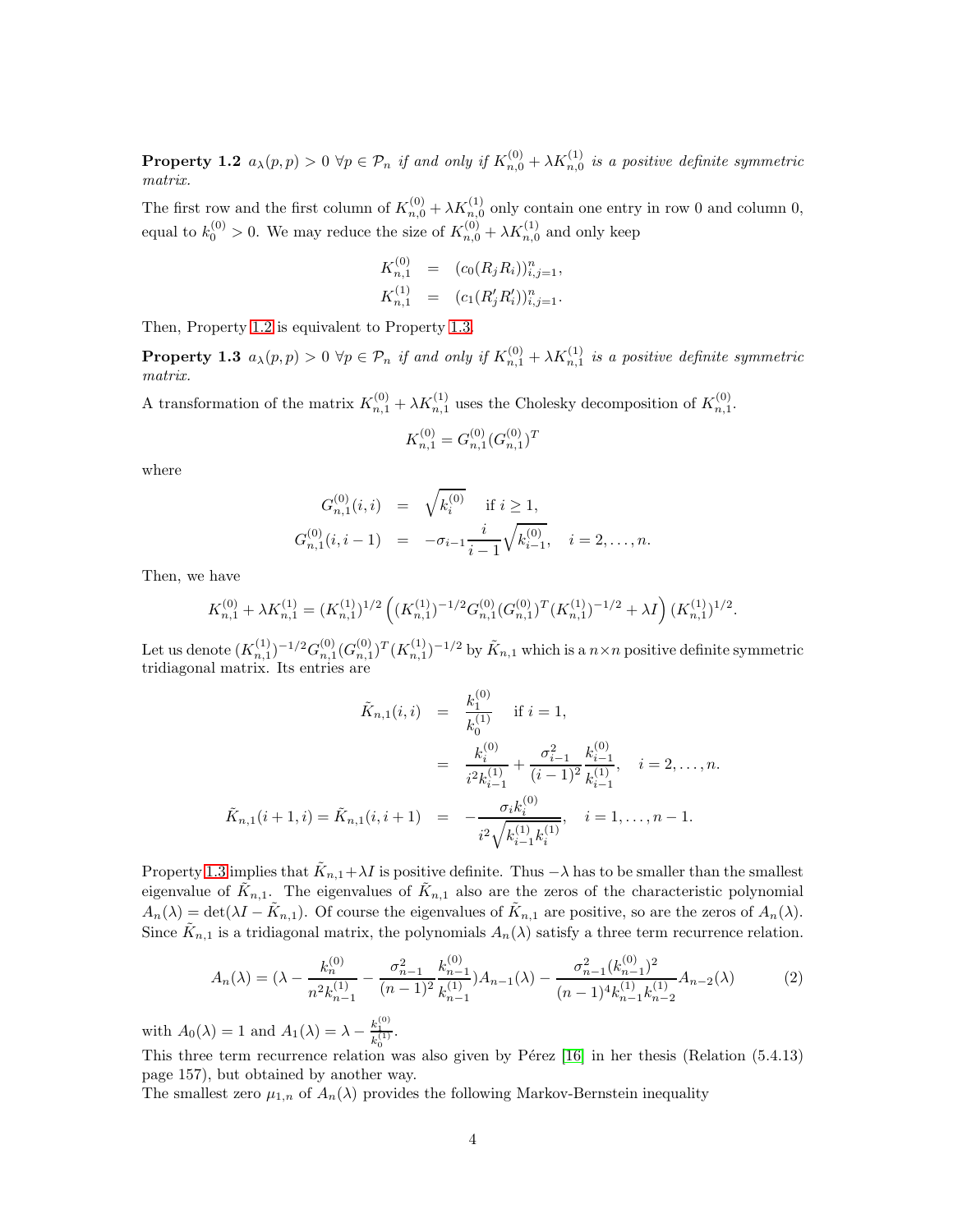Theorem 1.4 The following Markov-Bernstein inequality holds

<span id="page-4-0"></span>
$$
c_1((p')^2) \le \frac{1}{\mu_{1,n}} c_0(p^2), \quad \forall p \in \mathcal{P}_n
$$
 (3)

where  $\mu_{1,n}$  is the smallest zero  $\mu_{1,n}$  of the polynomial  $A_n(\lambda)$  satisfying the three term recurrence relation [\(2\)](#page-3-1). Moreover the extremal polynomial  $\tilde{p}$  for which [\(3\)](#page-4-0) becomes an equality, is given by

<span id="page-4-1"></span>
$$
\tilde{p} = \sum_{j=1}^{n} \frac{w_j^{(1,n)}}{j \sqrt{k_{j-1}^{(1)}}} R_j
$$
\n(4)

where  $(w^{(1,n)})^T = (w_1^{(1,n)}, \ldots, w_n^{(1,n)})$  is the eigenvector of  $\tilde{K}_{n,1}$  associated to the eigenvalue  $\mu_{1,n}$ .

### Proof.

Let p be a polynomial of  $\mathcal{P}_n$  written in the basis of the  $R_i$ 's. We look for the polynomials p such that  $y^T(K_{n,0}^{(0)} - \lambda K_{n,0}^{(1)})y = 0$ . Let  $\tilde{y}$  be the vector of  $\mathbb{R}^n$  such that  $\tilde{y}^T = (y_1, \ldots, y_n)$ .

$$
y^T(K_{n,0}^{(0)} - \lambda K_{n,0}^{(1)})y = y^T \begin{pmatrix} k_0^{(0)} & 0 \\ 0 & K_{n,1}^{(0)} - \lambda K_{n,1}^{(1)} \end{pmatrix} y
$$
  
=  $k_0^{(0)} y_0^2 + \tilde{y}^T (K_{n,1}^{(0)} - \lambda K_{n,1}^{(1)}) \tilde{y}$   
=  $k_0^{(0)} y_0^2 + \tilde{y}^T ((K_{n,1}^{(1)})^{1/2} (\tilde{K}_{n,1} - \lambda I) (K_{n,1}^{(1)})^{1/2}) \tilde{y}$ 

Therefore, if  $w^{(1,n)} = (K_{n,1}^{(1)})^{1/2}$  *y* is the eigenvector of  $K_{n,1}$  associated to the eigenvalue  $\mu_{1,n}$  and if  $y_0 = 0$ , we have  $y^T (K_{n,0}^{(0)} - \lambda K_{n,0}^{(1)}) y = 0$ . The entries  $y_j$ , for  $j = 1, ..., n$ , are equal to  $\frac{w_j^{(1,n)}}{i \sqrt{k^{(1)}}}$  $j\sqrt{k_{j-1}^{(1)}}$ . Hence [\(4\)](#page-4-1) holds  $\Box$ 

In some cases an explicit upper bound of this constant can be obtained by using the Newton method on the polynomial  $A_n(\lambda)$  (see [\[4\]](#page-30-1), [\[6\]](#page-30-8)). Indeed we have  $0 < x_1 = -\frac{A_n(0)}{A'_n(0)} < \mu_{1,n}$ .  $A_n(0)$  is easily obtained from the Cholesky decomposition of  $\tilde{K}_{n,1}$ .  $\tilde{K}_{n,1} = \tilde{G}_{n,1}(\tilde{G}_{n,1})^T$  with

$$
\tilde{G}_{n,1}(i,i) = \frac{1}{i} \sqrt{\frac{k_i^{(0)}}{k_{i-1}^{(1)}}, \quad i = 1,\ldots,n},
$$
  

$$
\tilde{G}_{n,1}(i,i-1) = -\frac{\sigma_{i-1}}{i-1} \sqrt{\frac{k_{i-1}^{(0)}}{k_{i-1}^{(1)}}, \quad i = 2,\ldots,n}.
$$

Since  $A_n(\lambda) = \det(\lambda I - \tilde{K}_{n,1}),$  we have

<span id="page-4-2"></span>
$$
A_n(0) = (-1)^n (\det(\tilde{G}_{n,1}))^2 = (-1)^n \prod_{i=1}^n (\tilde{G}_{n,1}(i,i))^2 = (-1)^n \frac{1}{(n!)^2} \prod_{i=1}^n \frac{k_i^{(0)}}{k_{i-1}^{(1)}}.
$$
 (5)

The expression of  $A'_n(0)$  is obtained from

<span id="page-4-3"></span>
$$
A'_n(0) = A_{n-1}(0) - \left(\frac{k_n^{(0)}}{n^2 k_{n-1}^{(1)}} + \frac{\sigma_{n-1}^2}{(n-1)^2} \frac{k_{n-1}^{(0)}}{k_{n-1}^{(1)}}\right) A'_{n-1}(0) - \frac{\sigma_{n-1}^2 (k_{n-1}^{(0)})^2}{(n-1)^4 k_{n-1}^{(1)} k_{n-2}^{(1)}} A'_{n-2}(0) \tag{6}
$$

with  $A'_0(0) = 0$  and  $A'_1(0) = 1$ .

Moreover the qd algorithm, applied to the sequence  $\{A_j(\lambda)\}_{j=1}^n$ , also provides in some cases an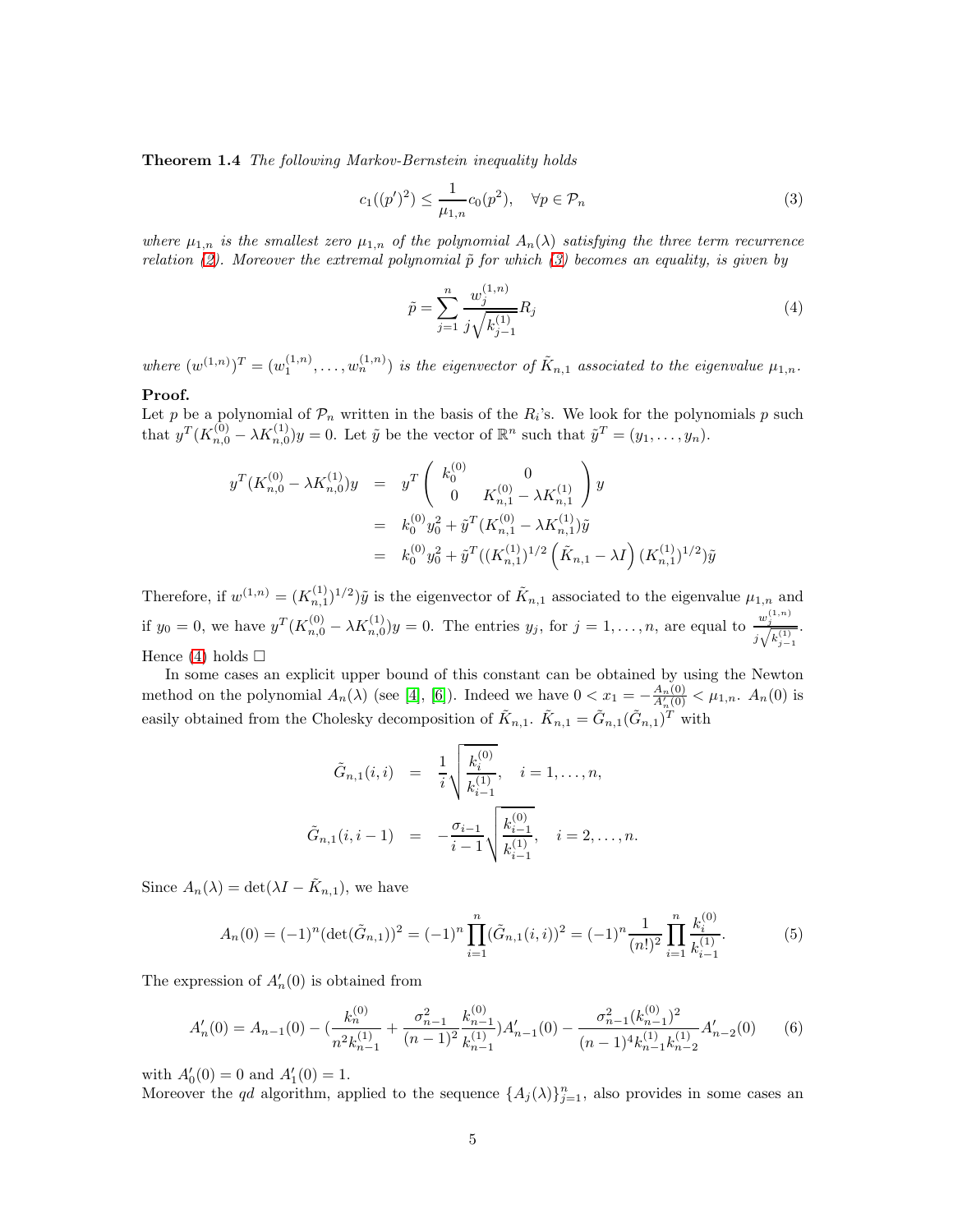explicit lower bound of the Markov-Bernstein constant (see [\[6\]](#page-30-8)). In this case the starting relations of this algorithm are

<span id="page-5-4"></span>
$$
q_j^{(0)} = \frac{k_j^{(0)}}{j^2 k_{j-1}^{(1)}}, \quad j = 1, \dots, n,
$$
\n(7)

$$
e_{j-1}^{(0)} = \frac{\sigma_{j-1}^2}{(j-1)^2} \frac{k_{j-1}^{(0)}}{k_{j-1}^{(1)}}, \quad j = 2, \dots, n.
$$
 (8)

Then, next sequences  $\{q_j^{(r)}\}$  and  $\{e_j^{(r)}\}$  are computed as follows, for  $r = 0, 1, ...$ 

<span id="page-5-5"></span>
$$
e_0^{(r)} = e_n^{(r)} = 0,
$$
  
\n
$$
q_{j+1}^{(r)} + e_{j+1}^{(r)} = q_{j+1}^{(r+1)} + e_j^{(r+1)}, \quad j = 0, \dots, n-1,
$$
  
\n
$$
q_{j+1}^{(r)} e_j^{(r)} = q_j^{(r+1)} e_j^{(r+1)}, \quad j = 1, \dots, n-1
$$
\n(9)

and the following inequalities hold (see [\[6\]](#page-30-8) Corollary 2.4).

<span id="page-5-6"></span><span id="page-5-1"></span>
$$
\mu_{1,n} < q_n^{(r)} < q_n^{(r-1)} < \dots < q_n^{(0)}.\tag{10}
$$

Another way to obtain some informations about the zeros of  $A_n(\lambda)$  is to use Blumenthal Theorem that we recall below in its simplified version (see Chihara [\[2\]](#page-30-9) page 122, Theorem 4.1).

**Theorem 1.5** Let  $A_n(\lambda) = (\lambda - B_n)A_{n-1}(\lambda) - C_nA_{n-2}(\lambda)$  be a three term recurrence relation in which

<span id="page-5-2"></span>
$$
\lim_{n \to \infty} B_n = \nu \quad \text{and} \quad \lim_{n \to \infty} C_n = \eta > 0.
$$

Let us set  $\sigma = \nu - 2\sqrt{\eta}$  and  $\tau = \nu + 2\sqrt{\eta}$ . Then, the set X of all the zeros of all the polynomials  $A_n(\lambda)$  is dense in  $[\sigma, \tau]$ .

Some isolated zeros can be lain on the outside of  $[\sigma, \tau]$ .

**Remark 1.6** If  $\sigma = 0$  and  $\eta > 0$ , or if  $\sigma = \eta = 0$ , since all the zeros of  $A_n(\lambda)$  are positive, we can conclude that  $\lim_{n\to\infty}\mu_{1,n}=0$ .

Before studying the different cases of coherent pairs, some properties of monic Laguerre-Sonin and Jacobi polynomials are recalled.

Monic Laguerre-Sonin polynomials  $L_n^{\alpha}(x)$ ,  $\alpha > -1$ .

They satisfy the following three term recurrence relation (see Chihara [\[2\]](#page-30-9) Relation (2.30) page 154):

<span id="page-5-0"></span>
$$
L_{n+1}^{\alpha}(x) = (x - 2n - \alpha - 1)L_n^{\alpha}(x) - n(n + \alpha)L_{n-1}^{\alpha}(x), \quad \forall n \ge 1
$$
 (11)

with  $L_0^{\alpha}(x) = 1$  and  $L_1^{\alpha}(x) = x - \alpha - 1$ . Their norm is

$$
k_n^{\alpha} = \int_0^{\infty} (L_n^{\alpha}(x))^2 x^{\alpha} e^{-x} dx = n! \Gamma(\alpha + n + 1)
$$
 (12)

where  $\Gamma$  is the Gamma function. The explicit formula of  $L_n^{\alpha}(x)$  is

<span id="page-5-3"></span>
$$
L_n^{\alpha}(x) = (-1)^n n! \sum_{m=0}^n \frac{(-1)^m}{m!} \begin{pmatrix} n+\alpha \\ n-m \end{pmatrix} x^m
$$
 (13)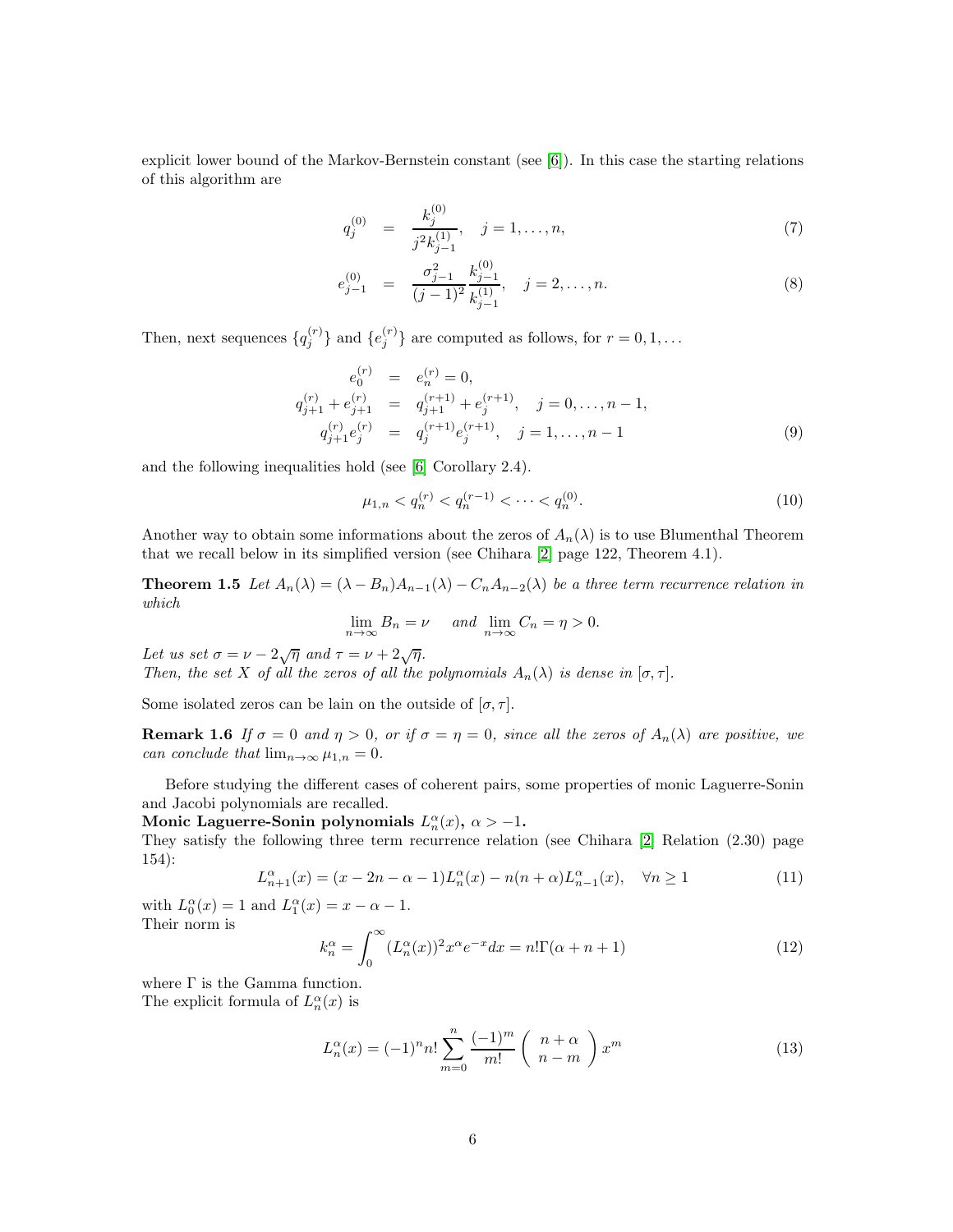where  $\begin{pmatrix} a \\ a \end{pmatrix}$ n denotes the binomial coefficient. Moreover

<span id="page-6-1"></span>
$$
\frac{d}{dx}L_n^{\alpha}(x) = nL_{n-1}^{\alpha+1}(x). \tag{14}
$$

Monic Jacobi polynomials  $P_n^{\alpha,\beta}(x)$ ,  $\alpha > -1$ ,  $\beta > -1$ .

They satisfy the following three term recurrence relation (see Chihara [\[2\]](#page-30-9) Relation (2.29) page 153):

<span id="page-6-4"></span>
$$
P_{n+1}^{(\alpha,\beta)}(x) = (x - \frac{\beta^2 - \alpha^2}{(2n + \alpha + \beta)(2n + \alpha + \beta + 2)}) P_n^{(\alpha,\beta)}(x)
$$

$$
- \frac{4n(n + \alpha)(n + \beta)(n + \alpha + \beta)}{(2n + \alpha + \beta)^2 (2n + \alpha + \beta + 1)(2n + \alpha + \beta - 1)} P_{n-1}^{(\alpha,\beta)}(x)
$$
(15)

with  $P_0^{(\alpha,\beta)}(x) = 1$  and  $P_1^{(\alpha,\beta)}(x) = x - \frac{\beta-\alpha}{\alpha+\beta+2}$ . Their norm is

<span id="page-6-0"></span>
$$
k_n^{(\alpha,\beta)} = \int_{-1}^1 (P_n^{(\alpha,\beta)}(x))^2 (1-x)^\alpha (1+x)^\beta dx
$$
  
= 
$$
2^{2n+\alpha+\beta+1} n! \frac{\Gamma(n+\alpha+1)\Gamma(n+\beta+1)\Gamma(n+\alpha+\beta+1)}{(2n+\alpha+\beta+1)(\Gamma(2n+\alpha+\beta+1))^2}.
$$
 (16)

Note that [\(16\)](#page-6-0) could also be written for more convenience as

<span id="page-6-3"></span>
$$
P_{n+1}^{(\alpha,\beta)}(x) = (x - \frac{\beta^2 - \alpha^2}{(2n + \alpha + \beta)(2n + \alpha + \beta + 2)}) P_n^{(\alpha,\beta)}(x) - \frac{k_n^{(\alpha,\beta)}}{k_{n-1}^{(\alpha,\beta)}} P_{n-1}^{(\alpha,\beta)}(x). \tag{17}
$$

We also have two other recurrence relations

<span id="page-6-6"></span>
$$
P_n^{(\alpha,\beta)}(x) = P_n^{(\alpha+1,\beta)}(x) - \frac{2n(n+\beta)}{(2n+\alpha+\beta)(2n+\alpha+\beta+1)} P_{n-1}^{(\alpha+1,\beta)}(x),
$$
\n(18)

$$
P_n^{(\alpha,\beta)}(x) = P_n^{(\alpha,\beta+1)}(x) + \frac{2n(n+\alpha)}{(2n+\alpha+\beta)(2n+\alpha+\beta+1)} P_{n-1}^{(\alpha,\beta+1)}(x),
$$
\n(19)

Two explicit formulas will be used

<span id="page-6-5"></span>
$$
P_n^{(\alpha,\beta)}(x) = 2^n \frac{\Gamma(\alpha+n+1)}{\Gamma(\alpha+\beta+2n+1)} \sum_{m=0}^n {n \choose m} \frac{\Gamma(\alpha+\beta+n+m+1)}{\Gamma(\alpha+m+1)} \left(\frac{x-1}{2}\right)^m
$$
 (20)

$$
= (-2)^n \frac{\Gamma(\beta+n+1)}{\Gamma(\alpha+\beta+2n+1)} \sum_{m=0}^n {n \choose m} \frac{\Gamma(\alpha+\beta+n+m+1)}{\Gamma(\beta+m+1)} (-\frac{x+1}{2})^m. (21)
$$

Moreover

<span id="page-6-2"></span>
$$
\frac{d}{dx}P_n^{(\alpha,\beta)}(x) = nP_{n-1}^{(\alpha+1,\beta+1)}(x).
$$
\n(22)

## 2 Laguerre case

### 2.1 Laguerre case (a)

The measure associated to  $c_0$  is  $(x - \xi)x^{\alpha - 1}e^{-x}dx$  with  $\alpha > 0$  and  $\xi < 0$ , and the one associated to  $c_1$  is the Laguerre-Sonin measure  $x^{\alpha}e^{-x}dx$ . Therefore  $T_n(x) = L_n^{\alpha}(x)$ . The monic polynomials,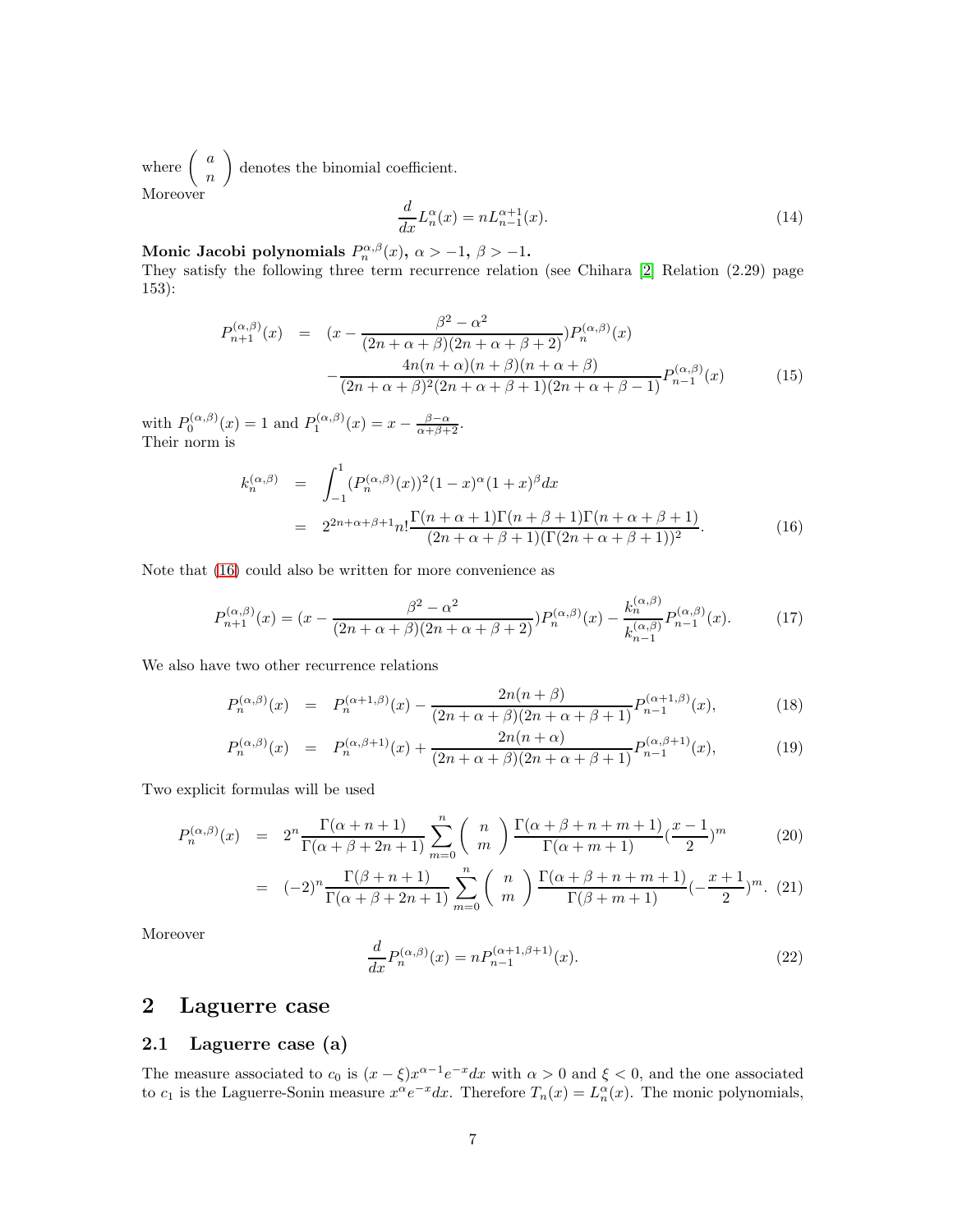orthogonal with respect to  $c_1$ , will be denoted by  $P_n(x,\xi)$ . Their expression, depending on the monic Laguerre polynomials  $L_j^{\alpha-1}(x)$ , has already been given in the thesis of Pérez [\[16\]](#page-31-0) (Corollary 5.3.3 and Theorem 5.3.4). Nevertheless we give a direct proof of this expression. In this case we also obtain the square norm  $k_n^{(0)}$  and  $\sigma_n$ .

**Theorem 2.1** The monic polynomials  $P_n(x,\xi)$ , orthogonal with respect to  $c_1$ , satisfy the following relation:

<span id="page-7-4"></span>
$$
P_n(x,\xi) = N_n^{\alpha - 1}(x,\xi) \frac{k_n^{\alpha - 1}}{L_n^{\alpha - 1}(\xi)}
$$
\n(23)

.

where  $N_n^{\alpha-1}(x,\xi)$  is the reproducing kernel associated to the measure  $x^{\alpha-1}e^{-x}dx$ .

$$
N_n^{\alpha-1}(x,\xi) = \sum_{j=0}^n \frac{L_j^{\alpha-1}(x)L_j^{\alpha-1}(\xi)}{k_j^{\alpha-1}}
$$

The square norm  $k_n^{(0)}$  of  $P_n(x,\xi)$  and  $\sigma_n$  are given by

<span id="page-7-1"></span>
$$
k_n^{(0)} = -n!\Gamma(\alpha+n)\frac{L_{n+1}^{\alpha-1}(\xi)}{L_n^{\alpha-1}(\xi)}, \quad \forall n \ge 0,
$$
\n(24)

$$
\sigma_n = n(n+\alpha) \frac{L_n^{\alpha-1}(\xi)}{L_{n+1}^{\alpha-1}(\xi)}, \quad \forall n \ge 1.
$$
\n(25)

#### Proof.

Let us write  $(x - \xi)P_n(x, \xi)$  in the basis of monic Laguerre polynomials  $L_j^{\alpha-1}(x)$ .

<span id="page-7-0"></span>
$$
(x - \xi)P_n(x, \xi) = \sum_{j=0}^{n+1} \theta_{j,n+1} L_j^{\alpha - 1}(x), \quad \theta_{n+1,n+1} = 1.
$$
 (26)

Let us denote by  $c^{\alpha-1}$  the linear functional defined from the measure  $x^{\alpha-1}e^{-x}$  on the support  $\Omega = ]0, +\infty[$ . We have.

$$
c^{\alpha-1}(L_i^{\alpha-1}(x)(x-\xi)P_n(x,\xi)) = c_0(L_i^{\alpha-1}(x)P_n(x,\xi)) = 0 \text{ for } i = 0,\dots, n-1,
$$
  

$$
= \sum_{j=0}^i \theta_{j,n+1}c^{\alpha-1}(L_i^{\alpha-1}(x)L_j^{\alpha-1}(x))
$$
  

$$
= \theta_{i,n+1}k_i^{\alpha-1}.
$$

Therefore  $\theta_{i,n+1} = 0$  for  $i = 0 \dots, n-1$ , and

<span id="page-7-2"></span>
$$
\theta_{n,n+1} = \frac{k_n^{(0)}}{k_n^{\alpha - 1}}.\tag{27}
$$

We put  $x = \xi$  in [\(26\)](#page-7-0). Then we obtain

<span id="page-7-3"></span>
$$
\theta_{n,n+1} = -\frac{L_{n+1}^{\alpha-1}(\xi)}{L_n^{\alpha-1}(\xi)}.\tag{28}
$$

The expression [\(24\)](#page-7-1) of the square norm  $k_n^{(0)}$  is obtained from [\(27\)](#page-7-2) and [\(28\)](#page-7-3). From [\(26\)](#page-7-0) we have

$$
P_n(x,\xi) = \left( L_{n+1}^{\alpha-1}(x) - \frac{L_{n+1}^{\alpha-1}(\xi)}{L_n^{\alpha-1}(\xi)} L_n^{\alpha-1}(x) \right) \frac{1}{x-\xi}.
$$
 (29)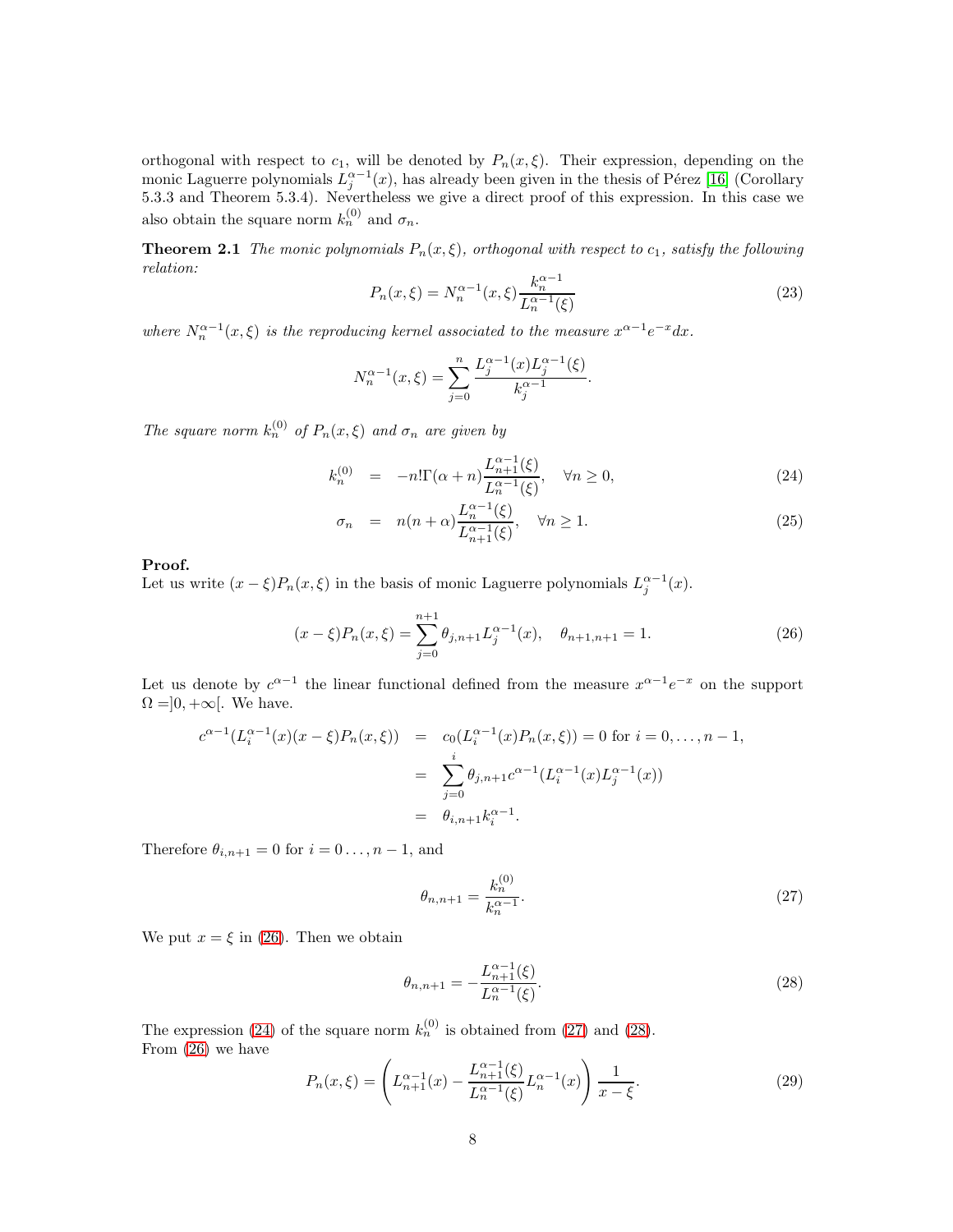[\(23\)](#page-7-4) is obtained by using the definition of the reproducing kernel  $N_n^{\alpha-1}(x,\xi)$  associated to the Christoffel-Darboux formula.

Now let us determine explicitly the sequence  $\{\sigma_n\}_{n\geq 1}$  as a function depending on  $\xi$ . From [\(1\)](#page-1-0),  $(14)$  and  $(23)$  we have

<span id="page-8-0"></span>
$$
\sigma_n = \frac{n}{n+1} \frac{P'_{n+1}(x,\xi) - (n+1)L_n^{\alpha}(x)}{P'_n(x,\xi)}
$$
  
= 
$$
\frac{n}{n+1} \frac{1}{P'_n(x,\xi)} \sum_{j=1}^n jL_{j-1}^{\alpha}(x) \frac{L_j^{\alpha-1}(\xi)}{L_{n+1}^{\alpha-1}(\xi)} \frac{k_{n+1}^{\alpha-1}}{k_j^{\alpha-1}}
$$
(30)

To obtain  $\sigma_n$  it is sufficient to give the ratio of the coefficients of  $x^{n-1}$  in the numerator and the denominator of [\(30\)](#page-8-0). Hence [\(25\)](#page-7-1) holds. $\square$ 

Note that [\(25\)](#page-7-1) is also given in [\[10\]](#page-30-10).

At last the three term recurrence relation satisfied by the polynomials  $A_n(\lambda)$  is given.

Theorem 2.2 The following Markov-Bernstein inequality holds:

$$
c_1((p')^2) \le \frac{1}{\mu_{1,n}} c_0(p^2), \quad \forall p \in \mathcal{P}_n
$$

where  $\mu_{1,n}$  is the smallest zero of the polynomials  $A_n(\lambda)$  satisfying the following three term recurrence relation

<span id="page-8-1"></span>
$$
A_n(\lambda) = (\lambda - 2 + \frac{\xi - \alpha}{n})A_{n-1}(\lambda) - (1 + \frac{\alpha}{n-1})A_{n-2}(\lambda), \quad \forall n \ge 2.
$$
 (31)

 $A_0(\lambda) = 1$  and  $A_1(\lambda) = \lambda - \alpha - 1 + \xi - \frac{\xi}{\xi - \alpha}$ .

### Proof.

We use the expressions of  $k_n^{(0)}$  and  $\sigma_n$  in [\(2\)](#page-3-1). We obtain

$$
A_n(\lambda) = (\lambda + \frac{1}{n} \frac{L_{n+1}^{\alpha-1}(\xi)}{L_n^{\alpha-1}(\xi)} + (n + \alpha - 1) \frac{L_{n-1}^{\alpha-1}(\xi)}{L_n^{\alpha-1}(\xi)} A_{n-1}(\lambda) - \frac{n + \alpha - 1}{n - 1} A_{n-2}(\lambda), \quad \forall n \ge 2.
$$

This relation is simplified by using the three term recurrence relation [\(11\)](#page-5-0). Hence [\(31\)](#page-8-1) holds.  $\Box$ 

**Remark 2.3** In the case of Markov-Bernstein inequalities associated to a bilinear functional  $\tilde{a}_{\lambda}(p,q)$  =  $c_1(pq) + \lambda c_1(p'q')$  for  $p, q \in \mathcal{P}$ , the Markov-Bernstein constant  $1/\sqrt{\mu_{1,n}}$  is obtained with the smallest zero  $\mu_{1,n}$  of the polynomial  $\tilde{A}_n(\lambda)$  satisfying the following three term recurrence relation (see Milovanović et al [\[13\]](#page-30-0) page 576, Draux and Elhami [\[4\]](#page-30-1) Theorem 6.3)

<span id="page-8-2"></span>
$$
\tilde{A}_n(\lambda) = (\lambda - 2 - \frac{\alpha}{n})\tilde{A}_{n-1}(\lambda) - (1 + \frac{\alpha}{n-1})\tilde{A}_{n-2}(\lambda), \quad \forall n \ge 2,
$$
\n(32)

 $\tilde{A}_0(\lambda) = 1$  and  $\tilde{A}_1(\lambda) = \lambda - \alpha - 1$ .

[\(31\)](#page-8-1) tends to [\(32\)](#page-8-2) when  $\xi$  tends to 0.  $\xi$  can be considered as a perturbation of the classical case  $\tilde{a}_{\lambda}(p,q)$ .

Moreover the following three term recurrence relation

<span id="page-8-3"></span>
$$
p_n(\lambda) = (\lambda - 2)p_{n-1}(\lambda) - p_{n-2}(\lambda)
$$

can be transformed as

$$
p_n^*(y) = 2yp_{n-1}^*(y) - p_{n-2}^*(y)
$$

by using  $p_n^*(y) = p_n(\frac{\lambda-2}{2})$ . We obtain the three term recurrence relation corresponding to Chebyshev polynomials. Therefore Relations [\(31\)](#page-8-1) and [\(32\)](#page-8-2) can also be considered as a perturbed Chebyshev three term recurrence relation by a  $\ell^2$  perturbation of the coefficients. Such perturbations of coefficients of a three term recurrence relation appear, for example, in relations studied in  $[1]$ .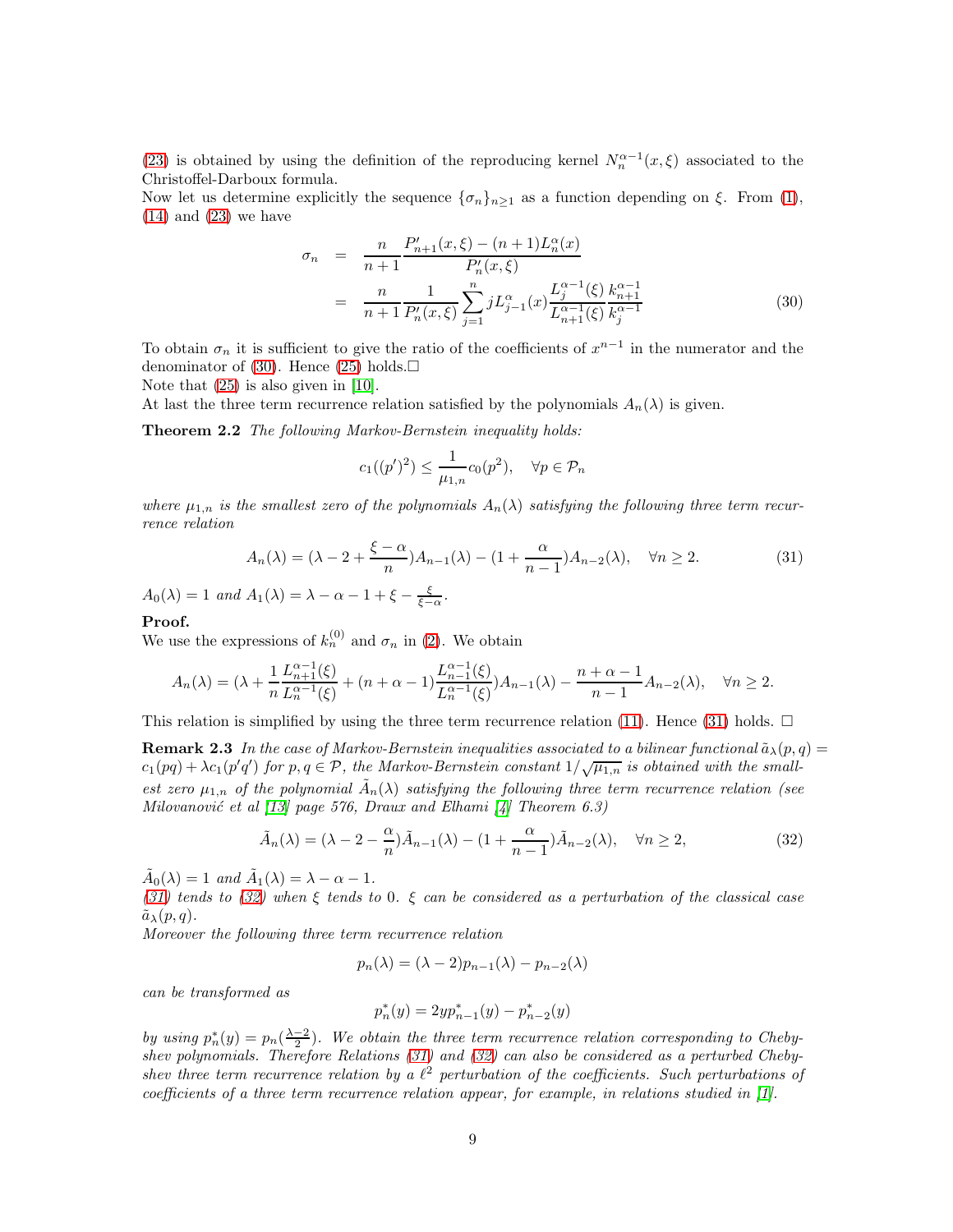**Remark 2.4** The fact that the polynomials  $A_n(\lambda)$  satisfying Relation [\(32\)](#page-8-2) are monic co-recursive Pollaczek polynomials, was already established by Pérez in her doctoral dissertation (see  $[16]$  page 28; see also Marcellán et al  $(12)$ ). Monic co-recursive Pollaczek polynomials satisfy the three term recurrence relation of monic Pollaczek polynomials  $P_n^{\gamma}(x;a,b,c)$  (see Chihara [\[2\]](#page-30-9) page 185 Relation 5.9), but the polynomial of degree 1 is different.

<span id="page-9-0"></span>
$$
P_n^{\gamma}(x;a,b,c) = (x + \frac{b}{n+\gamma+a+c-1})P_{n-1}^{\gamma}(x;a,b,c)
$$

$$
-\frac{(n+c-1)(n+2\gamma+c-2)}{(n+\gamma+a+c-1)(n+\gamma+a+c-2)}P_{n-2}^{\gamma}(x;a,b,c), \qquad (33)
$$

$$
P_1^{\gamma}(x;a,b,c) = x + \frac{b}{\gamma+a+c}.
$$

*Indeed, if*  $A_n^*(y) = A_n(\frac{\lambda-2}{2})$ *, we have* 

<span id="page-9-1"></span>
$$
A_n^*(y) = (y + \frac{\xi - \alpha}{2n})A_{n-1}^*(y) - \frac{1}{4}(1 + \frac{\alpha}{n-1})A_{n-2}^*(y),
$$
  
\n
$$
A_1^*(y) = y + \frac{\xi - \alpha}{2} + \frac{\alpha}{2(\xi - \alpha)}.
$$
\n(34)

Relations  $(33)$  and  $(34)$  are identical if and only if

$$
\gamma + a + c - 1 = 0
$$
,  $b = \frac{\xi - \alpha}{2}$ ,  $\alpha = 2(\gamma + c - 1)$  and  $(c - 1)(2\gamma + c - 2) = 0$ .

Therefore, either  $c = 1$  or  $c = 2(1 - \gamma)$ . If  $c = 1$ , then  $\alpha = 2\gamma$ ,  $a = -\gamma$  and  $b = \frac{\xi - \alpha}{2}$ . If  $c = 2(1 - \gamma)$ , then  $\alpha = c = 2(1 - \gamma)$ ,  $a = \gamma - 1$  and  $b = \frac{\xi - \alpha}{2}$ . Hence the corresponding Pollaczek polynomials are  $P_n^{\gamma}(x; -\gamma, b, 1)$  or  $P_n^{\gamma}(x; \gamma - 1, b, 2(1 - \gamma))$  with  $b = \frac{\xi - \alpha}{2}$  (see also [\[1\]](#page-30-5) for a use of these two families of polynomials).  $A_1^*(y)$  is different from  $P_1^{\gamma}(x; a, b, c) = x + \frac{b}{\gamma + a + c} = x + b = x + \frac{\xi - \alpha}{2}.$ 

### Property 2.5

$$
\lim_{n \to \infty} \mu_{1,n} = 0.
$$

#### Proof.

We use Blumenthal Theorem [1.5.](#page-5-1)  $\lim_{n\to\infty} B_n = 2$  and  $\lim_{n\to\infty} C_n = 1$ . Therefore  $\sigma = 0$  and  $\tau = 4$ . Hence the property holds by using Remark [1.6.](#page-5-2)  $\Box$ 

### 2.2 Laguerre case (b)

The measure associated to  $c_0$  is  $e^{-x}dx + M\delta(0)$  with  $M \geq 0$ , and the one associated to  $c_1$  is the Laguerre measure  $e^{-x}dx$ . Therefore  $T_n(x)$  is the monic classical Laguerre polynomial  $L_n(x)$ . Let us denote by  $P_n(x, M)$ ,  $n \geq 0$ , the monic polynomials orthogonal with respect to  $c_0$ .

In order to obtain an explicit expression of  $P_n(x, M)$ , it will be written in the basis of monic Laguerre polynomial  $L_i(x)$ .

$$
P_n(x,M) = \sum_{j=0}^{n} \theta_{j,n} L_j(x), \quad \theta_{n,n} = 1.
$$
 (35)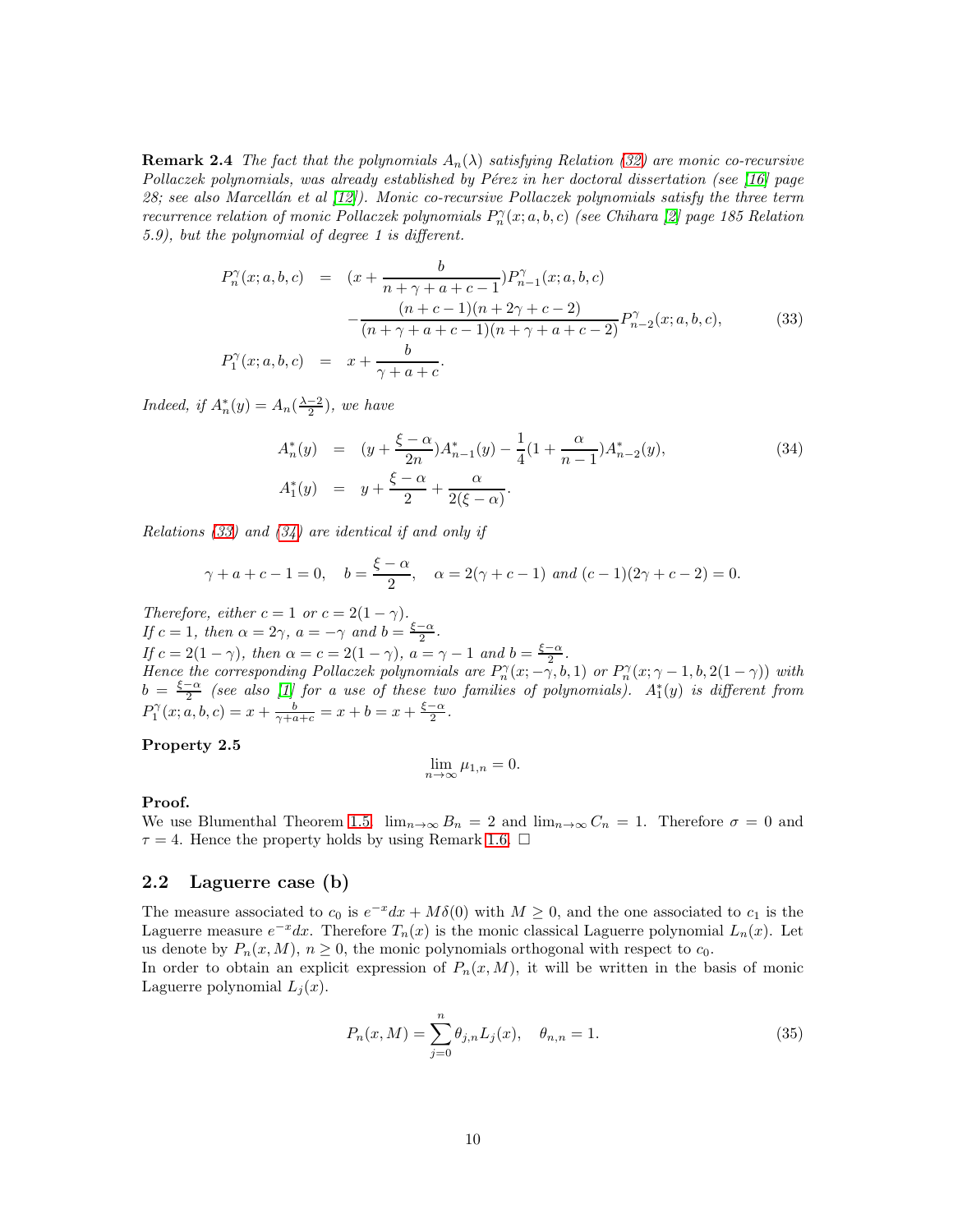**Property 2.6** The explicit expressions of  $P(x, M)$  in the basis of monic Laguerre polynomials  $L_j(x),$  of its square norm  $k_n^{(0)}$  and of  $\sigma_n$  are

<span id="page-10-1"></span>
$$
P_n(x,M) = L_n(x) + \sum_{j=0}^{n-1} (-1)^{n+1+j} \frac{n!M}{j!(nM+1)} L_j(x), \qquad (36)
$$

$$
k_n^{(0)} = (n!)^2 \frac{(n+1)M+1}{nM+1}, \quad \forall n \ge 0,
$$
\n(37)

$$
\sigma_n = -\frac{n(1+nM)}{(n+1)M+1}, \quad \forall n \ge 1.
$$
\n
$$
(38)
$$

### Proof.

To obtain the  $\theta_{j,n}$ 's we use the orthogonality relations of  $P_n(x, M)$  for  $i = 0, \ldots, n - 1$ .

$$
c_0(L_i(x)P_n(x,M)) = \sum_{j=0}^n \theta_{j,n} (c_1(L_i(x)L_j(x)) + M(L_i(0)L_j(0))) = 0
$$
  
=  $\theta_{i,n}k_i^{(1)} + M(-1)^i i! \sum_{j=0}^n \theta_{j,n}(-1)^j j!$ 

Thus

<span id="page-10-0"></span>
$$
\theta_{i,n} = \frac{(-1)^{i+1}}{i!} M \sum_{j=0}^{n} \theta_{j,n} (-1)^j j! \quad \text{for } i = 0, \dots, n-1.
$$
 (39)

Let us set  $K = \sum_{j=0}^{n} \theta_{j,n}(-1)^{j}j!$ . Therefore

$$
K = (-1)^{n} n! + \sum_{j=0}^{n-1} \theta_{j,n} (-1)^{j} j! = (-1)^{n} n! + \sum_{j=0}^{n-1} (-1)^{2j+1} MK
$$

by using [\(39\)](#page-10-0) in the definition of K. Hence  $K = (-1)^n \frac{n!}{nM+1}$  and

$$
\theta_{j,n} = (-1)^{n+1+j} \frac{n!M}{j!(nM+1)}, \text{ for } j = 0, ..., n-1,
$$
  
\n $\theta_{n,n} = 1.$ 

Hence [\(36\)](#page-10-1) holds.

Now we prove [\(37\)](#page-10-1).

$$
c_0((P_n(x,M))^2) = c_1((P_n(x,M))^2) + M(P_n(0,M))^2
$$
  
=  $k_n^{(1)} + \sum_{j=0}^{n-1} \left(\frac{n!M}{j!(nM+1)}\right)^2 k_j^{(1)} + M\left(L_n(0) + \sum_{j=0}^{n-1} (-1)^{n+1+j} \frac{n!ML_j(0)}{j!(nM+1)}\right)^2$   
=  $(n!)^2 \frac{(n+1)M+1}{nM+1}.$ 

At last  $\sigma_n$  is obtained from [\(1\)](#page-1-0).

$$
\sigma_n = \frac{n}{n+1} \frac{P'_{n+1}(x,M) - (n+1)L_n(x)}{P'_n(x,M)}.
$$

It is sufficient to give the ratio of the coefficients of  $x^{n+1}$  of the numerator and of the denominator.

$$
P'_{n+1}(x,M) = (n+1)L_n^1(x) + \sum_{j=1}^n (-1)^{n+2+j} \frac{(n+1)!M}{j!((n+1)M+1)} jL_{j-1}^1(x).
$$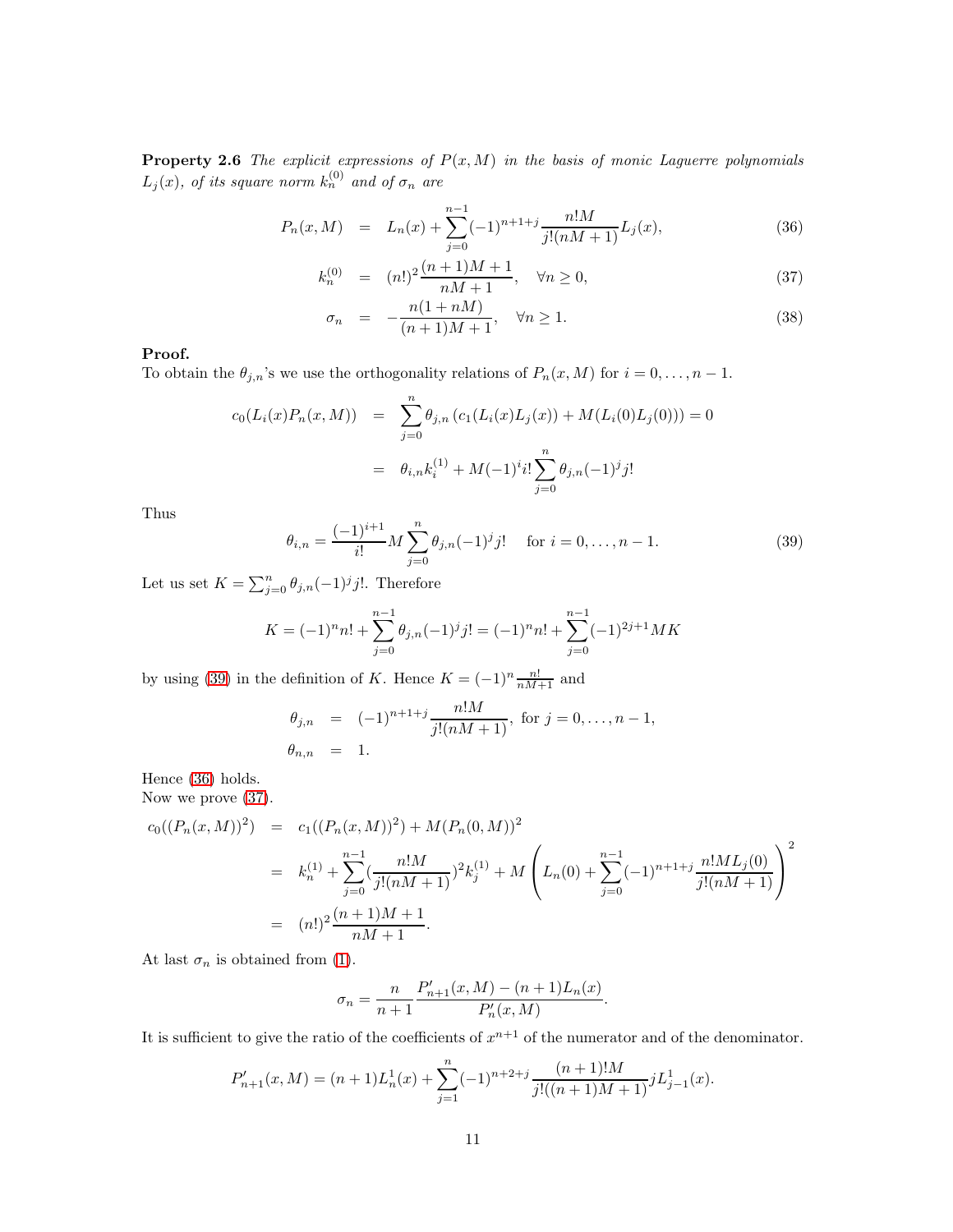Its coefficient of  $x^{n+1}$  is  $-n(n+1)\frac{n(n+2)M+n+1}{(n+1)M+1}$ . The one of  $(n+1)L_n(x)$  is  $-n^2(n+1)$ . Hence  $(38)$  holds.  $\Box$ 

If we rather use the following orthogonality relations  $c_0(x^i P_n(x, M)) = 0$  for  $i = 0, \ldots, n - 1$ , two kinds of relations are obtained.

For  $i = 0$ 

$$
\theta_{0,n} + M \sum_{j=0}^{n} \theta_{j,n} L_j(0) = \theta_{0,n} + M \sum_{j=0}^{n} (-1)^j \theta_{j,n} j! = 0.
$$

For  $i = 1, ..., n - 1$ ,

$$
\sum_{j=0}^{i} \theta_{j,n} c_1(x^i L_j(x)) = 0.
$$

These last relations need to compute  $c_1(x^i L_j(x))$  for  $i \geq j$ . It is much more complicated, but the expression of  $c_1(x^i L_j(x))$  for  $i \geq j$  is new. Moreover an original identity with a sum of products of binomial coefficients is deduced from this computation. It is the reason for which we give these results in the following Lemma and Corollary.

#### Lemma 2.7

<span id="page-11-0"></span>
$$
\forall i \ge j, \quad c_1(x^i L_j(x)) = i!j! \begin{pmatrix} i \\ j \end{pmatrix}.
$$
 (40)

### Proof.

By using the formal expression of  $L_n(x)$  given by [\(13\)](#page-5-3) we have

$$
c_1(x^i L_j(x)) = (-1)^j j! \sum_{m=0}^j \frac{(-1)^m}{m!} \binom{j}{m} c_1(x^{m+i}).
$$

From the definition of the Gamma function we have

$$
c_1(x^{m+i}) = \Gamma(m+i+1) = (m+i)!.
$$
 (41)

Therefore

<span id="page-11-2"></span>
$$
c_1(x^i L_j(x)) = (-1)^j j! i! \sum_{m=0}^j (-1)^m \begin{pmatrix} j \\ m \end{pmatrix} \begin{pmatrix} m+i \\ i \end{pmatrix}.
$$
 (42)

For  $i = j$ , [\(40\)](#page-11-0) corresponds to the square norm  $k_j^{(1)} = (j!)^2$ .

To prove [\(40\)](#page-11-0) for  $i > j$ , we use the three term recurrence relation satisfied by the polynomials  $L_i(x)$ 

<span id="page-11-1"></span>
$$
L_{j+1}(x) = (x - 2j - 1)L_j(x) - j^2 L_{j-1}(x), \quad \forall j \ge 0.
$$
\n(43)

This relation is multiplied by  $x^j$  and  $c_1$  is applied to the result. We obtain

$$
c_1(x^{j+1}L_j(x)) = (2j+1)!(j!)^2 + j^2c_1(x^jL_{j-1}(x)), \quad \forall j \ge 0.
$$

For  $j = 1$  we have  $c_1(x^{j+1}L_j(x)) = 4$ . Therefore [\(40\)](#page-11-0) holds for  $i = j + 1 = 2$ . Then, by induction

$$
c_1(x^{j+1}L_j(x)) = (2j+1)(j!)^2 + j^2 j!(j-1)!\begin{pmatrix} j \\ j-1 \end{pmatrix}
$$
  
=  $j!(j+1)!\begin{pmatrix} j+1 \\ j \end{pmatrix}$ .

Therefore [\(40\)](#page-11-0) holds for  $i = j + 1, \forall j \geq 0$ .

Now [\(40\)](#page-11-0) is assumed to hold for  $\ell \in \mathbb{N}$ ,  $\ell$  fixed such that  $i = j + \ell$ ,  $\forall j \geq 0$ .

$$
c_1(x^{j+\ell}L_j(x)) = j!(j+\ell)! \left( \begin{array}{c} j+\ell \\ j \end{array} \right), \quad \forall j \ge 0.
$$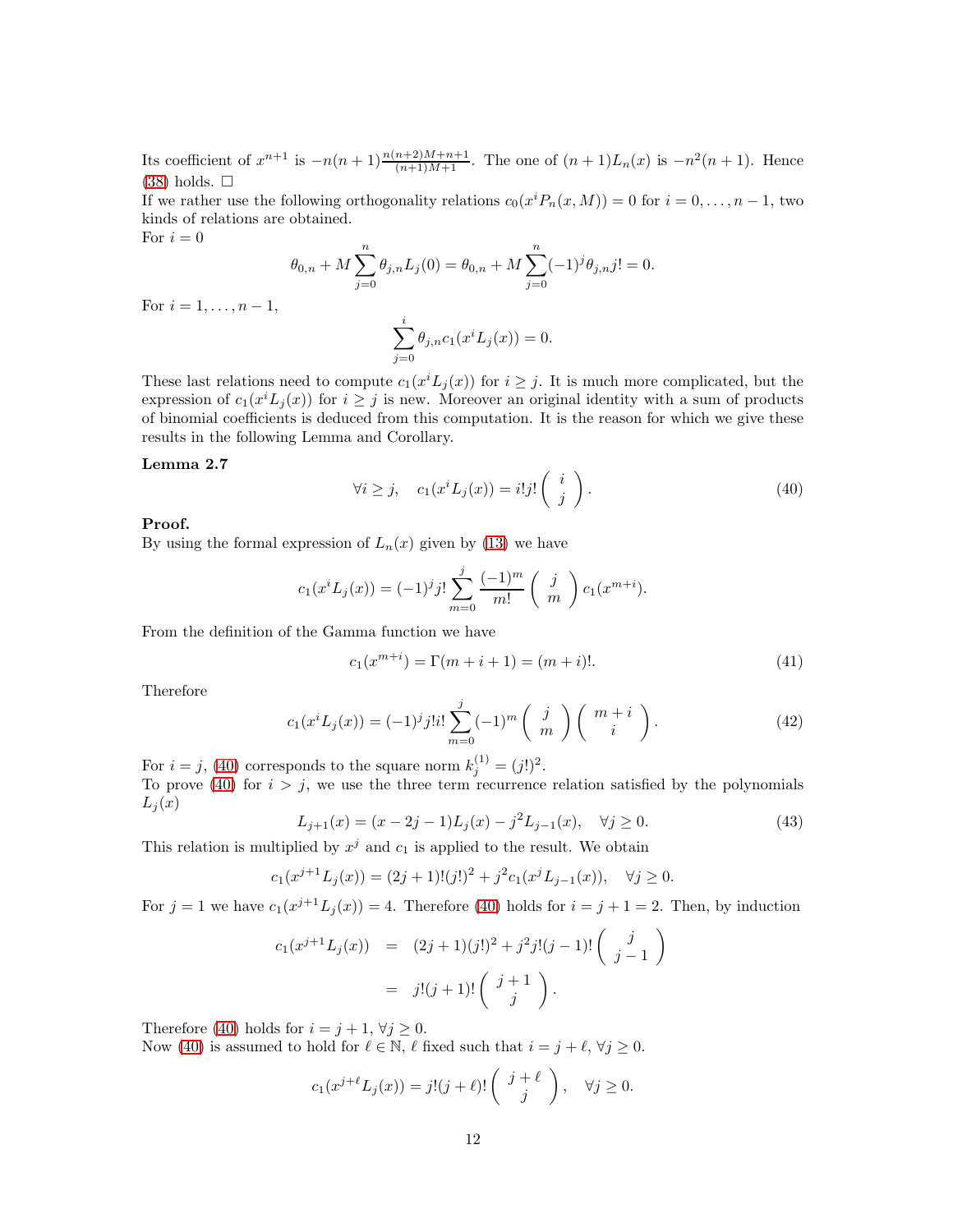From [\(43\)](#page-11-1) we have

$$
c_1(x^{j+\ell+1}L_j(x)) = c_1(x^{j+\ell}L_{j+1}(x)) + (2j+1)c_1(x^{j+\ell}L_j(x)) + j^2c_1(x^{j+\ell}L_{j-1}(x))
$$
  

$$
= (2j+\ell+1)j!(j+\ell)! \binom{j+\ell}{j} + j^2c_1(x^{j+\ell}L_{j-1}(x)).
$$

 $c_1(x^{\ell+1}L_0(x)) = ((\ell+1)!)^2$ , therefore [\(40\)](#page-11-0) holds for  $j = 0$  and  $i = \ell+1$ . After that, by induction

$$
c_1(x^{j+\ell+1}L_j(x)) = (2j+\ell+1)j!(j+\ell)! \binom{j+\ell}{j} + j^2(j-1)!(j+\ell)! \binom{j+\ell}{j-1}
$$
  
= 
$$
\frac{((j+\ell+1)!)^2}{(\ell+1)!} = j!(j+\ell+1)! \binom{j+\ell+1}{j}.
$$

Hence [\(40\)](#page-11-0) holds.  $\square$ 

From [\(42\)](#page-11-2) the following corollary is deduced:

#### Corollary 2.8

$$
(-1)^j \sum_{m=0}^j (-1)^m \binom{j}{m} \binom{m+i}{i} = \binom{i}{j}, \quad \forall i \ge j.
$$

Finally, by using [\(37\)](#page-10-1) and [\(38\)](#page-10-1) in [\(2\)](#page-3-1) we have the following theorem concerning the Markov-Bernstein inequalities.

Theorem 2.9 The following Markov-Bernstein inequality holds:

$$
c_1((p')^2) \le \frac{1}{\mu_{1,n}} c_0(p^2), \quad \forall p \in \mathcal{P}_n
$$

where  $\mu_{1,n}$  is the smallest zero of the polynomials  $A_n(\lambda)$  satisfying the following three term recurrence relation

$$
A_n(\lambda) = (\lambda - 2)A_{n-1}(\lambda) - A_{n-2}(\lambda), \quad \forall n \ge 2.
$$
\n
$$
A_0(\lambda) = 1 \text{ and } A_1(\lambda) = \lambda - \frac{1+2M}{1+M}.
$$
\n
$$
(44)
$$

A lower bound of  $\mu_{1,n}$  is obtained by using the Newton method.

**Property 2.10** The smallest zero  $\mu_{1,n}$  of  $A_n(\lambda)$  is such that

$$
\mu_{1,n} > \frac{1 + (n+1)M}{n(n+1)(3 + (n+2)M)}, \quad \forall n \ge 1.
$$
\n(45)

Proof.

 $A_n(0)$  is obtained from [\(5\)](#page-4-2) and [\(37\)](#page-10-1).

$$
A_n(0) = (-1)^n \frac{1 + (n+1)M}{1+M}.
$$

 $A'_n(0) = (-1)^{n+1} \frac{n(n+1)}{6(1+M)} (3+(n+2)M)$  is obtained from [\(6\)](#page-4-3) by using a proof by recurrence. Hence the result holds.  $\Box$ 

Then, the following inequality is deduced from the previous result

### Corollary 2.11

$$
c_1((p')^2) < \frac{n(n+1)(3 + (n+2)M)}{1 + (n+1)M}c_0(p^2), \quad \forall p \in \mathcal{P}_n.
$$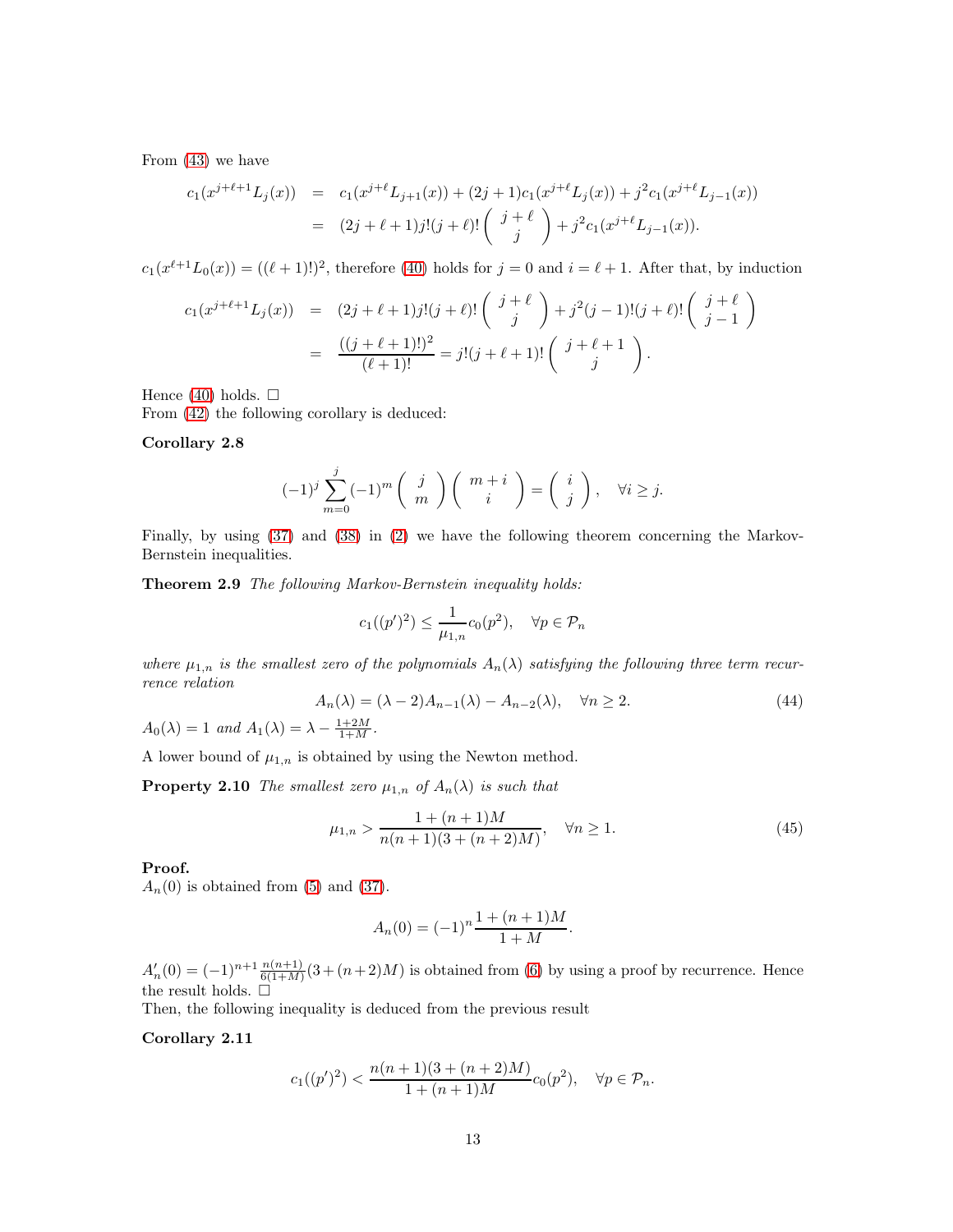A better lower bound of  $\mu_{1,n}$  is provided by using the Laguerre method (see Draux [\[6\]](#page-30-8)). Unfortunately this formal expression is very complicated. Nevertheless we give it.

$$
0 < \tilde{x}_1 = -\frac{n A_n(0)}{A'_n(0) - \sqrt{H_n(0)}} < \mu_{1,n}
$$

with  $H_n(0) = (n-1)^2 (A'_n(0))^2 - n(n-1)A_n(0)A''_n(0)$ .  $A''_n(0) = 2A'_n(0) - 2A''_{n-1}(0) - A''_{n-2}(0)$  and from this relation we obtain by recurrence

$$
A_n''(0)) = (-1)^n (n-1)_4 \frac{5 + (n+3)M}{60(1+M)}
$$

where  $(a)_n$  is the Pochhammer symbol:  $(a)_n = a(a+1)...(a+n-1)$ . By definition  $(a)_0 = 1$ . Then

$$
\tilde{x}_1 = \frac{1 + (n+1)M}{\frac{(n+1)(3 + (n+2)M)}{6} - (-1)^{n+1}(n-1)\sqrt{K(n,M)}},
$$
\n
$$
K(n, M) = \frac{(n+1)^2(3 + (n+2)M)^2}{36} - \frac{1 + (n+1)M}{60}(n+1)(n+2)(5 + (n+3)M).
$$

At last we give the entries of the qd algorithm in order to obtain an upper bound of  $\mu_{1,n}$ . Relations [\(7\)](#page-5-4) and [\(8\)](#page-5-4) give the starting entries.

$$
q_j^{(0)} = \frac{1 + (j+1)M}{1 + jM}, \quad \text{for } j = 1, ..., n,
$$
  

$$
e_j^{(0)} = \frac{1 + jM}{1 + (j+1)M}, \quad \text{for } j = 1, ..., n-1.
$$

$$
\begin{cases}\ne_{0}^{(0)} = e_{n}^{(0)} = 0, \\
q_{j}^{(1)} = \frac{j+1}{j} \frac{1+jM}{1+(j+1)M} \frac{p_{j}^{(1)}}{p_{j-1}^{(1)}}, \quad j = 1, \ldots, n-1, \\
e_{j}^{(1)} = \frac{j}{j+1} \frac{1+(j+2)M}{1+(j+1)M} \frac{p_{j-1}^{(1)}}{p_{j}^{(1)}}, \quad j = 1, \ldots, n-1, \\
q_{n}^{(1)} = \frac{(1+nM)(1+(n+1)M)}{np_{n-1}^{(1)}}.\n\end{cases}
$$

where  $p_j^{(1)} = 1 + M(2+j) + \frac{M^2}{6}(2+j)(3+2j)$ .

$$
\begin{cases}\ne_{0}^{(1)} = e_{n}^{(1)} = 0, \\
q_{j}^{(2)} = \frac{(j+2)(2j+3)}{(j+1)(2j+1)} \frac{p_{j-1}^{(1)}}{p_{j}^{(1)}} \frac{p_{j}^{(2)}}{p_{j-1}^{(2)}}, \quad j = 1, ..., n-1, \\
e_{j}^{(2)} = \frac{j(2j+1)}{(j+1)(2j+3)} \frac{p_{j+1}^{(1)}}{p_{j}^{(1)}} \frac{p_{j-1}^{(2)}}{p_{j}^{(2)}}, \quad j = 1, ..., n-2, \\
e_{n-1}^{(2)} = \frac{(n-1)(2n-1)}{n(n+1)(2n+1)} \frac{(1+(n+1)M)^{2}}{p_{n-1}^{(1)}} \frac{p_{n-2}^{(2)}}{p_{n-1}^{(2)}}, \\
q_{n}^{(2)} = \frac{30(1+(n+1)M)}{(n+1)(2n+1)} \frac{p_{n-1}^{(1)}}{p_{n-1}^{(2)}}\n\end{cases}
$$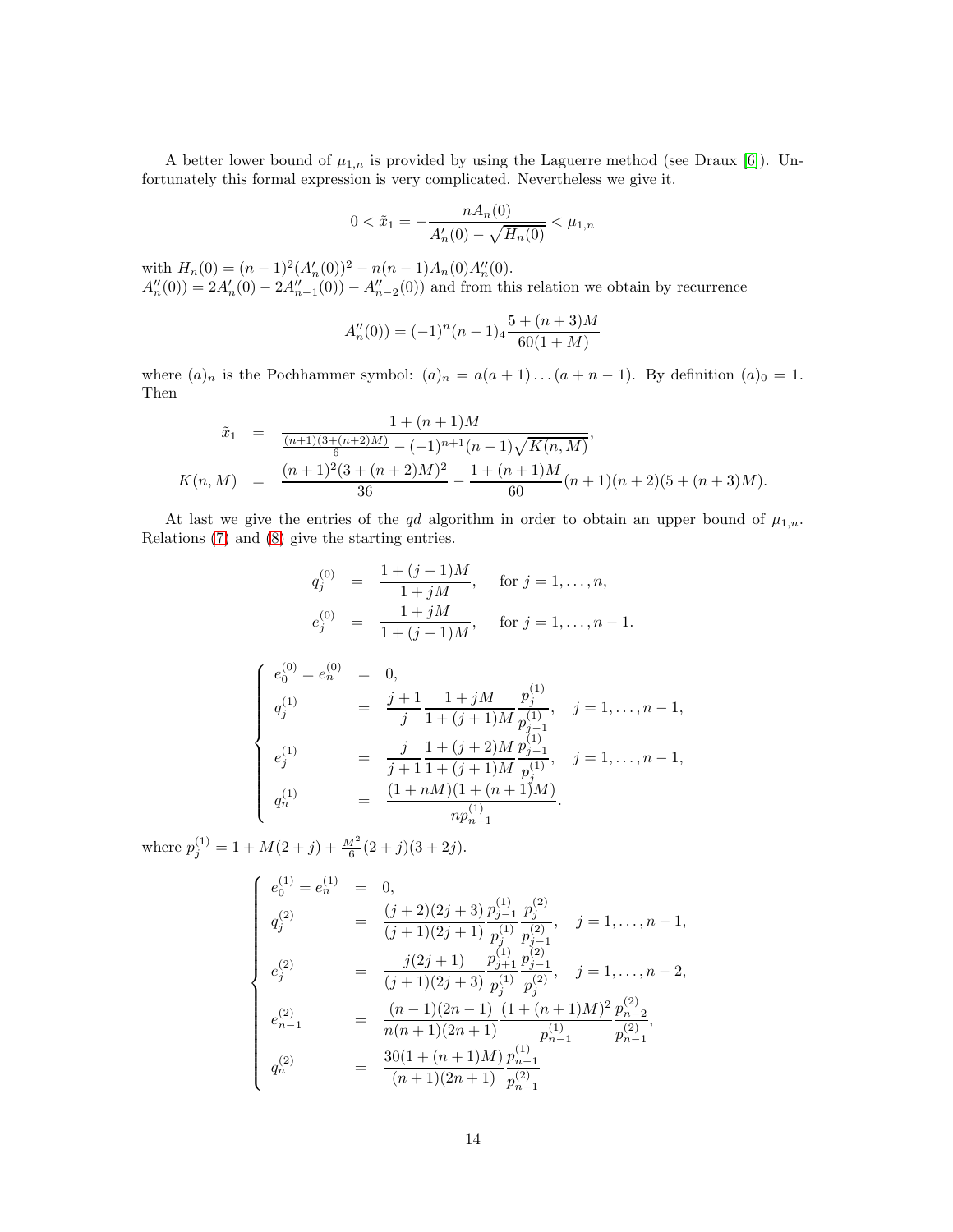where  $p_j^{(2)} = 5 + 5M(3+j) + M^2(3+j)(5+2j) + \frac{M^3}{6}(2+j)(3+j)(5+2j).$ It is easy to see that all the entries  $q_j^{(1)}, e_j^{(1)}, q_j^{(2)}$  and  $e_j^{(2)}$  satisfy the set of relations [\(9\)](#page-5-5). As a consequence of [\(10\)](#page-5-6) we have

**Property 2.12** The smallest zero  $\mu_{1,n}$  of  $A_n(\lambda)$  is such that

$$
\mu_{1,n} < q_n^{(2)}, \quad \forall n \ge 1. \tag{46}
$$

**Corollary 2.13** The Markov-Bernstein constant  $M_n$  satisfies the following inequality

$$
\frac{1}{\sqrt{q_n^{(2)}}} \le M_n \le \sqrt{\frac{n(n+1)(3+(n+2)M)}{1+(n+1)M}}.\tag{47}
$$

Corollary 2.14

$$
\mu_{1,n}=O(\frac{1}{n^2})
$$

and the Markov-Bernstein constant has a behavior as a  $O(n)$ .

Below we give a table of some numerical results for the zero  $\mu_{1,n}$  and the lower bounds  $x_1$  and  $\tilde{x}_1$  provided by the Newton method and the Laguerre method, as well as the upper bound  $q_n^{(2)}$ provided by the qd algorithm, for different values of M.

| М  | $\eta$ |             | $\tilde{x}_1$ |             | $q_n^{(2)}$ |
|----|--------|-------------|---------------|-------------|-------------|
|    |        | $x_1$       |               | $\mu_{1,n}$ |             |
|    | 20     | 0.002095238 | 0.019766736   | 0.020393972 | 0.029017408 |
| 1  | 50     | 0.000370766 | 0.003519638   | 0.003649401 | 0.005391291 |
|    | 100    | 0.000096181 | 0.000913322   | 0.000948578 | 0.001420806 |
|    | 500    | 0.000003968 | 0.000037658   | 0.000039164 | 0.000059345 |
|    | 20     | 0.002233459 | 0.021242255   | 0.021922153 | 0.031139285 |
| 5  | 50     | 0.000381719 | 0.003629865   | 0.003763805 | 0.005558176 |
|    | 100    | 0.000097658 | 0.000927797   | 0.000963616 | 0.001443177 |
|    | 500    | 0.000003980 | 0.000037778   | 0.000039289 | 0.000059534 |
|    | 20     | 0.002252829 | 0.021442114   | 0.022128520 | 0.031423693 |
| 10 | 50     | 0.000383158 | 0.003644061   | 0.003778527 | 0.005579620 |
|    | 100    | 0.000097848 | 0.000929632   | 0.000965523 | 0.001446012 |
|    | 500    | 0.000003982 | 0.000037793   | 0.000039305 | 0.000059558 |
|    | 20     | 0.002268704 | 0.021604487   | 0.022296105 | 0.031654366 |
| 50 | 50     | 0.000384322 | 0.003655484   | 0.003790372 | 0.005596869 |
|    | 100    | 0.000098000 | 0.000931105   | 0.000967052 | 0.001448286 |
|    | 500    | 0.000003983 | 0.000037805   | 0.000039317 | 0.000059577 |

### 2.3 Laguerre case (c)

The measure associated to  $c_0$  is the Laguerre-Sonin measure  $x^{\alpha}e^{-x}dx$  with  $\alpha > -1$ , and the one associated to  $c_1$  is  $\frac{x^{\alpha+1}}{x}$  $\frac{x}{x-\xi}e^{-x}dx + M\delta(\xi)$  with  $\xi \le 0$  and  $M \ge 0$ . Therefore the monic polynomials  $P_n(x)$ , orthogonal with respect to  $c_0$ , are the monic Laguerre-Sonin polynomials  $L_n^{\alpha}(x)$ . Since we will also use the Laguerre-Sonin polynomials  $L_n^{\alpha+1}(x)$ , we prefer to denote by  $c^{\alpha}$  the linear functional  $c_0$ . Let us denote by  $T_n(x, \xi, M)$ ,  $n \geq 0$ , the monic polynomials orthogonal with respect to  $c_1$ . Moreover we will denote by  $\tilde{c}_1$  the linear functional associated to the measure  $\frac{x^{\alpha+1}}{x^{n}}$  $\frac{x}{x-\xi}e^{-x}dx$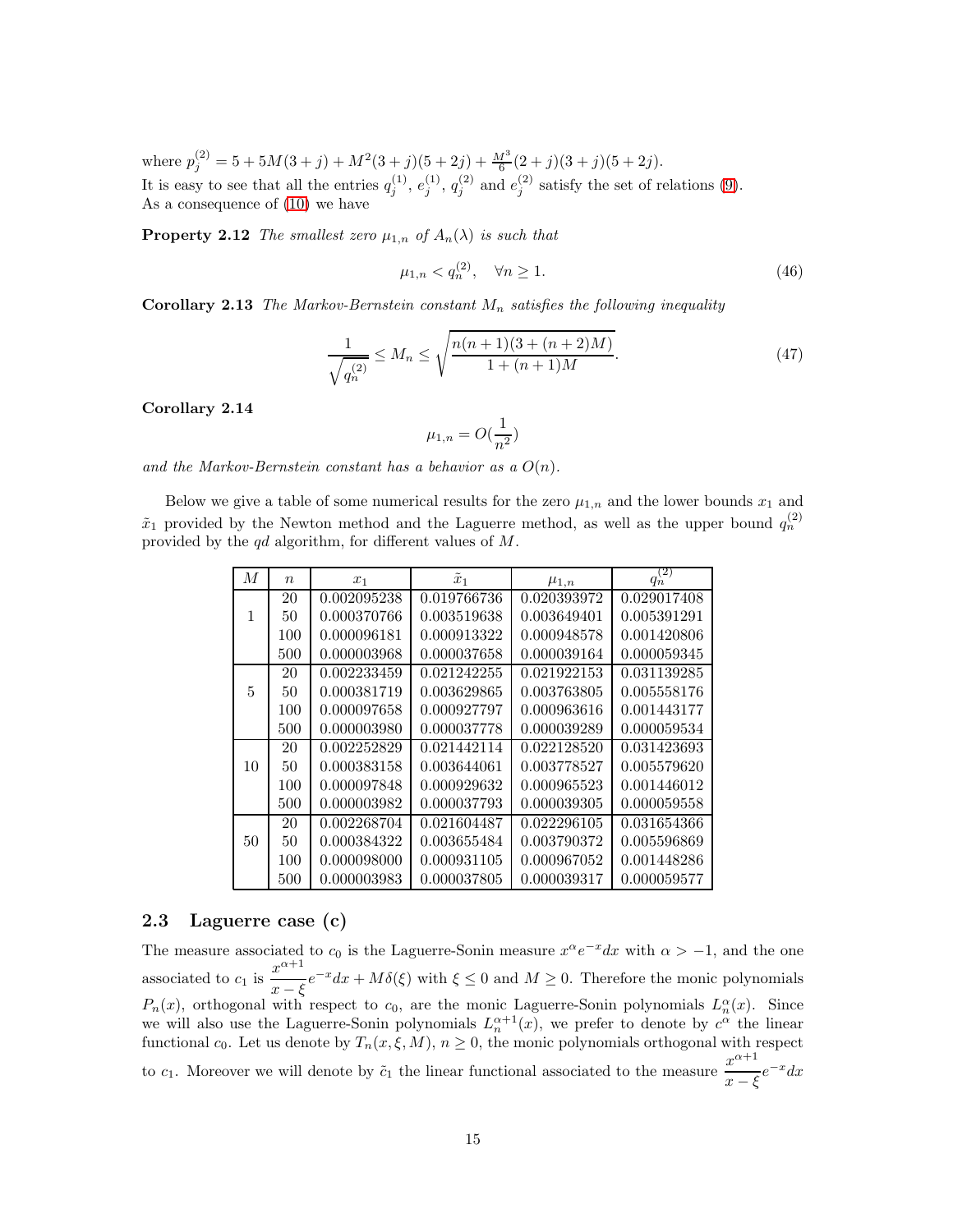and therefore, we have  $c^{\alpha+1}(.) = \tilde{c}_1((x - \xi))$ . Other notations will be used:

<span id="page-15-3"></span>
$$
k_n^{\alpha} = c^{\alpha}((L_n^{\alpha}(x))^2) = n!\Gamma(n+\alpha+1),
$$
  
\n
$$
\hat{k}_n = c_1((T_n(x,\xi,M))^2).
$$
\n(48)

Relation [\(1\)](#page-1-0) becomes

<span id="page-15-2"></span>
$$
T_n(x,\xi,M) = L_n^{\alpha+1}(x) - \sigma_n L_{n-1}^{\alpha+1}(x). \tag{49}
$$

Let us prove the following property giving a relation between  $T_{n+1}(t, \xi, M)$  and the reproducing kernel  $N_n^{\alpha+1}(x,t)$ .

**Property 2.15** The monic polynomial  $T_{n+1}(t, \xi, M)$ , orthogonal with respect to  $c_1$ , satisfies the following relation

<span id="page-15-4"></span>
$$
T_{n+1}(t,\xi,M) = -\frac{k_n^{\alpha+1}}{c_1(L_n^{\alpha+1}(x))} \left(1 - (t-\xi)c_1(N_n^{\alpha+1}(x,t))\right)
$$
(50)

where the linear functional  $c_1$  acts on the variable x and  $N_n^{\alpha+1}(x,t)$  is the reproducing kernel

$$
N_n^{\alpha+1}(x,t) = \sum_{j=0}^n \frac{L_j^{\alpha+1}(x)L_j^{\alpha+1}(t)}{k_j^{\alpha+1}}.
$$

#### Proof.

 $T_{n+1}(x,\xi,M)$  is written in the following basis  $\{1, \{(x-\xi)L_j^{\alpha+1}(x)\}_{j=0}^n\}$ . Thus

<span id="page-15-0"></span>
$$
T_{n+1}(x,\xi,M) = T_{n+1}(\xi,\xi,M) + \sum_{j=0}^{n} \theta_{j,n}(x-\xi)L_j^{\alpha+1}(x), \quad \theta_{n,n} = 1.
$$
 (51)

[\(51\)](#page-15-0) is multiplied by  $L_i^{\alpha+1}(x)$  and  $c_1$  is applied, for  $i = 0, \ldots, n$ . We obtain

$$
c_1(L_i^{\alpha+1}(x)T_{n+1}(x,\xi,M)) = 0, \quad i = 0,\ldots,n,
$$
  
\n
$$
= \tilde{c}_1(L_i^{\alpha+1}(x))T_{n+1}(\xi,\xi,M) + \sum_{j=0}^n \theta_{j,n}c^{\alpha+1}(L_i^{\alpha+1}(x)L_j^{\alpha+1}(x))
$$
  
\n
$$
+ ML_i^{\alpha+1}(\xi)T_{n+1}(\xi,\xi,M)
$$
  
\n
$$
= T_{n+1}(\xi,\xi,M) (\tilde{c}_1(L_i^{\alpha+1}(x)) + ML_i^{\alpha+1}(\xi)) + \theta_{i,n}k_i^{\alpha+1}
$$
  
\n
$$
= T_{n+1}(\xi,\xi,M)c_1(L_i^{\alpha+1}(x)) + \theta_{i,n}k_i^{\alpha+1}.
$$

Hence

$$
\theta_{i,n} = -\frac{T_{n+1}(\xi, \xi, M)}{k_i^{\alpha+1}} c_1(L_i^{\alpha+1}(x)), \quad i = 0, \dots, n,
$$
\n(52)

and since  $\theta_{n,n} = 1$  we have

<span id="page-15-5"></span><span id="page-15-1"></span>
$$
T_{n+1}(\xi, \xi, M) = -\frac{k_n^{\alpha+1}}{c_1(L_n^{\alpha+1}(x))}.
$$
\n(53)

Thus

$$
T_{n+1}(t,\xi,M) = -\frac{k_n^{\alpha+1}}{c_1(L_n^{\alpha+1}(x))} \left(1 - (t-\xi) \sum_{j=0}^n \frac{c_1(L_j^{\alpha+1}(x))L_j^{\alpha+1}(t)}{k_j^{\alpha+1}}\right)
$$
  
= 
$$
-\frac{k_n^{\alpha+1}}{c_1(L_n^{\alpha+1}(x))} \left(1 - (t-\xi)c_1(N_n^{\alpha+1}(x,t))\right).
$$

 $\Box$ 

Now relations giving  $\hat{k}_n$  and  $\sigma_n$  can be proved.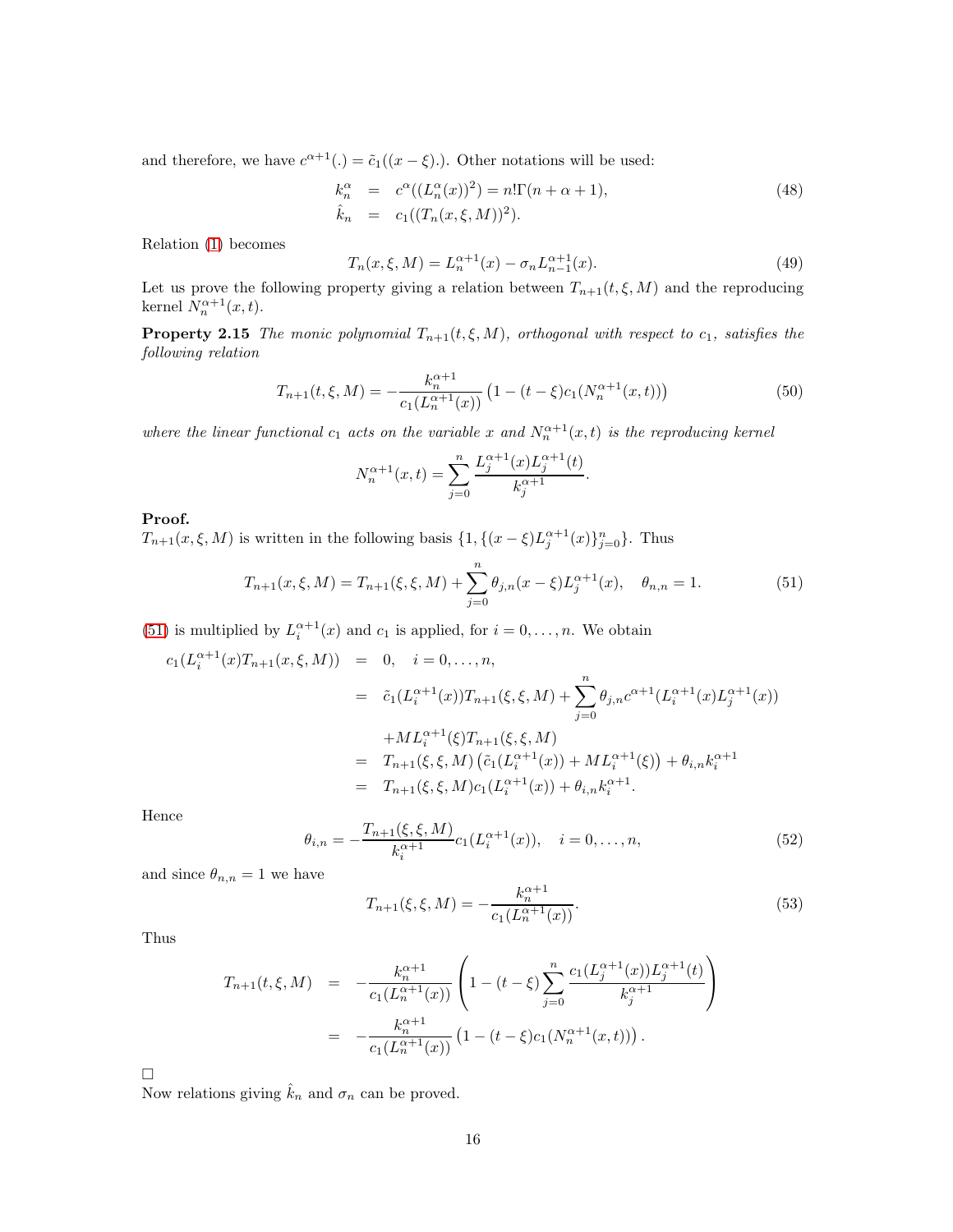**Property 2.16** The square norm  $\hat{k}_n$  of the polynomials  $T_n(x,\xi,M)$  and  $\sigma_n$  are given by

<span id="page-16-0"></span>
$$
\hat{k}_0 = c_1(1), \n\hat{k}_n = -k_{n-1}^{\alpha+1} \frac{c_1(L_n^{\alpha+1}(x))}{c_1(L_{n-1}^{\alpha+1}(x))}, \quad \forall n \ge 1,
$$
\n(54)

$$
\sigma_n = \frac{c_1(L_n^{\alpha+1}(x))}{c_1(L_{n-1}^{\alpha+1}(x))}, \quad \forall n \ge 1.
$$
\n(55)

Proof.

$$
\hat{k}_n = c_1(L_n^{\alpha+1}(x)T_n(x,\xi,M))
$$
\n
$$
= c_1(L_n^{\alpha+1}(x)T_n(\xi,\xi,M)) + c_1(L_n^{\alpha+1}(x)) \sum_{j=0}^{n-1} \theta_{j,n}(x-\xi)L_j^{\alpha+1}(x))
$$
\n
$$
= c_1(L_n^{\alpha+1}(x)T_n(\xi,\xi,M)).
$$

By using [\(53\)](#page-15-1), [\(54\)](#page-16-0) holds. Now

$$
\hat{k}_n = c_1((x - \xi)L_{n-1}^{\alpha+1}(x)T_n(x, \xi, M))
$$
\n
$$
= c^{\alpha+1}(L_{n-1}^{\alpha+1}(x)T_n(x, \xi, M))
$$
\n
$$
= -\sigma_n k_{n-1}^{\alpha+1} \text{ by using (49)}.
$$
\n
$$
\sigma_n = -\frac{\hat{k}_n}{k_{n-1}^{\alpha+1}} = \frac{c_1(L_n^{\alpha+1}(x))}{c_1(L_{n-1}^{\alpha+1}(x))} \text{ by using (54)}.
$$

 $\Box$ 

At last we have the following theorem concerning the Markov-Bernstein inequalities.

Theorem 2.17 The following Markov-Bernstein inequality holds:

<span id="page-16-3"></span>
$$
c_1((p')^2) \leq \frac{1}{\mu_{1,n}} c_0(p^2), \quad \forall p \in \mathcal{P}_n
$$

where  $\mu_{1,n}$  is the smallest zero of the polynomials  $A_n(\lambda)$  satisfying the following three term recurrence relation

<span id="page-16-1"></span>
$$
A_n(\lambda) = (\lambda + B_n)A_{n-1}(\lambda) - C_n A_{n-2}(\lambda), \quad \forall n \ge 2.
$$
 (56)

where

<span id="page-16-2"></span>
$$
B_n = \frac{(n-1)(n+\alpha)}{n} \frac{c_1(L_{n-1}^{\alpha+1}(x))}{c_1(L_{n-1}^{\alpha+1}(x))} + \frac{1}{n-1} \frac{c_1(L_{n-1}^{\alpha+1}(x))}{c_1(L_{n-2}^{\alpha+1}(x))},
$$
(57)

$$
C_n = \frac{(n+\alpha-1)(n-2)}{(n-1)^2} \frac{c_1(L_{n-1}^{\alpha+1}(x))c_1(L_{n-3}^{\alpha+1}(x))}{(c_1(L_{n-2}^{\alpha+1}(x))^2}.
$$
 (58)

 $A_0(\lambda) = 1$  and

$$
A_1(\lambda) = \lambda - \frac{k_1^{\alpha}}{c_1(1)} = \lambda - \frac{\Gamma(\alpha + 2)}{c_1(1)}.
$$
\n
$$
(59)
$$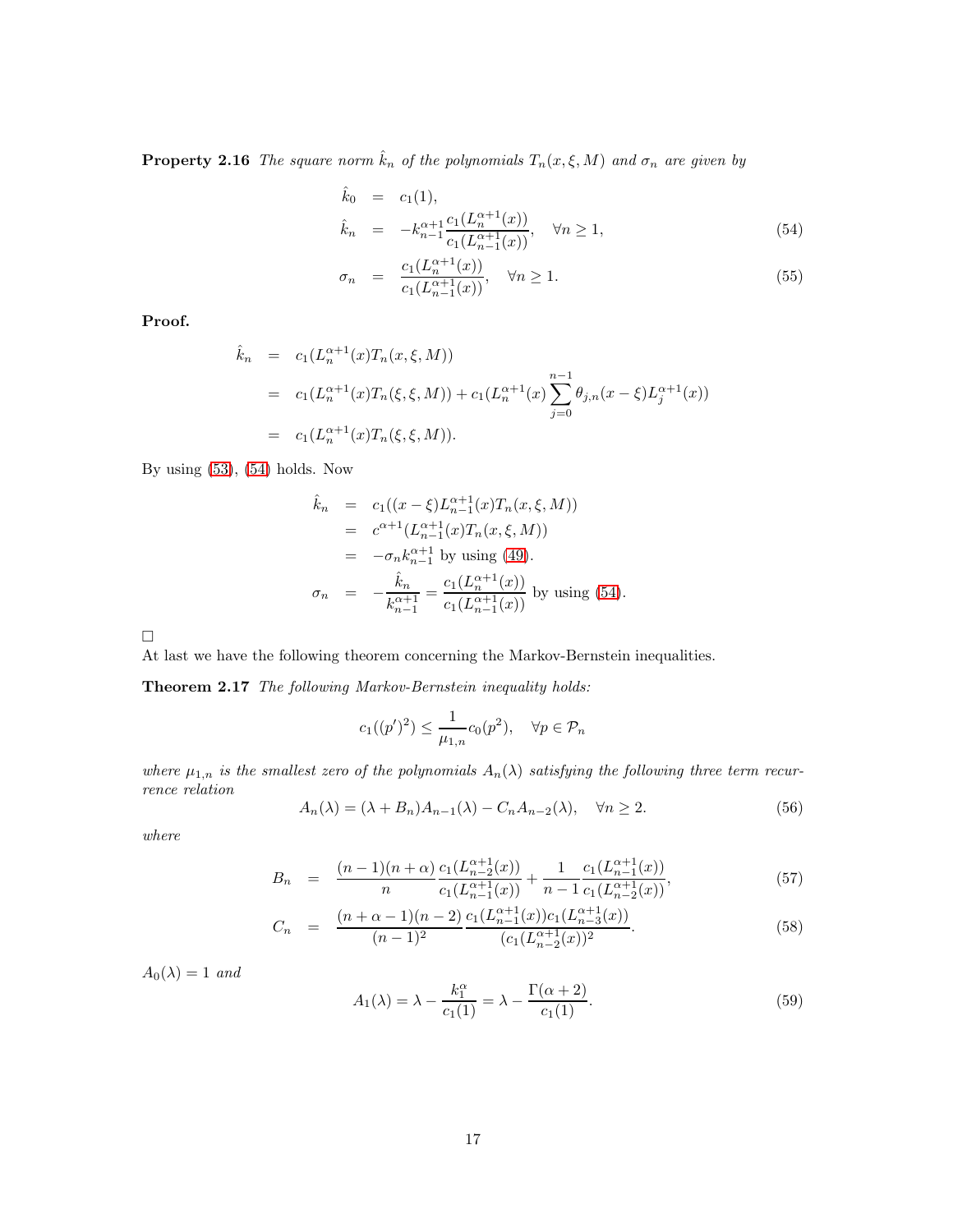#### Proof.

By using  $(54)$ ,  $(55)$  and  $(48)$  we have

$$
B_n = -\frac{k_n^{\alpha}}{n^2 \hat{k}_{n-1}} - \frac{\sigma_{n-1}^2}{(n-1)^2} \frac{k_{n-1}^{\alpha}}{\hat{k}_{n-1}}
$$
  
\n
$$
= \frac{(n-1)(n+\alpha)}{n} \frac{c_1(L_{n-1}^{\alpha+1}(x))}{c_1(L_{n-1}^{\alpha+1}(x))} + \frac{1}{n-1} \frac{c_1(L_{n-1}^{\alpha+1}(x))}{c_1(L_{n-2}^{\alpha+1}(x))},
$$
  
\n
$$
C_n = \frac{\sigma_{n-1}^2(k_{n-1}^{\alpha})^2}{(n-1)^4 \hat{k}_{n-1} \hat{k}_{n-2}}
$$
  
\n
$$
= \frac{(n+\alpha-1)(n-2)}{(n-1)^2} \frac{c_1(L_{n-1}^{\alpha+1}(x))c_1(L_{n-3}^{\alpha+1}(x))}{(c_1(L_{n-2}^{\alpha+1}(x))^2}.
$$

 $\Box$ 

Note that  $c_1(L_i^{\alpha+1}(x)) = \tilde{c}_1(L_i^{\alpha+1}(x)) + ML_i^{\alpha+1}(\xi)$ . Therefore to compute  $c_1(L_i^{\alpha+1}(x))$  is reduced to compute  $\tilde{c}_1(L_i^{\alpha+1}(x))$ .

**Remark 2.18** If  $\xi = 0$  and  $M = 0$ , [\(56\)](#page-16-1) is

<span id="page-17-1"></span><span id="page-17-0"></span>
$$
A_n(\lambda) = (\lambda - 2 - \frac{\alpha}{n})A_{n-1}(\lambda) - (1 + \frac{\alpha}{n-1})A_{n-2}(\lambda), \quad \forall n \ge 2,
$$
\n
$$
(60)
$$

Indeed  $c_1(L_i^{\alpha+1}(x)) = \tilde{c}_1(L_i^{\alpha+1}(x))$  and by using the relation  $L_i^{\alpha}(x) = L_i^{\alpha+1}(x) + iL_{i-1}^{\alpha+1}(x)$  we have

$$
\tilde{c}_1(L_i^{\alpha+1}(x)) = -i\tilde{c}_1(L_{i-1}^{\alpha+1}(x)) = (-1)^i i! \tilde{c}_1(L_0^{\alpha+1}(x)) = (-1)^i i! \Gamma(\alpha+1). \tag{61}
$$

This last relation, used in [\(57\)](#page-16-2) and [\(58\)](#page-16-2), provides the values of  $B_n$  and  $C_n$  of [\(60\)](#page-17-0). (60) is the relation obtained in the study of Markov-Bernstein inequalities (see Remark [2.3\)](#page-8-3) for the Laguerre-Sonin measure.

**Remark 2.19** The Laguerre function of the second kind  $Q_n^{\alpha+1}(\xi)$  can be used to replace the terms  $c_1(L_n^{\alpha+1}(x))$  in  $B_n$  and  $C_n$  given in Theorem [2.17.](#page-16-3)  $Q_n^{\alpha}(\xi)$  is defined as follows (see [\[14\]](#page-30-12) Relation (5) page 287) for  $\xi < 0$ :

$$
Q_n^{\alpha}(\xi) = \frac{1}{e^{-\xi}\xi^{\alpha}} \int_0^{\infty} \frac{\tilde{L}_n^{\alpha}(x)}{x - \xi} e^{-x} x^{\alpha} dx
$$
  
=  $e^{-i\pi\alpha} \Gamma(n + \alpha + 1) e^{\xi} G(n + \alpha + 1, \alpha + 1; -\xi)$ 

where  $\tilde{L}_n^{\alpha}(x)$  is the non-monic Laguerre polynomial  $(\tilde{L}_n^{\alpha}(x)) = \frac{(-1)^n}{n!} L_n^{\alpha}(x)$  and G is the confluent hypergeometric function of the second kind given by (see [\[14\]](#page-30-12) Relation (16) page 272)

$$
G(\alpha, \gamma; z) = \frac{\Gamma(1 - \gamma)}{\Gamma(\alpha + 1 - \gamma)} F(\alpha, \gamma; z) + \frac{\Gamma(\gamma - 1)}{\Gamma(\alpha)} z^{1 - \gamma} F(\alpha + 1 - \gamma, 2 - \gamma; z)
$$

and  $F(\alpha, \gamma; z) = \sum_{\nu=0}^{\infty} \frac{(\alpha)_{\nu}}{(\gamma)_{\nu}i}$  $\frac{(\alpha)_{\nu}}{(\gamma)_{\nu}\nu!}z^{\nu}.$ 

Unfortunately with this function  $Q_n^{\alpha+1}(\xi)$  the coefficients  $B_n$  and  $C_n$  do not become easier to use.

**Remark 2.20** Now we will use the asymptotic behavior of  $L_n^{\alpha+1}(\xi)$  and of  $Q_n^{\alpha+1}(\xi)$  to compute  $\sigma$ and  $\tau$  given in Blumenthal Theorem [1.5.](#page-5-1) The asymptotic behavior of  $L_n^{\alpha+1}(\xi)$  was given by Perron (see Szegö [\[17\]](#page-31-1) Theorem 8.22.3 page 199). For  $\xi < 0$  we have

$$
L_n^{\alpha+1}(\xi) = \frac{e^{\xi/2}}{2\sqrt{\pi}} \frac{e^{2\sqrt{-n\xi}} n^{\alpha/2+1/4}}{(-\xi)^{\alpha/2+3/4}} (1 + O(\frac{1}{\sqrt{n}})).
$$
\n(62)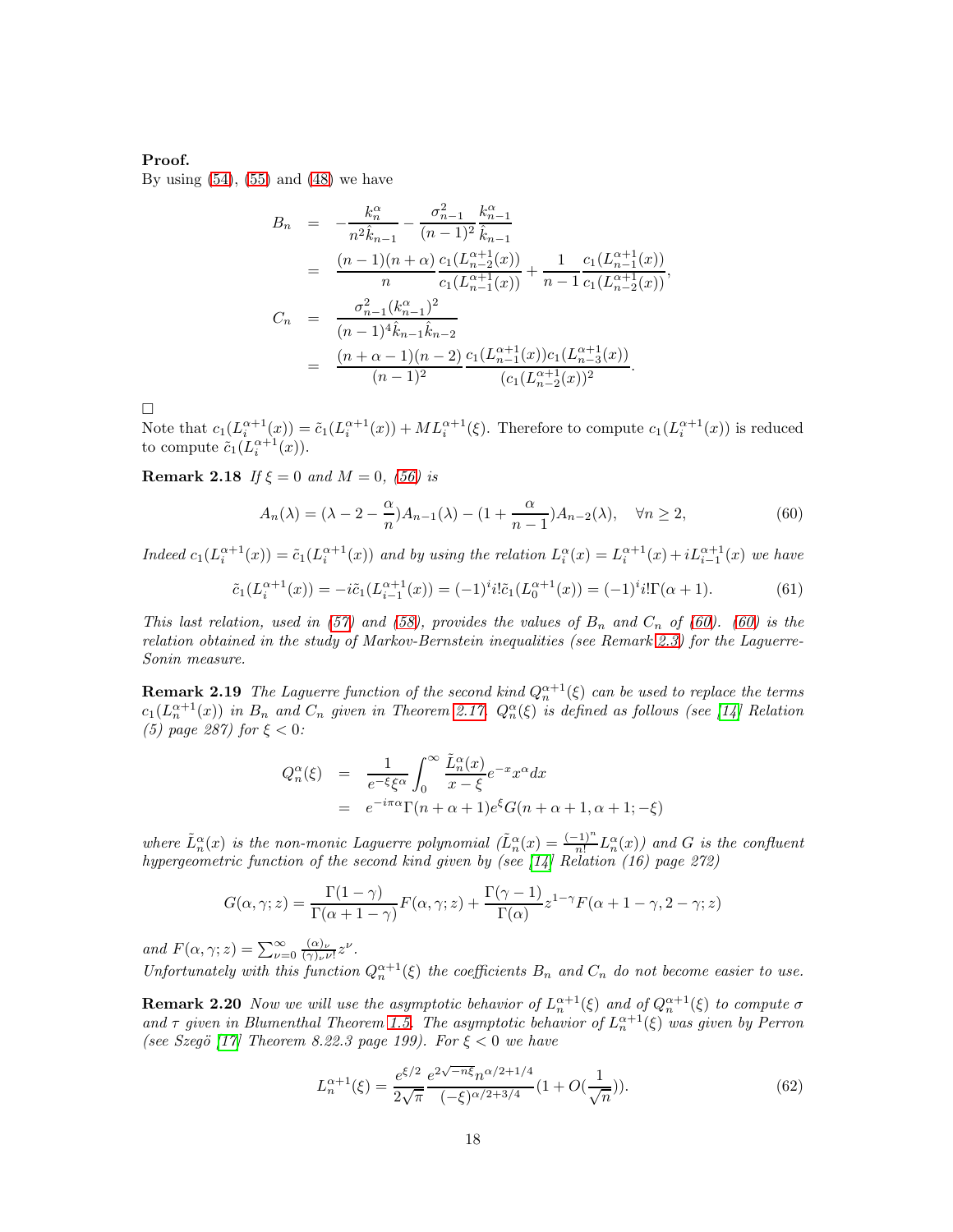The asymptotic behavior of  $\tilde{c}_1(L_n^{\alpha+1}(x))$  can be found in the paper of Meijer et al ([\[11\]](#page-30-13) Lemma 4.3). For  $\xi < 0$  we have

$$
\tilde{c}_1(L_n^{\alpha+1}(x)) \sim e^{-\xi/2} \sqrt{\pi} e^{-2\sqrt{-n\xi}} n^{\alpha/2+1/4} (-\xi)^{\alpha/2+1/4}.
$$
 (63)

If  $M > 0$ , then  $c_1(L_n^{\alpha+1}(x)) = \tilde{c}_1(L_n^{\alpha+1}(x)) + ML_n^{\alpha+1}(\xi) \sim ML_n^{\alpha+1}(\xi)$  and

$$
\frac{c_1(L_{n-1}^{\alpha+1}(\xi))}{c_1(L_{n-2}^{\alpha+1}(\xi))} \sim \frac{L_{n-1}^{\alpha+1}(\xi)}{L_{n-2}^{\alpha+1}(\xi)} \sim (\frac{n-1}{n-2})^{\alpha/2+1/4} e^{\sqrt{-\xi/(n-1)}} \to 1 \text{ when } n \to \infty.
$$

Therefore  $\lim_{n\to\infty} B_n = \infty$  and  $\lim_{n\to\infty} C_n = 1$ . Hence  $\sigma = \tau = \infty$ . If  $M = 0$ , then  $c_1(L_n^{\alpha+1}(x)) = \tilde{c}_1(L_n^{\alpha+1}(x))$  and

$$
\frac{c_1(L_{n-1}^{\alpha+1}(\xi))}{c_1(L_{n-2}^{\alpha+1}(\xi))} \sim \frac{L_{n-1}^{\alpha+1}(\xi)}{L_{n-2}^{\alpha+1}(\xi)} \sim (\frac{n-1}{n-2})^{\alpha/2+1/4} e^{-\sqrt{-\xi/(n-1)}} \to 1 \text{ when } n \to \infty.
$$

Therefore we have the same result.

**Property 2.21** If  $\xi = 0$ , then

$$
\lim_{n \to \infty} \mu_{1,n} = 0.
$$

#### Proof.

In this case  $\tilde{c}_1 = c_0 = c^{\alpha}$ . By using the relation  $L_j^{\alpha}(x) = L_j^{\alpha+1}(x) + jL_{j-1}^{\alpha+1}(x)$  for  $j = n, n-1, \ldots, 1$ we obtain  $c^{\alpha}(L_n^{\alpha+1}(x)) = (-1)^n n! k_0^{\alpha} = (-1)^n n! \Gamma(\alpha+1)$ . For  $M > 0$  we have  $c_1(L_n^{\alpha+1}(x)) = (-1)^n (n! \Gamma(\alpha+1) + M(\alpha+1)_n)$ . Therefore

$$
c_1(L_n^{\alpha+1}(x)) \sim (-1)^n n! \Gamma(\alpha+1) \quad \text{if } -1 < \alpha < 0,
$$
  
= 
$$
(-1)^n n! (M+1) \quad \text{if } \alpha = 0,
$$
  

$$
\sim (-1)^n M(\alpha+1)_n \quad \text{if } \alpha > 0.
$$

In the three cases we have  $\lim_{n\to\infty}-B_n=2$  and  $\lim_{n\to\infty}C_n=1$ . We use Blumenthal Theorem [1.5:](#page-5-1) we have  $\sigma = 0$  and  $\tau = 4$ . Hence the property holds by using Remark [1.6.](#page-5-2)

If  $M = 0$ , the property also holds (see Remark [2.18\)](#page-17-1). In this case the values of  $\sigma = 0$  and  $\tau = 4$ are obvious.  $\Box$ 

### 3 Jacobi case

### 3.1 Jacobi case (a)

The measure associated to  $c_0$  is  $\lfloor x-\xi \rfloor (1-x)^{\alpha-1}(1+x)^{\beta-1}dx$  with  $\alpha > 0, \beta > 0$  and  $\lfloor \xi \rfloor > 1$ , and the one associated to  $c_1$  is the Jacobi measure  $(1-x)^\alpha (1+x)^\beta dx$ . Therefore  $T_n(x)$  is the monic Jacobi polynomial  $P_n^{(\alpha,\beta)}(x)$ . For more convenience the measure associated to  $c_0$  will be written as  $\varepsilon(x-\xi)(1-x)^{\alpha-1}(1+x)^{\beta-1}dx$  with  $\varepsilon=1$  if  $\xi<-1$  and  $\varepsilon=-1$  if  $\xi>1$ .

The monic polynomials, orthogonal with respect to  $c_0$ , will be denoted by  $P_n(x,\xi)$ . Their expression, depending on the monic Jacobi polynomials  $P_n^{(\alpha-1,\beta-1)}(x)$ , has already also been given in the thesis of Pérez  $[16]$  (Corollary 5.3.3 and Theorem 5.3.4). Also here we give a direct proof of this expression because we will also obtain the square norm  $k_n^{(0)}$  and  $\sigma_n$ .

**Theorem 3.1** The monic polynomials  $P_n(x,\xi)$ , orthogonal with respect to  $c_0$ , satisfy the following relation:

<span id="page-18-0"></span>
$$
P_n(x,\xi) = N_n^{(\alpha-1,\beta-1)}(x,\xi) \frac{k_n^{(\alpha-1,\beta-1)}}{P_n^{(\alpha-1,\beta-1)}(\xi)}
$$
(64)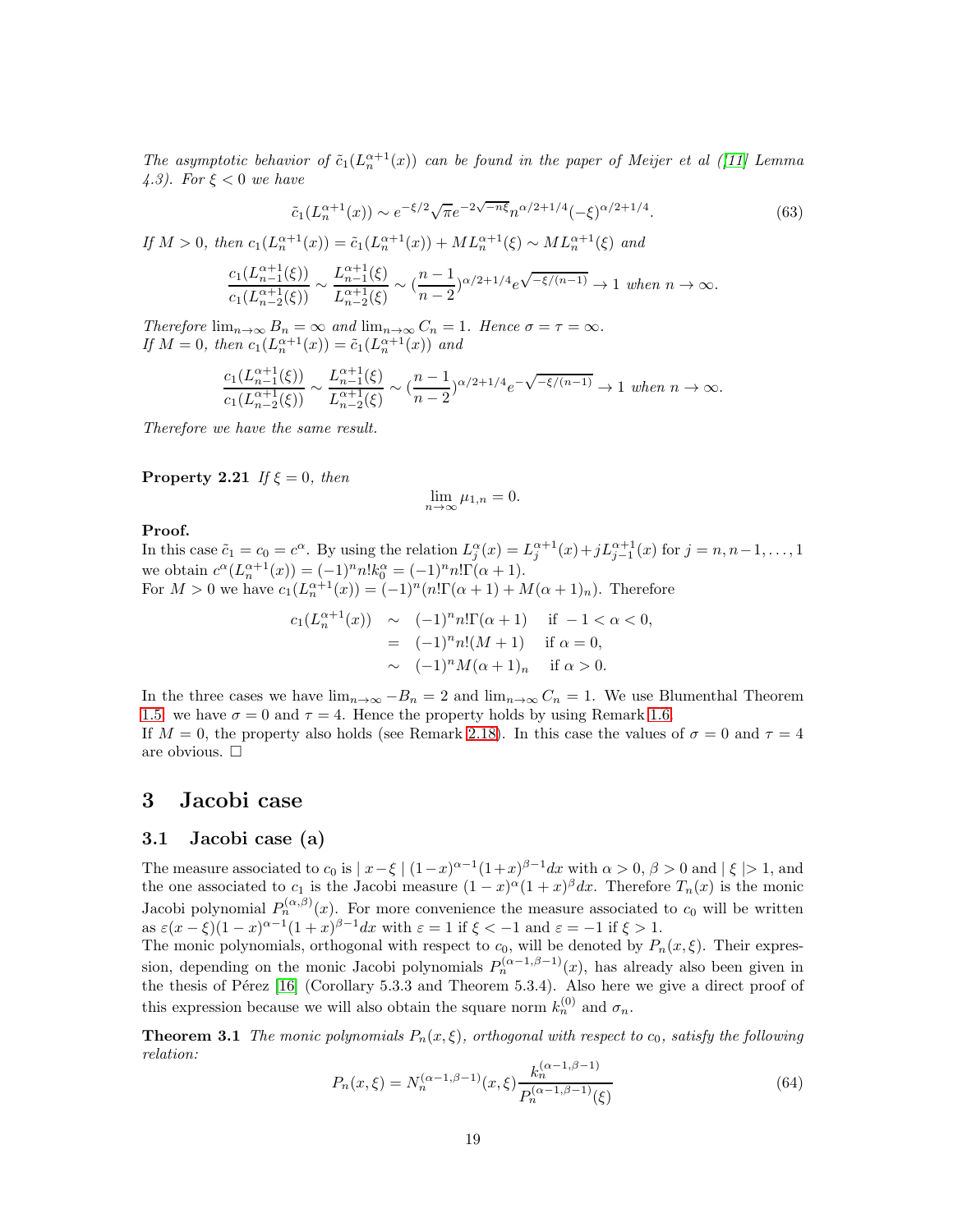where  $N_n^{(\alpha-1,\beta-1)}(x,\xi)$  is the reproducing kernel associated to the measure  $(1-x)^{\alpha-1}(1+x)^{\beta-1}dx$ .

$$
N_n^{(\alpha-1,\beta-1)}(x,\xi) = \sum_{j=0}^n \frac{P_j^{(\alpha-1,\beta-1)}(x)P_j^{(\alpha-1,\beta-1)}(\xi)}{k_j^{(\alpha-1,\beta-1)}}.
$$

The square norm  $k_n^{(0)}$  of  $P_n(x,\xi)$  and  $\sigma_n$  are given by

<span id="page-19-1"></span>
$$
k_n^{(0)} = -\varepsilon k_n^{(\alpha - 1, \beta - 1)} \frac{P_{n+1}^{(\alpha - 1, \beta - 1)}(\xi)}{P_n^{(\alpha - 1, \beta - 1)}(\xi)}, \quad \forall n \ge 0, \text{ with } \varepsilon = 1 \text{ if } \xi < -1 \text{ and } \varepsilon = -1 \text{ if } \xi > 1
$$
(65)

$$
\sigma_n = \frac{4n(n+\alpha)(n+\beta)(n+\alpha+\beta-1)}{(2n+\alpha+\beta-1)(2n+\alpha+\beta)^2(2n+\alpha+\beta+1)} \frac{P_n^{(\alpha-1,\beta-1)}(\xi)}{P_{n+1}^{(\alpha-1,\beta-1)}(\xi)}, \quad \forall n \ge 1
$$
\n(66)

where  $k_n^{(\alpha-1,\beta-1)}$  is the square norm of the polynomials  $P_n^{(\alpha-1,\beta-1)}(x)$  with respect to  $(1-x)^{\alpha-1}(1+y)$  $f(x)^{\beta-1}dx$ .

### Proof.

 $(x - \xi)P_n(x, \xi)$  is written in the basis of monic Jacobi polynomials  $P_j^{(\alpha-1,\beta-1)}(x)$ .

<span id="page-19-0"></span>
$$
(x - \xi)P_n(x, \xi) = \sum_{j=0}^{n+1} \theta_{j,n+1} P_j^{(\alpha - 1, \beta - 1)}(x), \quad \theta_{n+1,n+1} = 1.
$$
 (67)

Let us denote by  $c^{(\alpha-1,\beta-1)}$  the linear functional defined from the Jacobi measure  $(1-x)^{\alpha-1}(1+\alpha)$  $f(x)^{\beta-1}dx$  on the support  $\Omega = ]-1,1[$ . We have

$$
c^{(\alpha-1,\beta-1)}(\varepsilon P_i^{(\alpha-1,\beta-1)}(x)(x-\xi)P_n(x,\xi)) = c_0(P_i^{(\alpha-1,\beta-1)}(x)P_n(x,\xi)) = 0, \quad i = 0,\ldots,n-1
$$
  

$$
= \varepsilon \sum_{j=0}^i \theta_{j,n+1} c^{(\alpha-1,\beta-1)}(P_i^{(\alpha-1,\beta-1)}(x)P_j^{(\alpha-1,\beta-1)}(x))
$$
  

$$
= \theta_{i,n+1} k_i^{(\alpha-1,\beta-1)}.
$$

Therefore  $\theta_{i,n+1} = 0$  for  $i = 0, \ldots, n-1$  and

<span id="page-19-2"></span>
$$
\theta_{n,n+1} = \frac{k_n^{(0)}}{\varepsilon k_n^{(\alpha-1,\beta-1)}}.\tag{68}
$$

We put  $x = \xi$  in [\(67\)](#page-19-0). Then we obtain

<span id="page-19-3"></span>
$$
\theta_{n,n+1} = -\frac{P_{n+1}^{(\alpha-1,\beta-1)}(\xi)}{P_n^{(\alpha-1,\beta-1)}(\xi)}.
$$
\n(69)

The expression [\(65\)](#page-19-1) of the square norm  $k_n^{(0)}$  is deduced from [\(68\)](#page-19-2) and [\(69\)](#page-19-3). From [\(67\)](#page-19-0) we have

<span id="page-19-4"></span>
$$
P_n(x,\xi) = \left( P_{n+1}^{(\alpha-1,\beta-1)}(x) - \frac{P_{n+1}^{(\alpha-1,\beta-1)}(\xi)}{P_n^{(\alpha-1,\beta-1)}(\xi)} P_n^{(\alpha-1,\beta-1)}(x) \right) \frac{1}{x-\xi}.
$$
(70)

Again, by using the definition of the reproducing kernel  $N_n^{(\alpha-1,\beta-1)}(x,\xi)$  associated to the Christoffel-Darboux formula, [\(64\)](#page-18-0) is obtained.

Note that [\(70\)](#page-19-4) is also given in Lemma 3.2 of the paper of Pan [\[15\]](#page-30-14).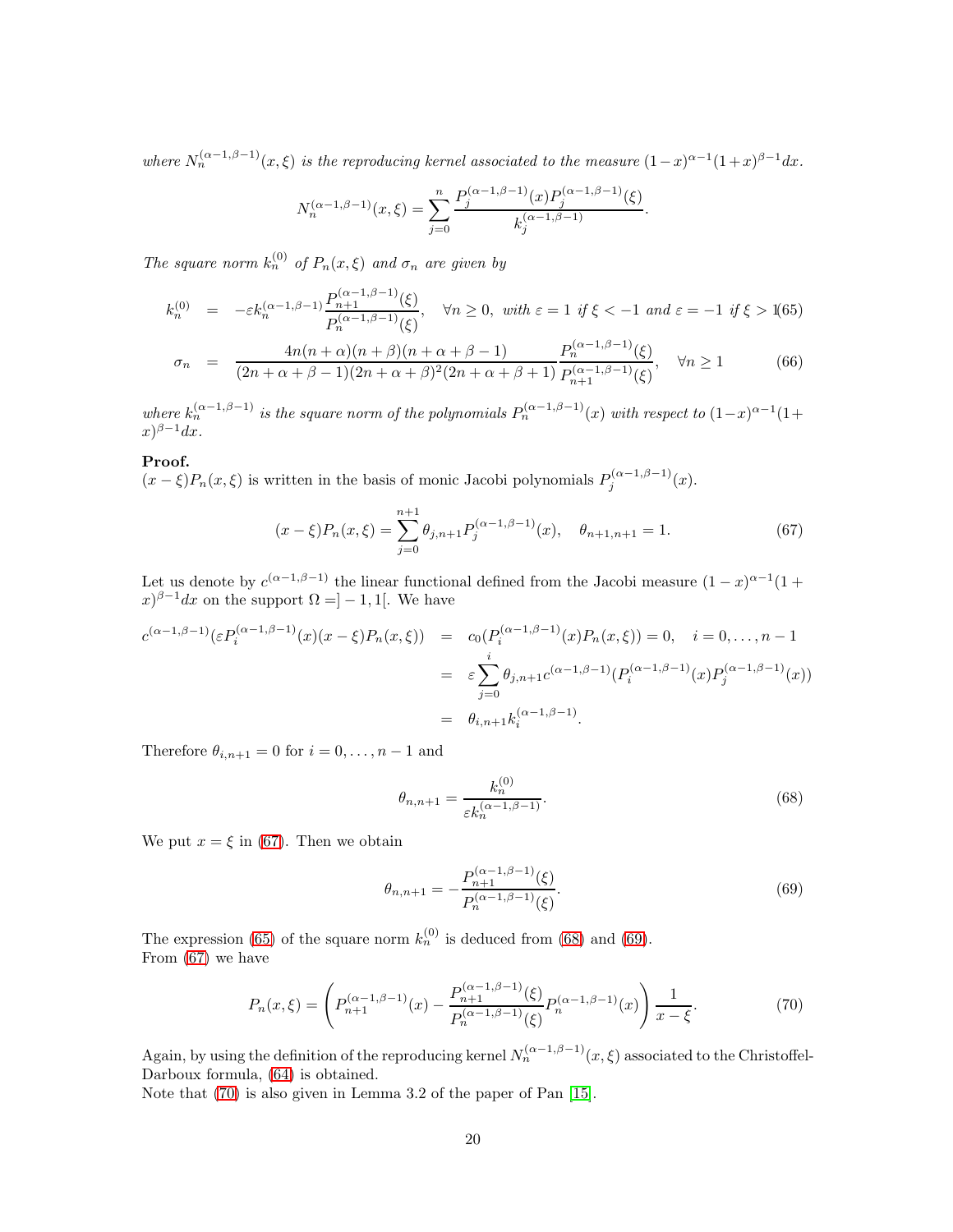Now let us determine explicitly the sequence  $\{\sigma_n\}_{n\geq 1}$  as a function depending on  $\xi$ . From [\(1\)](#page-1-0),  $(22)$  and  $(64)$  we have

<span id="page-20-0"></span>
$$
\sigma_n = \frac{n}{n+1} \frac{P'_{n+1}(x,\xi) - (n+1)P_n^{(\alpha,\beta)}(x)}{P'_n(x,\xi)} \n= \frac{n}{(n+1)P'_n(x,\xi)} \sum_{j=1}^n j P_{j-1}^{(\alpha,\beta)}(x) \frac{P_j^{(\alpha-1,\beta-1)}(\xi)}{P_{n+1}^{(\alpha-1,\beta-1)}(\xi)} \frac{k_{n+1}^{(\alpha-1,\beta-1)}}{k_j^{(\alpha-1,\beta-1)}}.
$$
\n(71)

[\(66\)](#page-19-1) is deduced by using the ratio of the coefficients of  $x^{n+1}$  in the numerator and the denominator of [\(71\)](#page-20-0).

<span id="page-20-1"></span>
$$
\sigma_n = \frac{n}{(n+1)} \frac{P_n^{(\alpha-1,\beta-1)}(\xi)}{P_{n+1}^{(\alpha-1,\beta-1)}(\xi)} \frac{k_{n+1}^{(\alpha-1,\beta-1)}}{k_n^{(\alpha-1,\beta-1)}}.
$$
\n(72)

 $\Box$ 

Note that [\(66\)](#page-19-1) is also given in [\[10\]](#page-30-10).

Moreover note that [\(72\)](#page-20-1) and [\(65\)](#page-19-1) give a relation between  $k_n^{(0)}$  and  $\sigma_n$ .

<span id="page-20-2"></span>
$$
\sigma_n = -\varepsilon \frac{n}{(n+1)} \frac{k_{n+1}^{(\alpha-1,\beta-1)}}{k_n^{(0)}}.
$$
\n
$$
(73)
$$

At last we have the following theorem concerning the Markov-Bernstein inequalities.

Theorem 3.2 The following Markov-Bernstein inequality holds:

$$
c_1((p')^2) \le \frac{1}{\mu_{1,n}} c_0(p^2), \quad \forall p \in \mathcal{P}_n
$$

where  $\mu_{1,n}$  is the smallest zero of the polynomials  $A_n(\lambda)$  satisfying the following three term recurrence relation

$$
A_n(\lambda) = (\lambda + B_n)A_{n-1}(\lambda) - C_n A_{n-2}(\lambda), \quad \forall n \ge 2.
$$
 (74)

where

<span id="page-20-3"></span>
$$
B_n = \frac{\varepsilon}{n(n+\alpha+\beta-1)} \left( \xi - \frac{(\beta-\alpha)(\alpha+\beta-2)}{(2n+\alpha+\beta-2)(2n+\alpha+\beta)} \right),\tag{75}
$$

$$
C_n = \frac{4(n+\alpha-1)(n+\beta-1)}{(n-1)(n+\alpha+\beta-1)(2n+\alpha+\beta-1)(2n+\alpha+\beta-2)^2(2n+\alpha+\beta-3)}.
$$
 (76)

 $A_0(\lambda) = 1$  and

$$
A_1(\lambda) = \lambda + \frac{\varepsilon}{\alpha + \beta} \frac{P_2^{(\alpha - 1, \beta - 1)}(\xi)}{P_1^{(\alpha - 1, \beta - 1)}(\xi)}
$$
  
=  $\lambda + \frac{\varepsilon}{\alpha + \beta} \left( \xi - \frac{(\beta - \alpha)(\alpha + \beta - 2)}{(2 + \alpha + \beta)(\alpha + \beta)} - \frac{4\alpha\beta}{(\alpha + \beta)2(\xi(\alpha + \beta) - \beta + \alpha)} \right)$   
=  $\lambda + \varepsilon \frac{(1 + \alpha + \beta)2\xi^2 + 2(\alpha - \beta)(1 + \alpha + \beta)\xi + (\alpha - \beta)^2 - (2 + \alpha + \beta)}{(1 + \alpha + \beta)2(\xi(\alpha + \beta) - \beta + \alpha)}$ 

Proof.

By using  $(73)$ ,

$$
C_n = \frac{\sigma_{n-1}^2 (k_{n-1}^{(0)})^2}{(n-1)^4 k_{n-1}^{(\alpha,\beta)} k_{n-2}^{(\alpha,\beta)}} = \frac{(k_n^{(\alpha-1,\beta-1)})^2}{n^2 (n-1)^2 k_{n-1}^{(\alpha,\beta)} k_{n-2}^{(\alpha,\beta)}}.
$$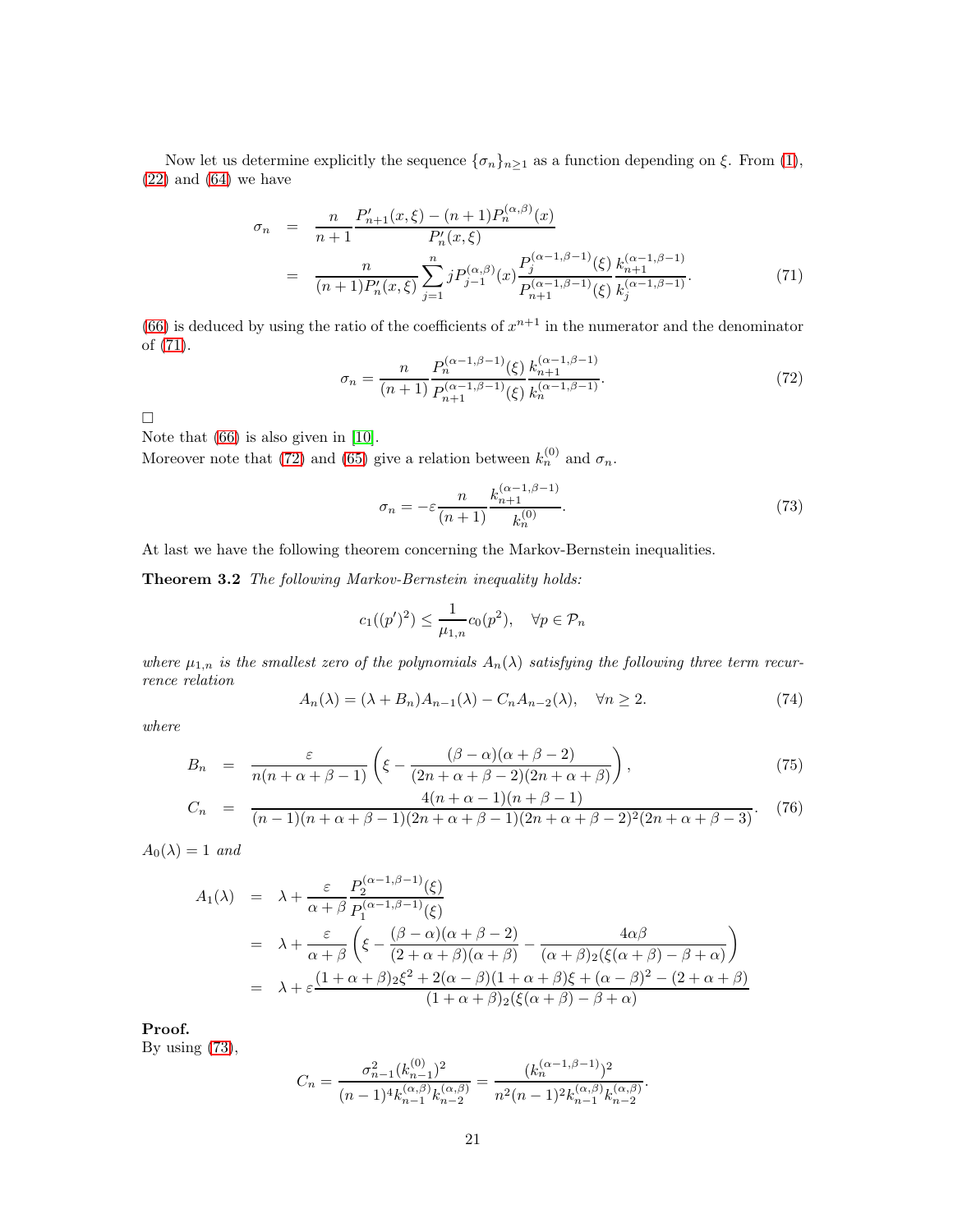Hence [\(76\)](#page-20-3) holds.

$$
B_n = -\frac{k_n^{(0)}}{n^2 k_{n-1}^{(\alpha,\beta)}} - \frac{\sigma_{n-1}^2}{(n-1)^2} \frac{k_{n-1}^{(0)}}{k_{n-1}^{(\alpha,\beta)}}
$$
  
= 
$$
\frac{\varepsilon}{n^2} \frac{k_n^{(\alpha-1,\beta-1)}}{k_{n-1}^{(\alpha,\beta)}} \left( \frac{P_{n+1}^{(\alpha-1,\beta-1)}(\xi)}{P_n^{(\alpha-1,\beta-1)}(\xi)} + \frac{P_{n-1}^{(\alpha-1,\beta-1)}(\xi)}{P_n^{(\alpha-1,\beta-1)}(\xi)} \frac{k_n^{(\alpha-1,\beta-1)}}{k_{n-1}^{(\alpha-1,\beta-1)}} \right)
$$

by using  $(72)$  and  $(65)$ .

Now, by using the three term recurrence relation [\(17\)](#page-6-3) the quantity inside the brackets is equal to

$$
\xi - \frac{(\beta - \alpha)(\alpha + \beta - 2)}{(2n + \alpha + \beta - 2)(2n + \alpha + \beta)}.
$$

Hence [\(75\)](#page-20-3) holds. At last

$$
A_1(\lambda) = \lambda - \frac{k_1^{(0)}}{k_0^{(\alpha,\beta)}}
$$
  
=  $\lambda + \frac{\varepsilon}{\alpha + \beta} \frac{P_2^{(\alpha-1,\beta-1)}(\xi)}{P_1^{(\alpha-1,\beta-1)}(\xi)}$   
=  $\lambda + \frac{\varepsilon}{\alpha + \beta} \left( \xi - \frac{(\beta - \alpha)(\alpha + \beta - 2)}{(2 + \alpha + \beta)(\alpha + \beta)} - \frac{4\alpha\beta}{(1 + \alpha + \beta)(\alpha + \beta)(\xi(\alpha + \beta) - \beta + \alpha)} \right)$ 

by using the three term recurrence relation [\(15\)](#page-6-4) satisfied by the polynomials  $P_2^{(\alpha-1,\beta-1)}(\xi), P_1^{(\alpha-1,\beta-1)}(\xi)$ and  $P_0^{(\alpha-1,\beta-1)}(\xi)$ .  $\Box$ 

### Property 3.3

$$
\lim_{n \to \infty} \mu_{1,n} = 0.
$$

### Proof.

We use Blumenthal Theorem [1.5.](#page-5-1)  $\lim_{n\to\infty} B_n = 0$  and  $\lim_{n\to\infty} C_n = 0$ . Therefore  $\sigma = 0$  and  $\tau = 0$ . Hence the property holds by using Remark [1.6.](#page-5-2)  $\Box$ 

### 3.2 Jacobi case (b) and (c)

In the case (b) the measure associated to  $c_0$  is  $(1+x)^{\beta-1}dx + M\delta(1)$  with  $\beta > 0$  and  $M \ge 0$ , and the one associated to  $c_1$  is the Jacobi measure  $(1+x)^{\beta} dx$ . In the case (c) the measure associated to  $c_0$  is  $(1-x)^{\alpha-1}dx + M\delta(-1)$  with  $\alpha > 0$  and  $M \ge 0$ , and the one associated to  $c_1$  is the Jacobi measure  $(1-x)^{\alpha}dx$ . For more convenience and to give unique proofs for both cases (b) and (c) we will adopt a specific notation. The measure associated to  $c_0$  will be  $(1 + \varepsilon x)^{\gamma - 1} dx + M \delta(\varepsilon)$ with  $\gamma > 0$  and  $M \geq 0$ , and the one associated to  $c_1$  will be  $(1 + \varepsilon x)^{\gamma} dx$ . If  $\varepsilon = 1$  then  $\gamma = \beta$ , and if  $\varepsilon = -1$  then  $\gamma = \alpha$ . The monic polynomials, orthogonal with respect to  $c_0$ , will be denoted by  $P_n(x, M)$ . The monic polynomials  $T_n(x)$ , orthogonal with respect to  $c_1$ , will be denoted by  $P_n^{(\gamma)}$ . If  $\varepsilon = 1$ , this polynomial is the monic Jacobi polynomial  $P_n^{(0,\beta)}(x)$ , and if  $\varepsilon = -1$ , this polynomial is the monic Jacobi polynomial  $P_n^{(\alpha,0)}(x)$ . Thanks to this specific notation we have unique expressions for the three term recurrence relation satisfied by the polynomials  $P_n^{(\gamma)}$ , for the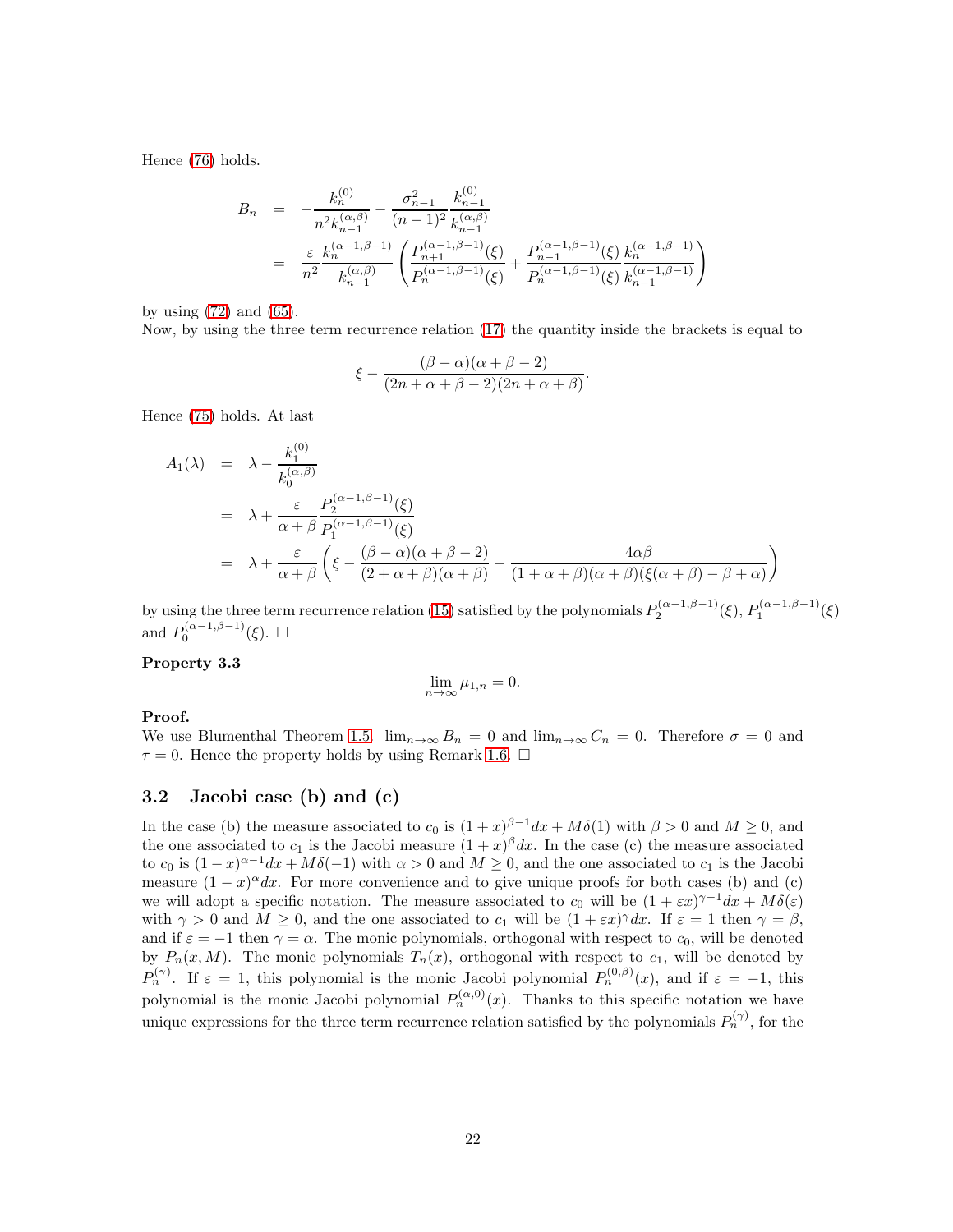square norm  $k_n^{(\gamma)}$ , and for the explicit formula of  $P_n^{(\gamma)}$  corresponding to [\(20\)](#page-6-5) and [\(21\)](#page-6-5).

<span id="page-22-1"></span>
$$
P_{n+1}^{(\gamma)}(x) = (x - \frac{\varepsilon \gamma^2}{(2n+\gamma)(2n+\gamma+2)}) P_n^{(\gamma)}(x)
$$

$$
-\frac{4n^2(n+\gamma)^2}{(2n+\gamma)^2(2n+\gamma+1)(2n+\gamma-1)} P_{n-1}^{(\gamma)}(x), \tag{77}
$$

$$
k_n^{(\gamma)} = 2^{2n+\gamma+1}(n!)^2 \frac{(\Gamma(n+\gamma+1))^2}{(2n+\gamma+1)(\Gamma(2n+\gamma+1))^2},
$$
\n(78)

$$
P_n^{(\gamma)} = \frac{\varepsilon^n 2^n n!}{\Gamma(\gamma + 2n + 1)} \sum_{m=0}^n \binom{n}{m} \frac{\Gamma(\gamma + n + m + 1)}{m!} (\frac{\varepsilon x - 1}{2})^m. \tag{79}
$$

Now  $P_n(x, M)$  is written in the basis of monic polynomials  $P_j^{(\gamma-1)}(x)$  orthogonal with respect to  $\hat{c}_0$  which is the linear functional associated to the measure  $(1 + \varepsilon x)^{\gamma - 1} dx$  on the support  $]-1,1[$ .

$$
P_n(x,M) = \sum_{j=0}^n \theta_{j,n} P_j^{(\gamma-1)}(x), \quad \theta_{n,n} = 1.
$$

**Property 3.4** The explicit expressions of  $P_n(x, M)$  in the basis of monic Jacobi polynomials  $P_j^{(\gamma-1)}(x),$  of the square norm  $k_n^{(0)}$  of  $P_n(x,M)$ , and of  $\sigma_n$  are given by

<span id="page-22-0"></span>
$$
P_n(x,M) = P_n^{(\gamma-1)}(x) - \frac{Mn!2^n \varepsilon^n}{2^{\gamma} + nM(n-1+\gamma)} \frac{\Gamma(n+\gamma)}{\Gamma(2n+\gamma)} \sum_{j=0}^{n-1} \frac{\varepsilon^j}{2^j} \frac{(\gamma+j)_{j+1}}{j!} P_j^{(\gamma-1)}(x). \tag{80}
$$

$$
k_n^{(0)} = \left(\frac{\Gamma(n+\gamma)}{\Gamma(2n+\gamma)}\right)^2 \frac{2^{2n+\gamma}(n!)^2}{2n+\gamma} \frac{2^{\gamma}+(n+1)M(n+\gamma)}{2^{\gamma}+nM(n-1+\gamma)},
$$
\n(81)

$$
\sigma_n = \frac{\varepsilon n}{2n + \gamma + 1} \left( \frac{\gamma}{2n + \gamma} - \frac{2M(\gamma + n)}{2\gamma + (n + 1)M(n + \gamma)} \right)
$$
(82)

$$
= \frac{\varepsilon n(\gamma 2^{\gamma} + M(n+\gamma)(4n-\gamma(n-1)))}{(2n+\gamma+1)(2n+\gamma)(2^{\gamma} + (n+1)M(n+\gamma))}.
$$
\n(83)

**Proof.** We use the following orthogonality relations of  $P_n(x, M)$ 

$$
c_0(P_i^{(\gamma-1)}(x)P_n(x,M)) = 0 \text{ for } i = 0, ..., n-1
$$
  
= 
$$
\sum_{j=0}^n \theta_{j,n} \left( \hat{c}_0(P_i^{(\gamma-1)}(x)P_j^{(\gamma-1)}(x)) + MP_i^{(\gamma-1)}(\xi)P_j^{(\gamma-1)}(\xi) \right)
$$
  
= 
$$
\frac{\theta_{i,n} 2^{2i+\gamma} (i!)^2 (\Gamma(i+\gamma))^2}{(2i+\gamma)(\Gamma(2i+\gamma))^2} + Me^{i2i}i! \frac{\Gamma(i+\gamma)}{\Gamma(2i+\gamma)} \sum_{j=0}^n \theta_{j,n} \varepsilon^j 2^j j! \frac{(\Gamma(j+\gamma))^2}{\Gamma(2j+\gamma)}
$$

Thus

$$
\theta_{i,n}=-\frac{M\varepsilon^i(2i+\gamma)\Gamma(2i+\gamma)}{2^{i+\gamma}i!\Gamma(i+\gamma)}\sum_{j=0}^n\theta_{j,n}\varepsilon^j2^jj!\frac{(\Gamma(j+\gamma)}{\Gamma(2j+\gamma)}.
$$

Let us set  $K = \sum_{j=0}^n \theta_{j,n} \varepsilon^j 2^j j! \frac{\Gamma(j+\gamma)}{\Gamma(2j+\gamma)}$  $\frac{(1 (j + \gamma)}{\Gamma(2j + \gamma)}$ .

$$
K = -M \sum_{j=0}^{n-1} (2j+\gamma)2^{-\gamma} K + \varepsilon^n 2^n n! \frac{(\Gamma(n+\gamma))}{\Gamma(2n+\gamma)}
$$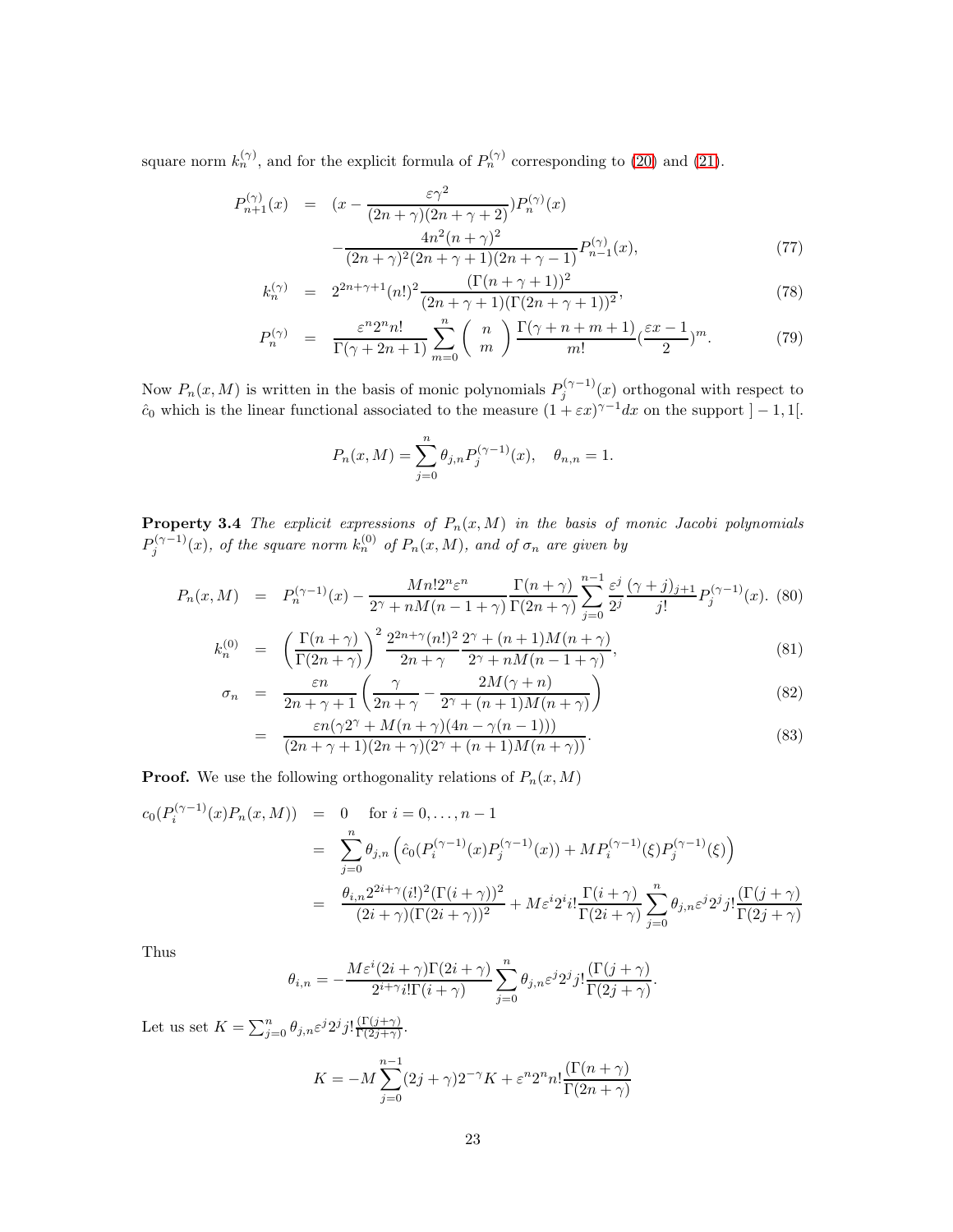by using the expressions of the  $\theta_{j,n}$ 's in the definition of K. Hence

$$
K=\frac{\varepsilon^n2^nn!}{1+M2^{-\gamma}n(\gamma+n-1)}\frac{\left(\Gamma(n+\gamma)\right)}{\Gamma(2n+\gamma)}
$$

and

$$
\theta_{j,n} = -\varepsilon^{n+j} M \frac{2^{n-j} n!}{j!} \frac{(\gamma+j)_{j+1}}{2^{\gamma} + nM(n-1+\gamma)} \frac{\Gamma(n+\gamma)}{\Gamma(2n+\gamma)}, \quad j = 0, \dots, n-1,
$$
\n(84)

Hence Relation [\(80\)](#page-22-0) holds.

The square norm  $k_n^{(0)}$  of  $P_n(x,M)$  is given by

$$
k_n^{(0)} = c_0((P_n(x, M))^2)
$$
  
=  $\hat{c}_0((P_n(x, M))^2) + M(P_n(\varepsilon, M))^2$   
=  $\sum_{j=0}^n \theta_{j,n}^2 k_j^{(\gamma - 1)} + M(\sum_{j=0}^n \theta_{j,n} P_j^{(\gamma - 1)}(\varepsilon))^2$   
=  $\left(\frac{\Gamma(n + \gamma)}{\Gamma(2n + \gamma)}\right)^2 \frac{2^{2n + \gamma}(n!)^2}{2n + \gamma} \frac{2^{\gamma} + (n + 1)M(n + \gamma)}{2\gamma + nM(n - 1 + \gamma)}$ 

by using the expressions of the  $\theta_{j,n}$ 's, of  $k_j^{(\gamma-1)}$  and the value of  $P_j^{(\gamma-1)}(\varepsilon)$ . Hence [\(81\)](#page-22-0) holds.  $\sigma_n$  will be obtained from

$$
\frac{n}{n+1} \frac{P'_{n+1}(x,M) - (n+1)P_n^{(\gamma)}(x)}{P'_n(x,M)}
$$

with the ratio of the coefficients of  $x^{n-1}$  in the numerator and the denominator. The coefficient of  $x^{n-1}$  in  $P'_{n+1}(x, M)$  is

$$
\varepsilon n(n+1)\left(-1+\frac{2n+1}{2n+\gamma+1}-\frac{2M}{2^{\gamma}+(n+1)M(n+\gamma)}\frac{\gamma+n}{\gamma+2n+1}\right).
$$

The coefficient of  $x^{n-1}$  in  $(n+1)P_n^{(\gamma)}(x)$  is

$$
\varepsilon n(n+1)\left(-1+\frac{2n}{2n+\gamma}\right).
$$

Therefore [\(82\)](#page-22-0) holds.  $\square$ 

Like in the Laguerre case (b) a much more complicated way consists to use the following orthogonality relations

<span id="page-23-1"></span>
$$
c_0((1 - \varepsilon x)^i P_n(x, M)) = 0, \quad i = 0, \dots, n - 1.
$$
 (85)

The main interest of this kind of proof is to give explicitly  $\hat{c}_0((1-\varepsilon x)^i P_j^{(\gamma-1)})$  for  $i \geq j$ , and as a consequence a new identity implying a sum of products of binomial coefficients and Pochhammer coefficients. The expression of  $\hat{c}_0((1 - \varepsilon x)^i P_j^{(\gamma - 1)})$  for  $i \geq j$  is given in the following Lemma. A Corollary will give the new identity.

Lemma 3.5  $For i \geq j, \forall j \in \mathbb{N}$ ,

<span id="page-23-0"></span>
$$
\hat{c}_0((1-\varepsilon x)^i P_j^{(\gamma-1)}(x)) = \frac{(-\varepsilon)^j 2^{i+j+\gamma} i! j!}{(\gamma+j)_{i+1}} \frac{\Gamma(j+\gamma)}{\Gamma(2j+\gamma)} \begin{pmatrix} i \\ j \end{pmatrix}.
$$
 (86)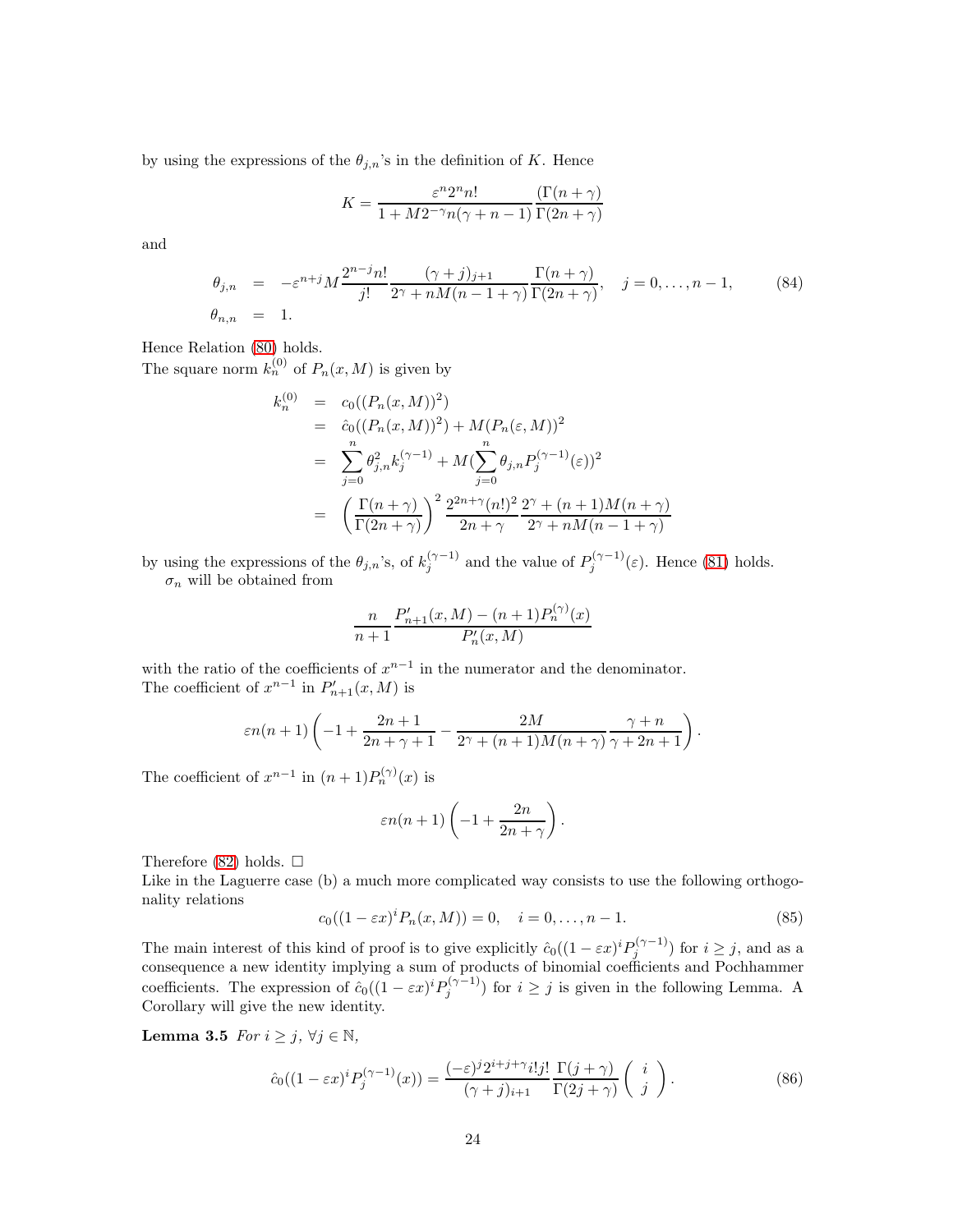#### Proof.

Note that if  $i = j$ , the right hand side of [\(86\)](#page-23-0) exactly is  $(-\varepsilon)^j k_j^{(\gamma - 1)}$ . Moreover if  $j = 0$ , the right hand side of [\(86\)](#page-23-0) is equal to  $i! \frac{2^{\gamma+i}}{(\gamma+i)}$  $\frac{2^{\gamma+i}}{(\gamma)_{i+1}}$ . It exactly is the value of  $\hat{c}_0((1-\varepsilon x)^i)$  which can be proved by recurrence very simply.

First of all we write the three term recurrence relation satisfied by the polynomials  $P_j^{(\gamma-1)}$  as

<span id="page-24-0"></span>
$$
P_{j+1}^{(\gamma-1)}(x) = -\varepsilon (1 - \varepsilon x - \frac{(2j + \gamma - 1)(2j + \gamma + 1) - (\gamma - 1)^2}{(2j + \gamma - 1)(2j + \gamma + 1)}) P_j^{(\gamma-1)}(x)
$$

$$
- \frac{4j^2(j + \gamma - 1)^2}{(2j + \gamma - 1)^2(2j + \gamma)(2j + \gamma - 2)} P_{j-1}^{(\gamma-1)}(x).
$$
(87)

We begin to prove that Lemma [3.5](#page-23-1) holds for  $i = j + 1$ . [\(87\)](#page-24-0) is multiplied by  $(1 - \varepsilon x)^j$  and  $\hat{c}_0$  is applied to the result. Since Lemma [3.5](#page-23-1) holds for  $i = 1$  and  $j = 0$ , we assume that it holds for  $j = 0, \ldots, r - 1$  and  $i = j + 1$ , and we prove that it holds for  $j = r$  and  $i = r + 1$ . We have

$$
\hat{c}_0((1-\varepsilon x)^{r+1}P_r^{(\gamma-1)}(x)) = \frac{(2r+\gamma-1)(2r+\gamma+1) - (\gamma-1)^2}{(2r+\gamma-1)(2r+\gamma+1)}(-\varepsilon)^r k_r^{(\gamma-1)} \n- \frac{\varepsilon 4r^2(r+\gamma-1)^2}{(2r+\gamma-1)^2(2r+\gamma)(2r+\gamma-2)} \frac{(-\varepsilon)^{r-1}2^{2r-1+\gamma}r!(r-1)!}{(\gamma+r-1)_{r+1}} \times \n\frac{\Gamma(r-1+\gamma)}{\Gamma(2r-2+\gamma)}\left(\begin{array}{c} r \\ r-1 \end{array}\right) \n= \frac{(-\varepsilon)^r 2^{2r+1+\gamma}(r+1)!r!}{(\gamma+r)_{r+1}} \frac{\Gamma(r+\gamma)}{\Gamma(2r+\gamma)}\left(\begin{array}{c} r+1 \\ r \end{array}\right).
$$

Hence Lemma [3.5](#page-23-1) holds for  $i = r + 1$  and  $j = r$ .

Now we assume that Lemma [3.5](#page-23-1) holds  $\forall j \in \mathbb{N}$  and  $i = j, \ldots, j + r - 1$ . We prove it for  $i = j + r$ ,  $\forall j \in \mathbb{N}$ . [\(87\)](#page-24-0) is multiplied by  $(1 - \varepsilon x)^{j+r-1}$  and  $\hat{c}_0$  is applied to the result.  $\hat{c}_0((1 - \varepsilon x)^{r+j}P_j^{(\gamma-1)}(x))$ is expressed as a function of  $\hat{c}_0((1-\varepsilon x)^{r+j-1}P_{j+1}^{(\gamma-1)}(x))$ ,  $\hat{c}_0((1-\varepsilon x)^{r+j-1}P_j^{(\gamma-1)}(x))$  and  $\hat{c}_0((1-\varepsilon x)^{r+j-1}P_j^{(\gamma-1)}(x))$  $(\varepsilon x)^{r+j-1} P_{j-1}^{(\gamma-1)}(x)$ . By using the assumption of recurrence, we obtain

$$
\hat{c}_0((1-\varepsilon x)^{r+j}P_j^{(\gamma-1)}(x)) = \frac{(-\varepsilon)^j 2^{2r+j+\gamma}(r+j)!j!}{(\gamma+j)_{r+f+1}} \frac{\Gamma(j+\gamma)}{\Gamma(2j+\gamma)} \left( \begin{array}{c} r+j \\ j \end{array} \right).
$$

Hence Lemma [3.5](#page-23-1) holds.  $\square$ 

Corollary 3.6 For  $i \geq j$ ,

<span id="page-24-1"></span>
$$
\sum_{m=0}^{j} (-1)^m \binom{j}{m} \binom{i+m}{i} (\gamma + i + m + 1)_{j-m} (\gamma + j)_m = (-1)^j \binom{i}{j} (\gamma)_j. \tag{88}
$$

### Proof.

For  $i \geq j$ , by using [\(79\)](#page-22-1) we have

$$
\hat{c}_0((1-\varepsilon x)^i P_j^{(\gamma-1)}) = \frac{\varepsilon^j 2^j j!}{\Gamma(2j+\gamma)} \sum_{m=0}^j (-1)^m \left(\begin{array}{c}j\\m\end{array}\right) \frac{\Gamma(j+m+\gamma)}{2^m m!} \hat{c}_0((1-\varepsilon x)^{i+m})
$$

$$
= \frac{\varepsilon^j 2^{i+j+\gamma}}{(\gamma)_{i+j+1}} \frac{\Gamma(j+\gamma)}{\Gamma(2j+\gamma)} \sum_{m=0}^j (-1)^m \left(\begin{array}{c}j\\m\end{array}\right) \left(\begin{array}{c}i+m\\i\end{array}\right) \times
$$

$$
(\gamma+i+m+1)_{j-m}(\gamma+j)_m.
$$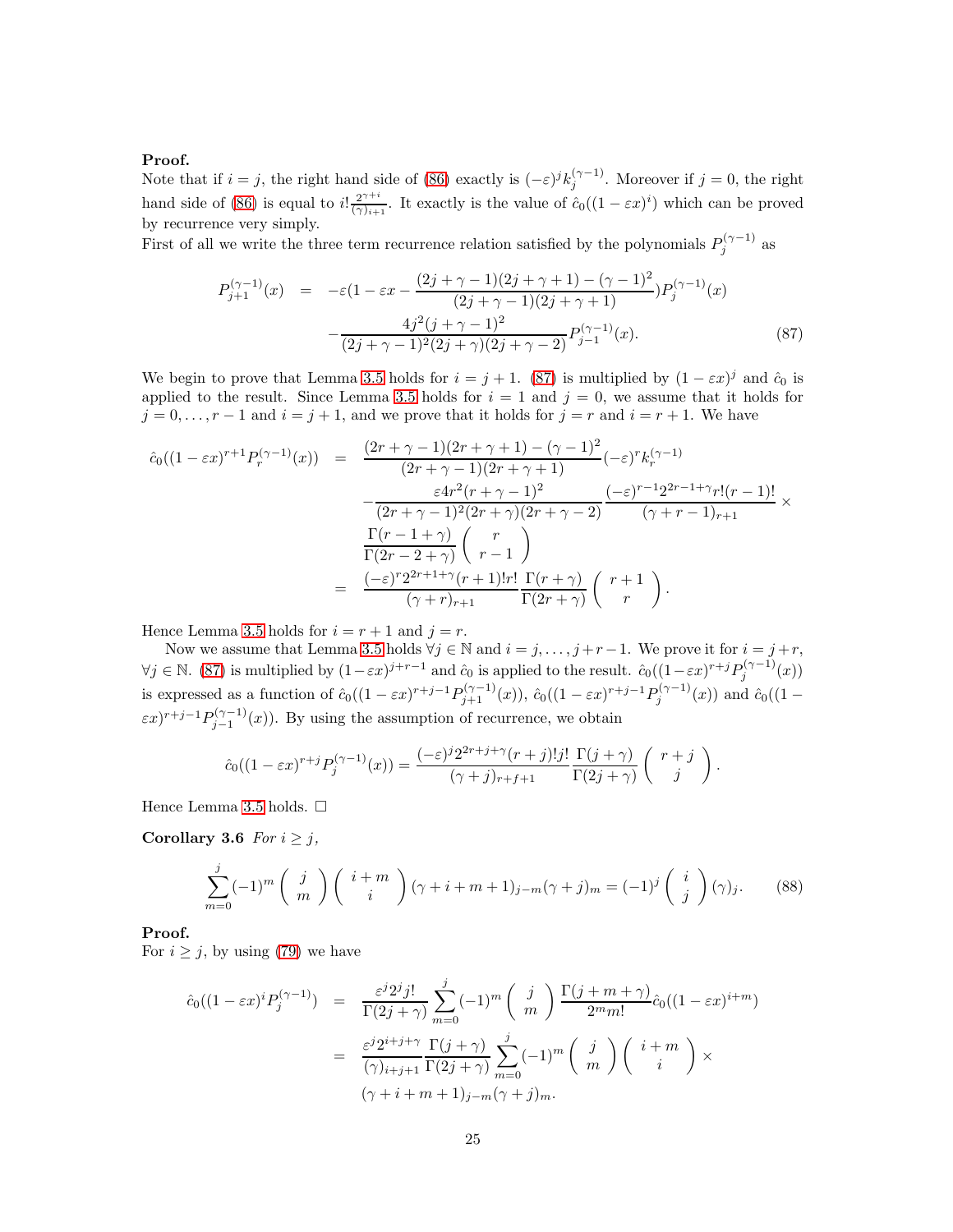by using [\(86\)](#page-23-0) for  $j = 0$ . At last Lemma [3.5](#page-23-1) implies that [\(88\)](#page-24-1) holds.  $\Box$ 

From Lemma [3.5](#page-23-1) it remains to compute the  $\theta_i$ 's. This part also is very technical. Since we already have this result, it is not necessary to give it.

Finally we have the following theorem concerning the Markov-Bernstein inequalities.

Theorem 3.7 The following Markov-Bernstein inequality holds:

$$
c_1((p')^2) \le \frac{1}{\mu_{1,n}} c_0(p^2), \quad \forall p \in \mathcal{P}_n
$$

where  $\mu_{1,n}$  is the smallest zero of the polynomials  $A_n(\lambda)$  satisfying the following three term recurrence relation

$$
A_n(\lambda) = (\lambda + B_n)A_{n-1}(\lambda) - C_n A_{n-2}(\lambda), \quad \forall n \ge 2.
$$
 (89)

where

$$
B_n = -\frac{2^{\gamma} + (n+1)M(n+\gamma)}{2^{\gamma} + nM(n-1+\gamma)} \frac{2}{(2n+\gamma)(2n+\gamma-1)}
$$
  
 
$$
-\frac{(\gamma 2^{\gamma} + M(n-1+\gamma)(4(n-1) - \gamma(n-2)))^{2}}{2(2^{\gamma} + nM(n-1+\gamma))(2^{\gamma} + (n-1)M(n-2+\gamma))} \times \frac{1}{(2n+\gamma-1)(2n+\gamma-2)(n-1+\gamma)^{2}},
$$
\n(90)

$$
C_n = \frac{(\gamma 2^{\gamma} + M(n-1+\gamma)(4(n-1)-\gamma(n-2)))^2}{(2^{\gamma} + (n-1)M(n-2+\gamma))^2(n+\gamma-1)^2(2n+\gamma-1)(2n+\gamma-2)^2(2n+\gamma-3)}.
$$
(91)

 $A_0(\lambda) = 1$  and

$$
A_1(\lambda) = \lambda - \frac{2(\gamma + 1)^2}{\gamma + 2} \frac{2^{\gamma} + 2M(1 + \gamma)}{2^{\gamma} + M\gamma}.
$$
\n(92)

#### Proof.

All these relations are obtained by replacing  $k_{n-1}^{(0)}$ ,  $k_n^{(0)}$ ,  $k_{n-1}^{(1)}$ ,  $k_{n-2}^{(1)}$  and  $\sigma_{n-1}$  in [\(2\)](#page-3-1) by their expressions given in the relations [\(81\)](#page-22-0), [\(78\)](#page-22-1) and [\(83\)](#page-22-0).  $\Box$ 

#### Property 3.8

$$
\lim_{n \to \infty} \mu_{1,n} = 0.
$$

#### Proof.

We use Blumenthal Theorem [1.5.](#page-5-1)  $\lim_{n\to\infty} B_n = 0$  and  $\lim_{n\to\infty} C_n = 0$ . Therefore  $\sigma = 0$  and  $\tau = 0$ . Hence the property holds by using Remark [1.6.](#page-5-2)  $\Box$ 

### 3.3 Jacobi case (d)

The measure associated to  $c_0$  is the Jacobi measure  $(1-x)^\alpha (1+x)^\beta dx$  with  $\alpha > -1$  and  $\beta > -1$ , and the one associated to  $c_1$  is  $\frac{(1-x)^{\alpha+1}(1+x)^{\beta+1}}{\alpha+1}$  $\frac{(1+x)}{|x-\xi|}dx + M\delta(\xi)$  with  $|\xi| \ge 1$  and  $M \ge 0$ . Therefore the monic polynomials  $P_n(x)$ , orthogonal with respect to  $c_0$ , are the monic Jacobi polynomials  $P_n^{(\alpha,\beta)}(x)$ . Also here and for the same reasons as in the Laguerre case (c) we will denote by  $c^{(\alpha,\beta)}$ the linear functional  $c_0$ . For more convenience  $|x-\xi|$  will be written as  $\varepsilon(x-\xi)$  with  $\varepsilon=1$ if  $\xi \le -1$ , and  $\varepsilon = -1$  if  $\xi \ge 1$ . Let us denote by  $T_n(x, \xi, M)$ ,  $n \ge 0$ , the monic polynomials orthogonal with respect to  $c_1$ . Moreover we will denote by  $\tilde{c}_1$  the linear functional associated to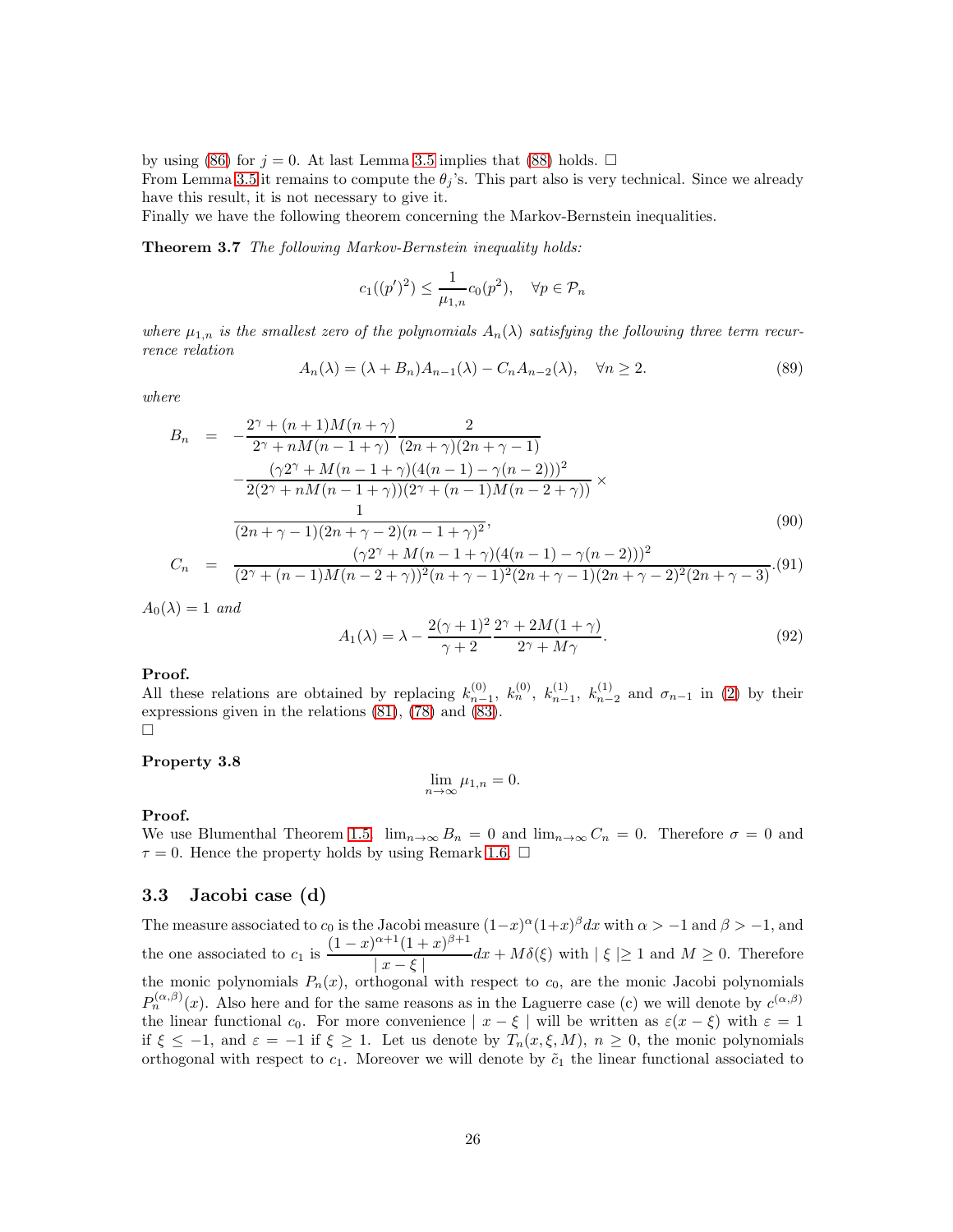the measure  $\frac{(1-x)^{\alpha+1}(1+x)^{\beta+1}}{(x-x)^{\beta+1}}$  $\frac{(1+x)}{\varepsilon(x-\xi)}dx$  and therefore, we have  $c^{(\alpha+1,\beta+1)}(.) = \tilde{c}_1(\varepsilon(x-\xi)).$ Relation [\(1\)](#page-1-0) becomes

$$
T_n(x,\xi,M) = P_n^{(\alpha+1,\beta+1)}(x) - \sigma_n P_{n-1}^{(\alpha+1,\beta+1)}(x). \tag{93}
$$

Like in the Laguerre case (c) we have a property giving a relation between  $T_{n+1}(t, \xi, M)$  and the reproducing kernel  $N_n^{(\alpha+1,\beta+1)}(x,t)$ .

**Property 3.9** The monic polynomial  $T_{n+1}(t, \xi, M)$ , orthogonal with respect to  $c_1$ , satisfies the following relation

$$
T_{n+1}(t,\xi,M) = -\frac{k_n^{\alpha+1}}{c_1(P_n^{(\alpha+1,\beta+1)}(x))} \left(1 - (t-\xi)c_1(N_n^{(\alpha+1,\beta+1)}(x,t))\right) \tag{94}
$$

where the linear functional  $c_1$  acts on the variable x and  $N_n^{(\alpha+1,\beta+1)}(x,t)$  is the reproducing kernel

$$
N_n^{(\alpha+1,\beta+1)}(x,t) = \sum_{j=0}^n \frac{P_j^{(\alpha+1,\beta+1)}(x)P_j^{(\alpha+1,\beta+1)}(t)}{k_j^{(\alpha+1,\beta+1)}}.
$$
\n(95)

### Proof.

 $T_{n+1}(x,\xi,M)$  is written in the basis  $\{1,\{\varepsilon(x-\xi)P_j^{(\alpha+1,\beta+1)}(x)\}_{j=0}^n\}$ . Thus

$$
T_{n+1}(x,\xi,M) = T_{n+1}(\xi,\xi,M) + \sum_{j=0}^{n} \theta_{j,n} \varepsilon(x-\xi) P_j^{(\alpha+1,\beta+1)}(x), \quad \theta_{n,n} = 1.
$$
 (96)

The sequel of the proof is the same as in Property [2.15.](#page-15-4) In the Jacobi case (d) we find

$$
\theta_{i,n} = -\frac{T_{n+1}(\xi, \xi, M)}{k_i^{(\alpha+1, \beta+1)}} c_1(P_i^{(\alpha+1, \beta+1)}(x)), \quad i = 0, \dots, n,
$$
\n(97)

and since  $\theta_{n,n} = 1$  we have

$$
T_{n+1}(\xi, \xi, M) = -\frac{k_n^{(\alpha+1,\beta+1)}}{c_1(P_n^{(\alpha+1,\beta+1)}(x))}.
$$
\n(98)

 $\Box$ 

The property giving  $\hat{k}_n$  and  $\sigma_n$  also has a similar proof as the one in Property [2.16.](#page-15-5)

**Property 3.10** The square norm  $\hat{k}_n$  of the polynomials  $T_n(x, \xi, M)$  and  $\sigma_n$  are given by

<span id="page-26-0"></span>
$$
\hat{k}_0 = c_1(1), \n\hat{k}_n = -k_{n-1}^{(\alpha+1,\beta+1)} \frac{c_1(P_n^{(\alpha+1,\beta+1)}(x))}{c_1(P_{n-1}^{(\alpha+1,\beta+1)}(x))}, \quad \forall n \ge 1,
$$
\n(99)

<span id="page-26-1"></span>
$$
\sigma_n = \frac{c_1(P_n^{(\alpha+1,\beta+1)}(x))}{c_1(P_{n-1}^{(\alpha+1,\beta+1)}(x))}, \quad \forall n \ge 1.
$$
\n(100)

At last we have the following theorem concerning the Markov-Bernstein inequalities.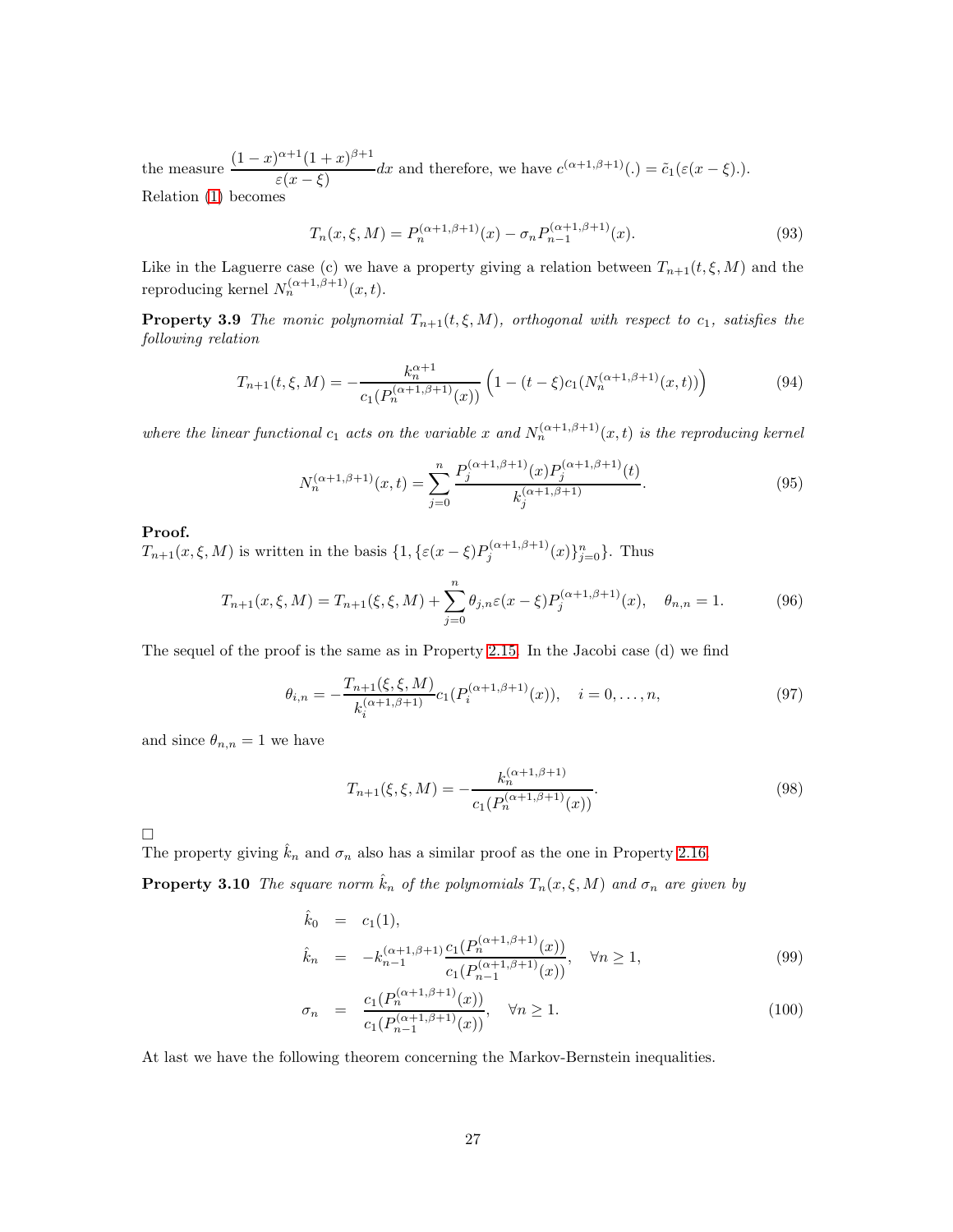Theorem 3.11 The following Markov-Bernstein inequality holds:

$$
c_1((p')^2) \le \frac{1}{\mu_{1,n}} c_0(p^2), \quad \forall p \in \mathcal{P}_n
$$

where  $\mu_{1,n}$  is the smallest zero of the polynomials  $A_n(\lambda)$  satisfying the following three term recurrence relation

$$
A_n(\lambda) = (\lambda + B_n)A_{n-1}(\lambda) - C_n A_{n-2}(\lambda), \quad \forall n \ge 2.
$$
 (101)

where

$$
B_n = \frac{4(n-1)(n+\alpha)(n+\beta)}{n(2n+\alpha+\beta-1)(2n+\alpha+\beta)^2(2n+\alpha+\beta+1)} \frac{c_1(P_{n-2}^{(\alpha+1,\beta+1)}(x))}{c_1(P_{n-1}^{(\alpha+1,\beta+1)}(x))} + \frac{1}{(n-1)(n+\alpha+\beta)} \frac{c_1(P_{n-1}^{(\alpha+1,\beta+1)}(x))}{c_1(P_{n-2}^{(\alpha+1,\beta+1)}(x))},
$$
(102)  

$$
C_n = \frac{(n-2)(n+\alpha-1)(n+\beta-1)}{4(n-1)^2(n+\alpha+\beta)(2n+\alpha+\beta-1)(2n+\alpha+\beta-2)^2(2n+\alpha+\beta-3)} \times c_1(P_{n-1}^{(\alpha+1,\beta+1)}(x))c_1(P_{n-3}^{(\alpha+1,\beta+1)}(x))
$$
(102)

 $n-1$  (*λ*)  $\binom{n}{1}$   $\binom{n-3}{n-3}$  $(c_1(P_{n-2}^{(\alpha+1,\beta+1)}(x)))^2$ .  $(103)$ 

 $A_0(\lambda) = 1$  and

$$
A_1(\lambda) = \lambda - \frac{k_1^{(\alpha+1,\beta+1)}}{c_1(1)} = \lambda - \frac{2^{\alpha+\beta+3}\Gamma(\alpha+2)\Gamma(\beta+2)}{(\alpha+\beta+2)_{2}\Gamma(\alpha+\beta+3)c_1(1)}.
$$
 (104)

### Proof.

By using  $(99)$ ,  $(100)$  and  $(16)$  we have

$$
B_n = -\frac{k_n^{(\alpha,\beta)}}{n^2 k_{n-1}^{(1)}} - \frac{\sigma_{n-1}^2}{(n-1)^2} \frac{k_{n-1}^{(\alpha,\beta)}}{k_{n-1}^{(1)}}
$$
  
\n
$$
= \frac{4(n-1)(n+\alpha)(n+\beta)}{n(2n+\alpha+\beta-1)(2n+\alpha+\beta)^2(2n+\alpha+\beta+1)} \frac{c_1(P_{n-2}^{(\alpha+1,\beta+1)}(x))}{c_1(P_{n-1}^{(\alpha+1,\beta+1)}(x))}
$$
  
\n+ 
$$
\frac{1}{(n-1)(n+\alpha+\beta)} \frac{c_1(P_{n-1}^{(\alpha+1,\beta+1)}(x))}{c_1(P_{n-2}^{(\alpha+1,\beta+1)}(x))},
$$
  
\n
$$
C_n = \frac{\sigma_{n-1}^2(k_{n-1}^{(\alpha,\beta)})^2}{(n-1)^4 k_{n-1}^{(1)} k_{n-2}^{(1)}}
$$
  
\n= 
$$
\frac{(n-2)(n+\alpha-1)(n+\beta-1)}{4(n-1)^2(n+\alpha+\beta)(2n+\alpha+\beta-1)(2n+\alpha+\beta-2)^2(2n+\alpha+\beta-3)} \times \frac{c_1(P_{n-1}^{(\alpha+1,\beta+1)}(x))c_1(P_{n-3}^{(\alpha+1,\beta+1)}(x))}{(c_1(P_{n-2}^{(\alpha+1,\beta+1)}(x)))^2}.
$$

 $\Box$ 

The Jacobi function of the second kind  $Q_n^{(\alpha+1,\beta+1)}(\xi)$  can be used to replace the terms  $c_1(P_n^{(\alpha+1,\beta+1)}(x))$ in  $B_n$  and  $C_n$  given in Theorem [3.11.](#page-26-1)  $Q_n^{(\alpha,\beta)}(\xi)$  is defined as follows (see Szegö [\[17\]](#page-31-1) Relations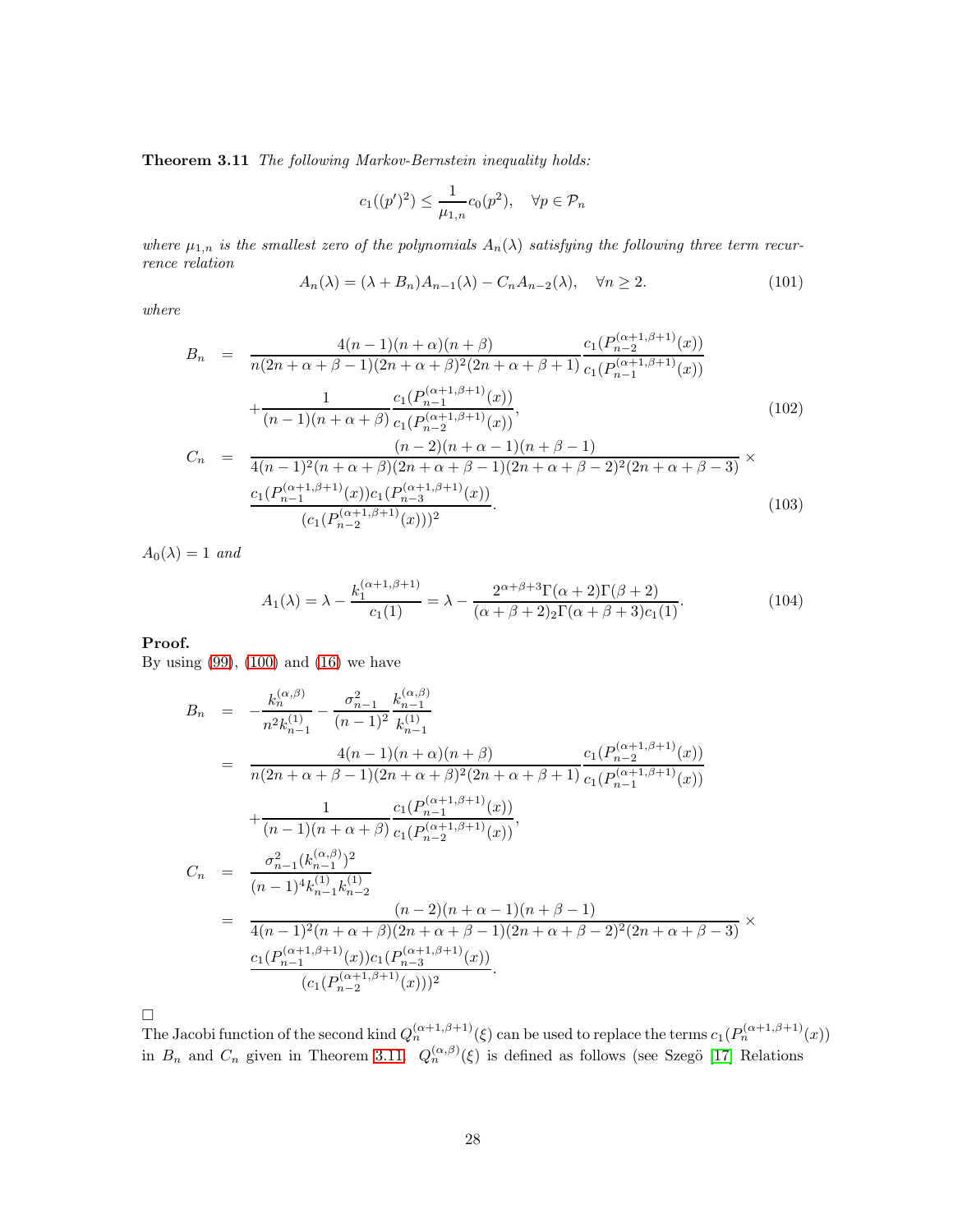(4.61.4) and (4.61.5) page 74) for  $\xi \in \mathbb{C} \setminus [-1, 1]$ :

$$
Q_n^{(\alpha,\beta)}(\xi) = \frac{1}{2}(\xi - 1)^{-\alpha}(\xi + 1)^{-\beta} \int_{-1}^1 (1 - x)^{\alpha} (1 + x)^{\beta} \frac{\tilde{P}_n^{(\alpha,\beta)}(x)}{\xi - x} dx
$$
(105)  
= 
$$
2^{n + \alpha + \beta} \frac{\Gamma(n + \alpha + 1)\Gamma(n + \beta + 1)}{\Gamma(2n + \alpha + \beta + 2)} \frac{F(n + \alpha + 1, n + 1; 2n + \alpha + \beta + 2; \frac{2}{1 - \xi})}{(\xi - 1)^{n + \alpha + 1}(\xi + 1)^{\beta}} (106)
$$

where  $\tilde{P}_n^{(\alpha,\beta)}(x)$  is the non-monic Jacobi polynomial  $(\tilde{P}_n^{(\alpha,\beta)}(x)) = \frac{(n+\alpha+\beta+1)_n}{2^n n!} P_n^{(\alpha,\beta)}(x)$  and F is the hypergeometric function  $F(a, b; c; z) = \sum_{\nu=0}^{\infty} \frac{(a)_{\nu}(b)_{\nu}}{(c)_{\nu} \nu!}$  $\frac{(a)_{\nu}(b)_{\nu}}{(c)_{\nu}\nu!}z^{\nu}.$ Now the following property can be proved.

### Property 3.12

$$
\lim_{n\to\infty}\mu_{1,n}=0.
$$

### Proof.

First we prove this result when  $|\xi| > 1$ . Then we will use the asymptotic behavior of  $Q_n^{(\alpha+1,\beta+1)}(\xi)$ and of  $P_n^{(\alpha+1,\beta+1)}(\xi)$  when n tends to infinity. We have (see Szegö [\[17\]](#page-31-1) Relation (8.71.19) page 225)

$$
(\xi - 1)^{\alpha + 1} (\xi + 1)^{\beta + 1} Q_n^{(\alpha + 1, \beta + 1)}(\xi) \simeq \frac{1}{\sqrt{n}} (\xi - \sqrt{\xi^2 - 1})^{n+1} \Phi(\xi)
$$

where  $\Phi$  is independent of n, and (see Szegö [\[17\]](#page-31-1) Theorem 8.21.7 page 196)

$$
\tilde{P}_n^{(\alpha+1,\beta+1)}(\xi) \simeq \frac{(\sqrt{\xi-1}+\sqrt{\xi+1})^{\alpha+\beta+2}}{(\xi-1)^{(\alpha+1)/2}(\xi+1)^{(\beta+1)/2}} \frac{(\xi+\sqrt{\xi^2-1})^{n+1/2}}{\sqrt{2\pi n}\sqrt{\xi^2-1}}.
$$

Therefore

$$
c_1(P_n^{(\alpha+1,\beta+1)}(x)) = \frac{2^n n!}{(n+\alpha+\beta+3)_n} (\tilde{c}_1(\tilde{P}_n^{(\alpha+1,\beta+1)}(x)) + M\tilde{P}_n^{(\alpha+1,\beta+1)}(\xi))
$$
  

$$
= \frac{2^n n!}{(n+\alpha+\beta+3)_n} (2\varepsilon(\xi-1)^{\alpha+1}(\xi+1)^{\beta+1}Q_n^{(\alpha+1,\beta+1)}(\xi))
$$
  

$$
+ M\tilde{P}_n^{(\alpha+1,\beta+1)}(\xi)).
$$

For  $\xi$  fixed,  $|\xi| > 1$ , we have  $|\xi - \sqrt{\xi^2 - 1}| < 1$  and  $\lim_{n \to \infty} |\xi - \sqrt{\xi^2 - 1}| = 0$ . Therefore, if  $M > 0$ ,

$$
c_1(P_n^{(\alpha+1,\beta+1)}(x)) \simeq \frac{2^n n! (\xi + \sqrt{\xi^2 - 1})^{n+1/2}}{(n+\alpha+\beta+3)_n \sqrt{n}} \left( \frac{M(\sqrt{\xi-1} + \sqrt{\xi+1})^{\alpha+\beta+2}}{(\xi-1)^{\alpha/2}(\xi+1)^{\beta/2} \sqrt{2\pi}(\xi^2-1)} \right)
$$

and if  $M = 0$ ,

$$
c_1(P_n^{(\alpha+1,\beta+1)}(x)) \simeq \frac{\varepsilon 2^{n+1} n! (\xi - \sqrt{\xi^2 - 1})^{n+1}}{(n + \alpha + \beta + 3)_n \sqrt{n}} \Phi(\xi).
$$

Hence, if  $M > 0$ , we have

$$
\frac{c_1(P_{n-1}^{(\alpha+1,\beta+1)}(x))}{c_1(P_{n-2}^{(\alpha+1,\beta+1)}(x))} \simeq \frac{2\sqrt{(n-1)(n-2)}(n+\alpha+\beta+1)}{(2n+\alpha+\beta-1)_2}(\xi+\sqrt{\xi^2-1}).
$$

If  $M = 0$ , we have

$$
\frac{c_1(P_{n-1}^{(\alpha+1,\beta+1)}(x))}{c_1(P_{n-2}^{(\alpha+1,\beta+1)}(x))} \simeq \frac{2\sqrt{(n-1)(n-2)}(n+\alpha+\beta+1)}{(2n+\alpha+\beta-1)_2}(\xi-\sqrt{\xi^2-1}).
$$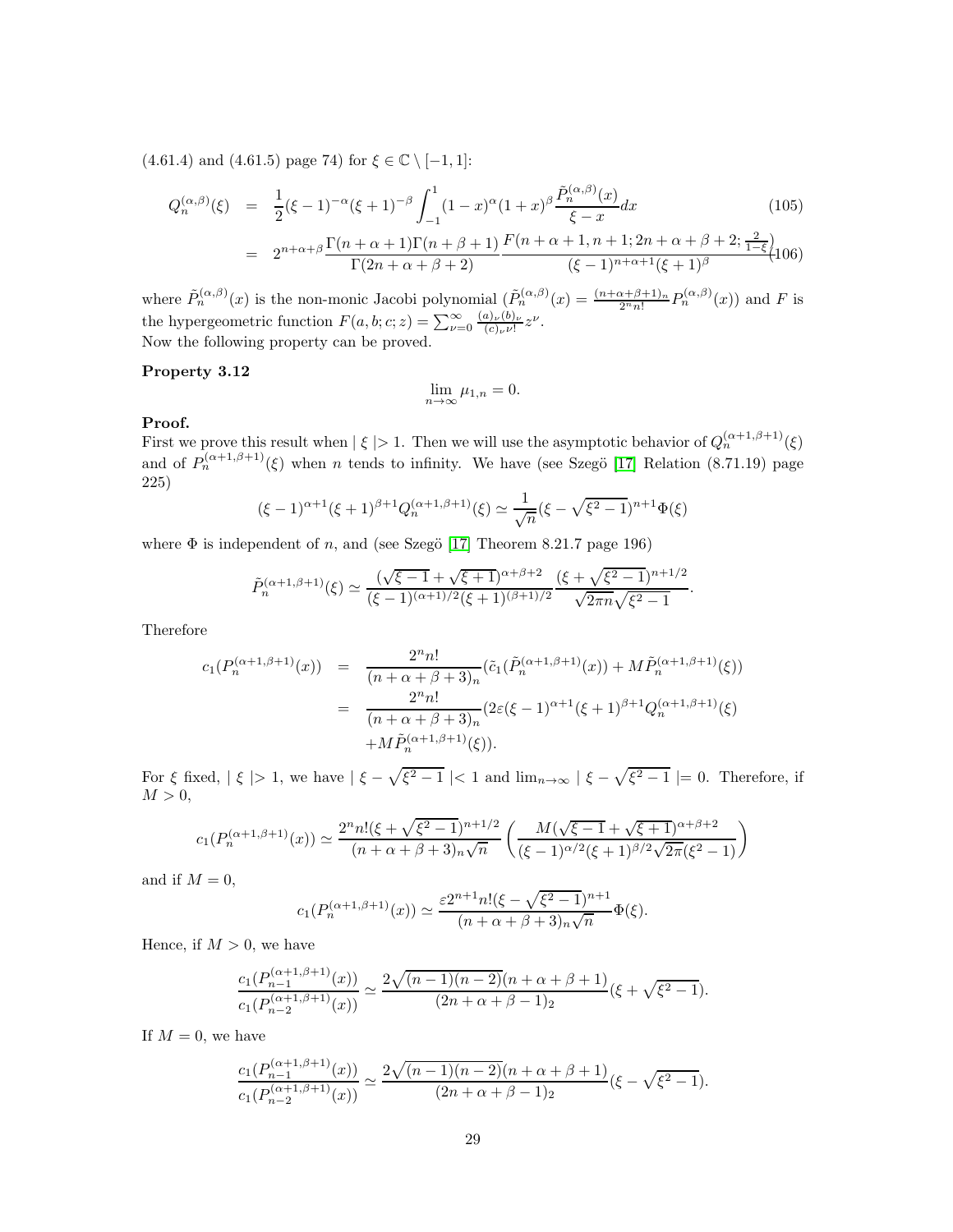In the two cases we have  $\lim_{n\to\infty} B_n = \lim_{n\to\infty} C_n = 0$ . Therefore  $\sigma = \tau = 0$  and the property holds by using Remark [1.6.](#page-5-2)

When  $|\xi| = 1$ ,  $\tilde{c}_1 = c^{(\alpha, \beta+1)}$  if  $\xi = 1$  and  $\tilde{c}_1 = c^{(\alpha+1,\beta)}$  if  $\xi = -1$ . If  $\xi = 1$ , by using recursively [\(19\)](#page-6-6) for  $n, n - 1, \ldots, 1$  we obtain

$$
\tilde{c}_1(P_n^{(\alpha+1,\beta+1)}(x)) = c^{(\alpha,\beta+1)}(P_n^{(\alpha+1,\beta+1)}(x)) = \frac{2^n n! (\beta+2)_n}{(\alpha+\beta+3)_{2n}} k_0^{(\alpha,\beta+1)}.
$$

Then

$$
c_1(P_n^{(\alpha+1,\beta+1)}(x)) = \frac{2^{n+\alpha+\beta+2}n!(\beta+2)_n\Gamma(\alpha+1)\Gamma(\beta+2)}{(\alpha+\beta+3)_{2n}\Gamma(\alpha+\beta+3)} + MP_n^{(\alpha+1,\beta+1)}(1)
$$
  
= 
$$
\frac{2^n(\alpha+2)_n}{(n+\alpha+\beta+3)_n}(M+2^{\alpha+\beta+2}\frac{n!}{(\alpha+2)_n}\frac{(\beta+2)_n}{(\alpha+\beta+3)_n}\frac{\Gamma(\alpha+1)\Gamma(\beta+2)}{\Gamma(\alpha+\beta+3)}).
$$

Since  $\alpha + 1 > 0$  and  $\beta + 2 > 1$  the following quantities tend to 0 when n tends to  $\infty$ :

$$
\frac{n!}{(\alpha+2)_n} = \prod_{j=1}^n \frac{1}{1 + \frac{\alpha+1}{j}},
$$
  

$$
\frac{(\beta+2)_n}{(\alpha+\beta+3)_n} = \prod_{j=1}^n \frac{1}{1 + \frac{\alpha+1}{\beta+1+j}}
$$

.

Therefore, if  $M > 0$ ,

$$
c_1(P_n^{(\alpha+1,\beta+1)}(x)) \simeq M \frac{2^n(\alpha+2)_n}{(n+\alpha+\beta+3)_n}
$$

and if  $M = 0$ ,

$$
c_1(P_n^{(\alpha+1,\beta+1)}(x)) = \frac{2^{n+\alpha+\beta+2}n!(\beta+2)_n\Gamma(\alpha+1)\Gamma(\beta+2)}{(\alpha+\beta+3)_{2n}\Gamma(\alpha+\beta+3)}.
$$

Hence, if  $M > 0$ , we have

$$
\frac{c_1(P_{n-1}^{(\alpha+1,\beta+1)}(x))}{c_1(P_{n-2}^{(\alpha+1,\beta+1)}(x))} \simeq \frac{2(n+\alpha)(n+\alpha+\beta+1)}{(2n+\alpha+\beta-1)_2}.
$$

If  $M = 0$ , we have

$$
\frac{c_1(P_{n-1}^{(\alpha+1,\beta+1)}(x))}{c_1(P_{n-2}^{(\alpha+1,\beta+1)}(x))} \simeq \frac{2(n+\beta)}{(2n+\alpha+\beta-1)_2}.
$$

Again, in the two cases we have  $\lim_{n\to\infty} B_n = \lim_{n\to\infty} C_n = 0$ . Therefore  $\sigma = \tau = 0$  and the property holds by using Remark [1.6.](#page-5-2)

If  $\xi = -1$ , by using [\(18\)](#page-6-6) all the sequel is analogous.  $\square$ 

# 4 Conclusion

The seven kinds of three term recurrence relation have been given. If  $A_n(\lambda)$  is a polynomial obtained for one of them, the inverse of the square root of its smallest zero is the Markov-Bernstein constant linked to the corresponding coherent pair of measures.

Five kinds of three term recurrence relation are totally explicit. The last two relations are provided by means of integrals:  $c_1(L_j^{(\alpha+1)}(x))$  in the Laguerre case (c) and  $c_1(P_j^{(\alpha+1,\beta+1)}(x))$  in the Jacobi case (d) which can possibly be replaced by functions of the second kind.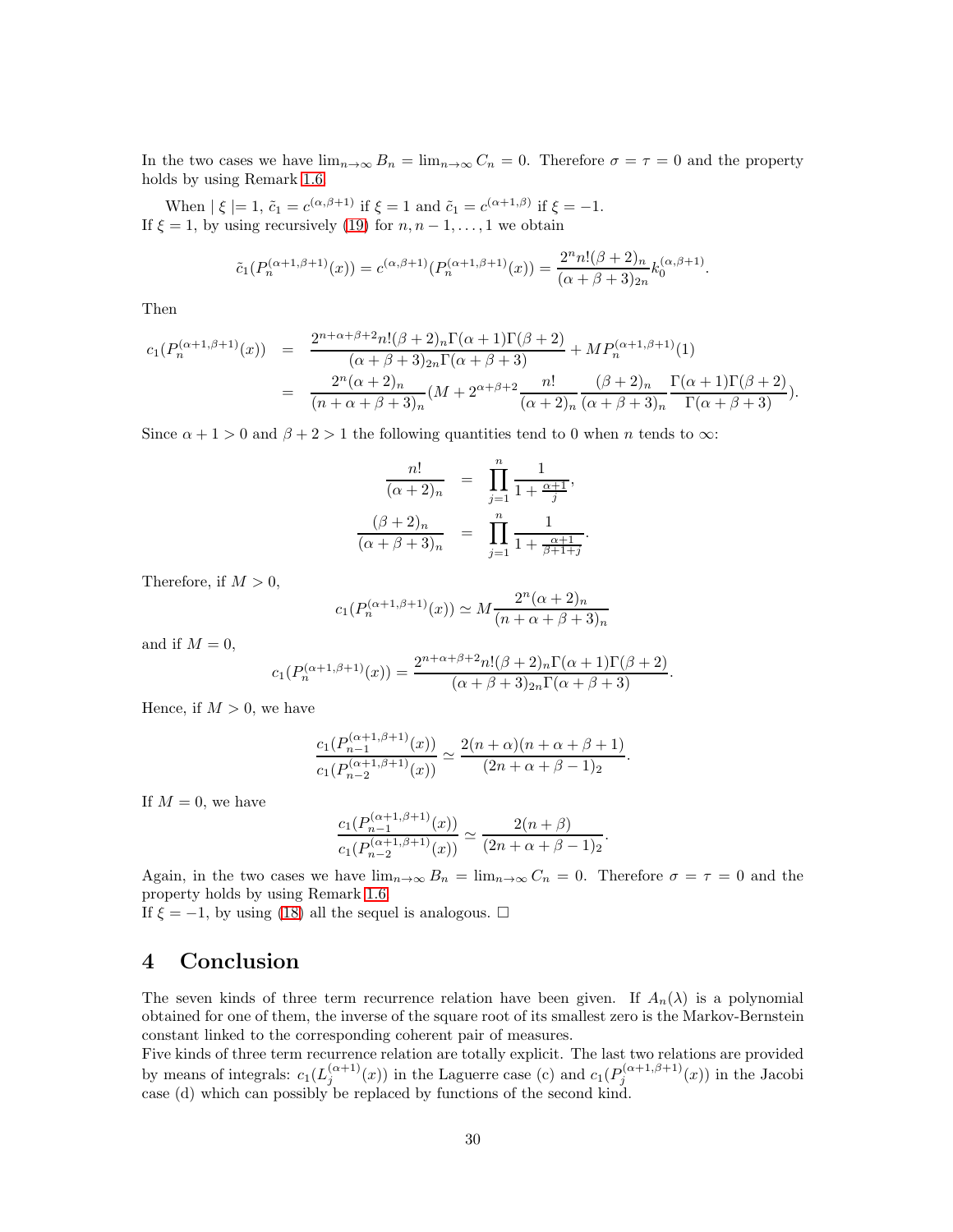In [\[4\]](#page-30-1) and [\[6\]](#page-30-8) classical numerical methods, in particular the Newton method and the  $qd$  algorithm, were used to obtain explicit upper and lower bounds of Markov-Bernstein constants. Here these methods have only been used successfully in the Laguerre case (b). Even in the case of the very simple three term recurrence relation [\(31\)](#page-8-1) obtained in the Laguerre case (a) these methods do not provide an explicit result. But we have proved in the Laguerre case (a), the Laguerre case (b) when  $\xi = 0$  and all the Jacobi cases that  $\lim_{n\to\infty} \mu_{1,n} = 0$ . Nevertheless these three term recurrence relations are the prerequisite in any advanced study of Markov-Bernstein constants linked to coherent pairs of measures. In particular the numerical value of  $\mu_{1,n}$  can be computed from this three term recurrence relation in order to use it in some applications.

# <span id="page-30-5"></span>References

- <span id="page-30-9"></span>[1] A.I. Aptekarev, A. Draux and D. Toulyakov, Discrete spectra of certain co-recursive Pollaczek polynomials and its applications, Comp. Methods and Function Theory, 2 (2002) 519-537.
- [2] T.S. Chihara, An Introduction to Orthogonal Polynomials, Gordon and Breach, New York (1978).
- <span id="page-30-2"></span>[3] A. Draux and C. El Hami, Hermite-Sobolev and closely connected orthogonal polynomials, J. Comp. Appl. Math. 81 (1997) 165-179.
- <span id="page-30-1"></span>[4] A. Draux and C. Elhami, On the positivity of some bilinear functionals in Sobolev spaces, J. Comp. Appl. Math. 106 (1999) 203-243.
- <span id="page-30-4"></span>[5] A. Draux et C. El Hami, On the positivity of some bilinear functionals for discrete Sobolev orthogonal polynomials, Rendiconti di Matematica e delle sue applicazioni Serie VII Volume 21 (2001) 39-55.
- <span id="page-30-8"></span>[6] A. Draux, Improvement of the formal and numerical estimation of the constant in some Markov-Bernstein inequalities, Numerical Algorithms 24 (2000) 31-58.
- <span id="page-30-3"></span>[7] A. Draux, B. Moalla, M. Sadik, Generalized qd algorithm and Markov-Bernstein inequalities for Jacobi weight, Numerical Algorithms 51 (2009) 429-447.
- <span id="page-30-6"></span>[8] A. Iserles, P. E. Koch, S. P. Norsett, and J. M. Sanz-Serna, On polynomials orthogonal with respect to certain Sobolev inner products, J. Approx. Theory 65 (1991) 151-175.
- <span id="page-30-10"></span><span id="page-30-7"></span>[9] H. G. Meijer, Determination of All Coherent Pairs, J. Approx. Theory 89 (1997) 321-343.
- [10] F. Marcell´an and J.C. Petronilho, Orthogonal polynomials and coherent pairs: the classical case, Indag. Math. N.S. 6 (1995) 287-307.
- <span id="page-30-13"></span>[11] H.G. Meijer, T.E. Pérez, M.A. Piñar, Asymptotics of Sobolev orthogonal polynomials for coherent pairs of Laguerre type J. Math. Anal. Appl. 245 (2000) 528-546.
- <span id="page-30-11"></span>[12] F. Marcellán, T.E. Pérez, M.A. Piñar, Laguerre-Sobolev orthogonal polynomials, J. Comput. Appl. Math. 71 (1996) 245-265.
- <span id="page-30-0"></span>[13] G. V. Milovanović, D. S. Mitrinović, Th. M. Rassias, *Topics in polynomials: extremal problems*, inequalities, zeros, World Scientific, Singapore 1994.
- <span id="page-30-12"></span>[14] A. Nikiforov, V. Uvarov, Special functions of mathematical physics: a unified introduction with applications, Birkhaüser, Basel 1988.
- <span id="page-30-14"></span>[15] K. Pan, On Sobolev orthogonal polynomials with coherent pairs. The Jacobi case, J. Comp. Appl. Math. 79 (1997) 249-262.